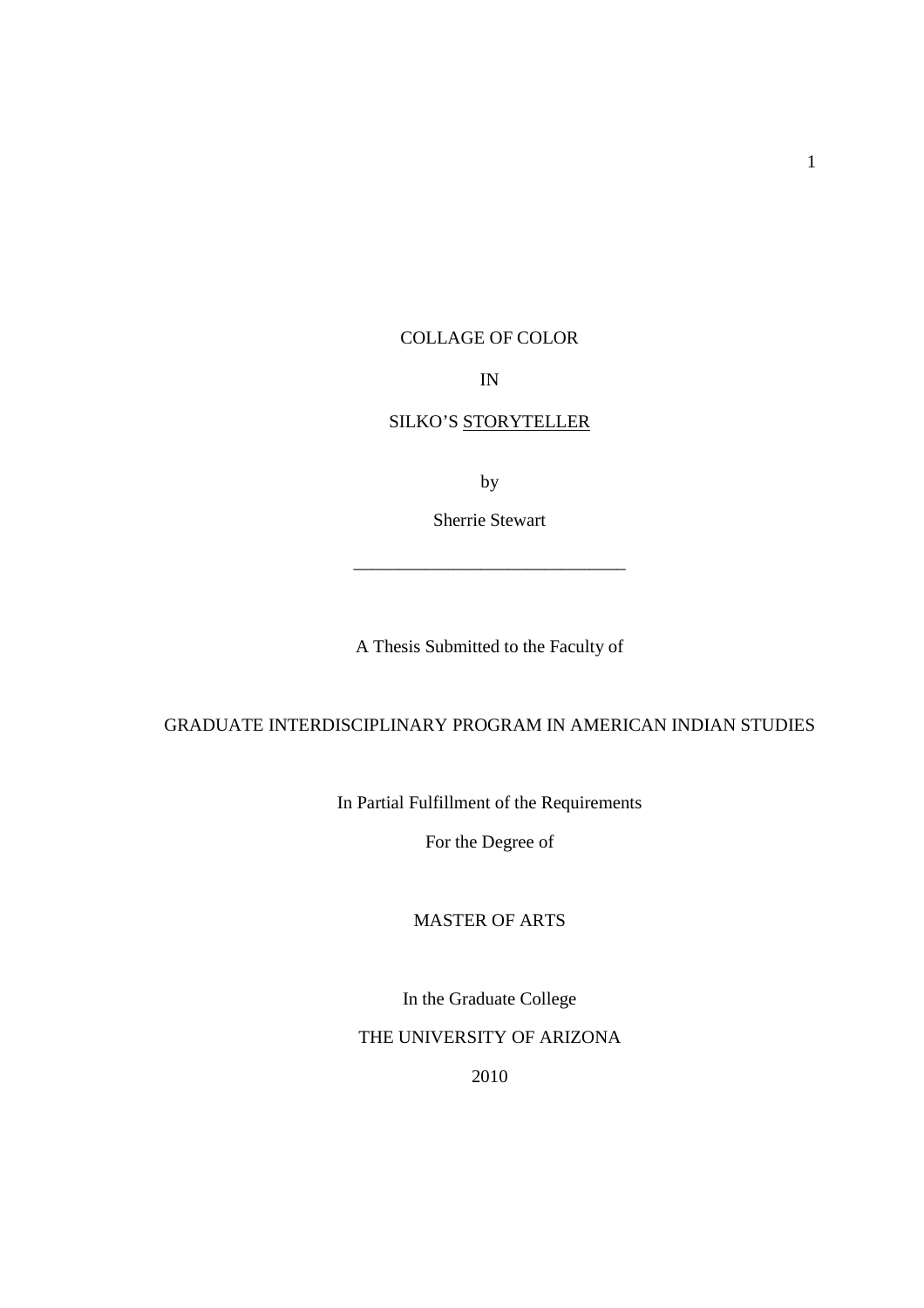#### STATEMENT BY AUTHOR

This thesis has been submitted in partial fulfillment of requirements for an advanced degree at The University of Arizona and is deposited in the University Library to be made available to borrowers under rules of the Library.

Brief quotations from this thesis are allowable without special permission, provided that accurate acknowledgment of source is made. Requests for permission for extended quotation from or reproduction of this manuscript in whole or in part may be granted by the head of the major department or the Dean of the Graduate College when in his or her judgment the proposed use of the material is in the interests of scholarship. In all other instances, however, permission must be obtained from the author.

SIGNED: Sherrie Stewart

#### APPROVAL BY THESIS DIRECTOR

This thesis has been approved on the date shown below:

\_

Lawrence Evers April 2, 2010

Lawrence Evers **Date** 

Affiliated Professor of American Indian Studies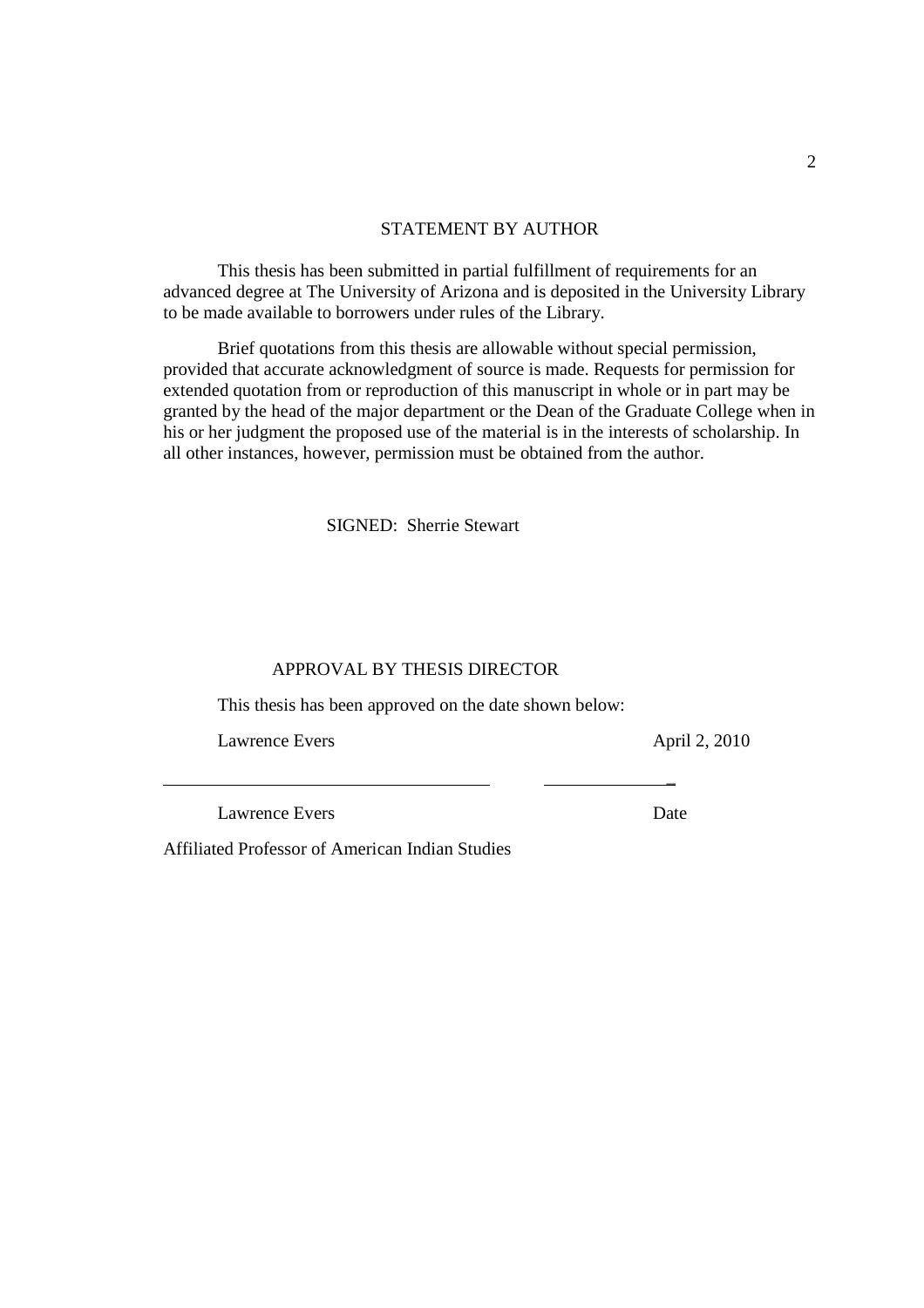## **TABLE OF CONTENTS**

| CHAPTER THREE: THE FIFTH COLOR: THE SIGNIFICANCE OF GREEN 47 |
|--------------------------------------------------------------|
|                                                              |
|                                                              |
|                                                              |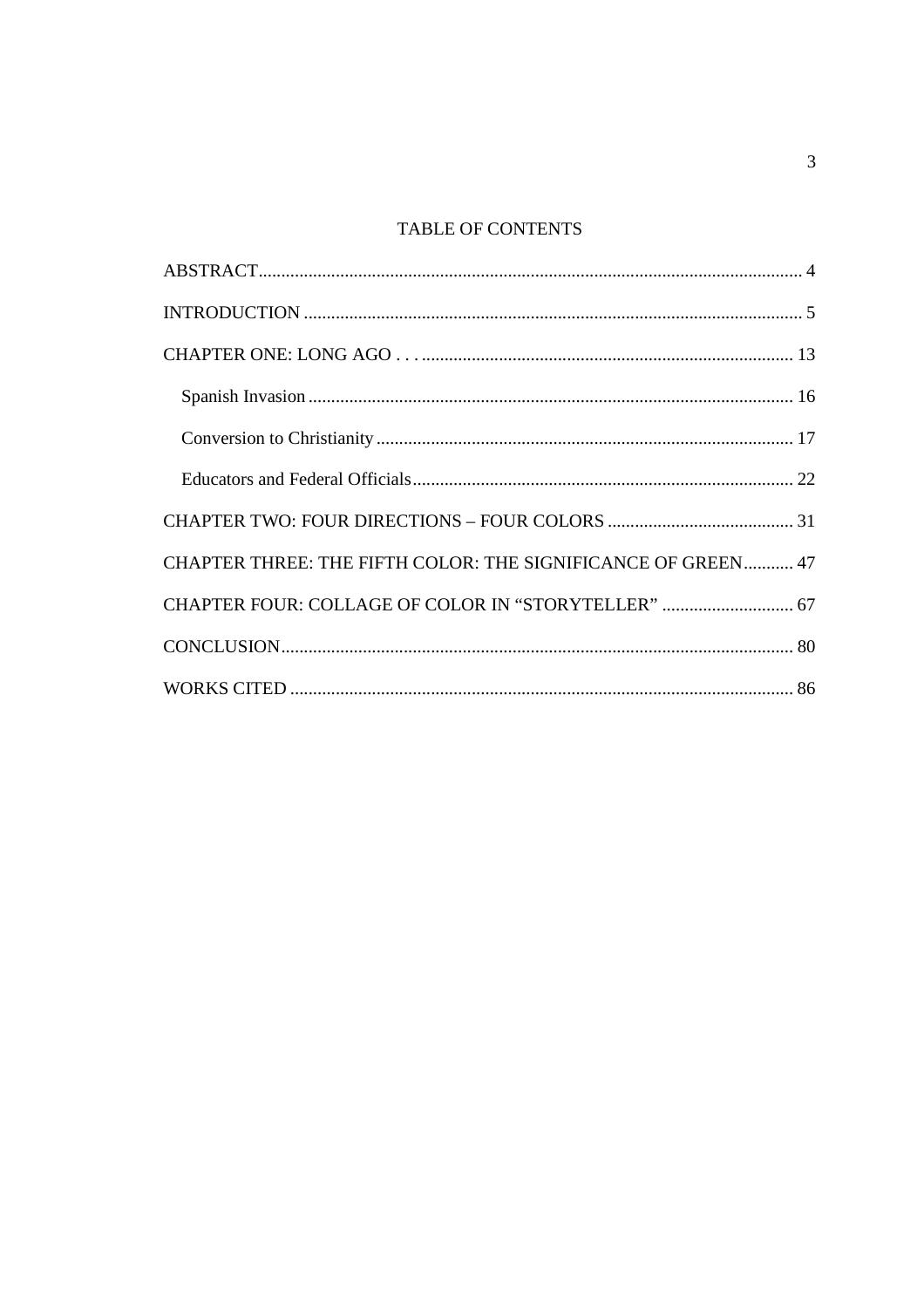#### ABSTRACT

 As an American Indian writer, Leslie Marmon Silko stretches the imaginations and perceptions of her readers. This Master's thesis investigates one of the motifs she employs to induce these results, the use of color symbolism. Color and color symbolism are utilized in every culture, but Silko's writings provide a quandary which begs investigation – how does this Laguna Pueblo writer integrate the color symbols of her culture and landscape into her stories and poetry? This question is addressed by researching the significance of specific colors within the Pueblo and related communities, exposing through close reading the use of these specific colors within the texts, and finally, through literary analysis, unraveling the language to glean new perspectives on the discourse. A primary work to be analyzed is her collection of poems and stories, Storyteller, and specifically one fictional piece from that collection also entitled "Storyteller," which incorporates layering of Pueblo culture and color symbolism over a distinctly different community and landscape, the Inuit of Alaska. Using this particular story as a basis for looking at other pieces within Storyteller, the integrated system of colors emerges through a close reading of the text. Although color representation is considered universal or innate, this research addresses culture specific color systems and how that association enriches Native literature as well as the scholarship and theoretical basis of American Indian Studies programs.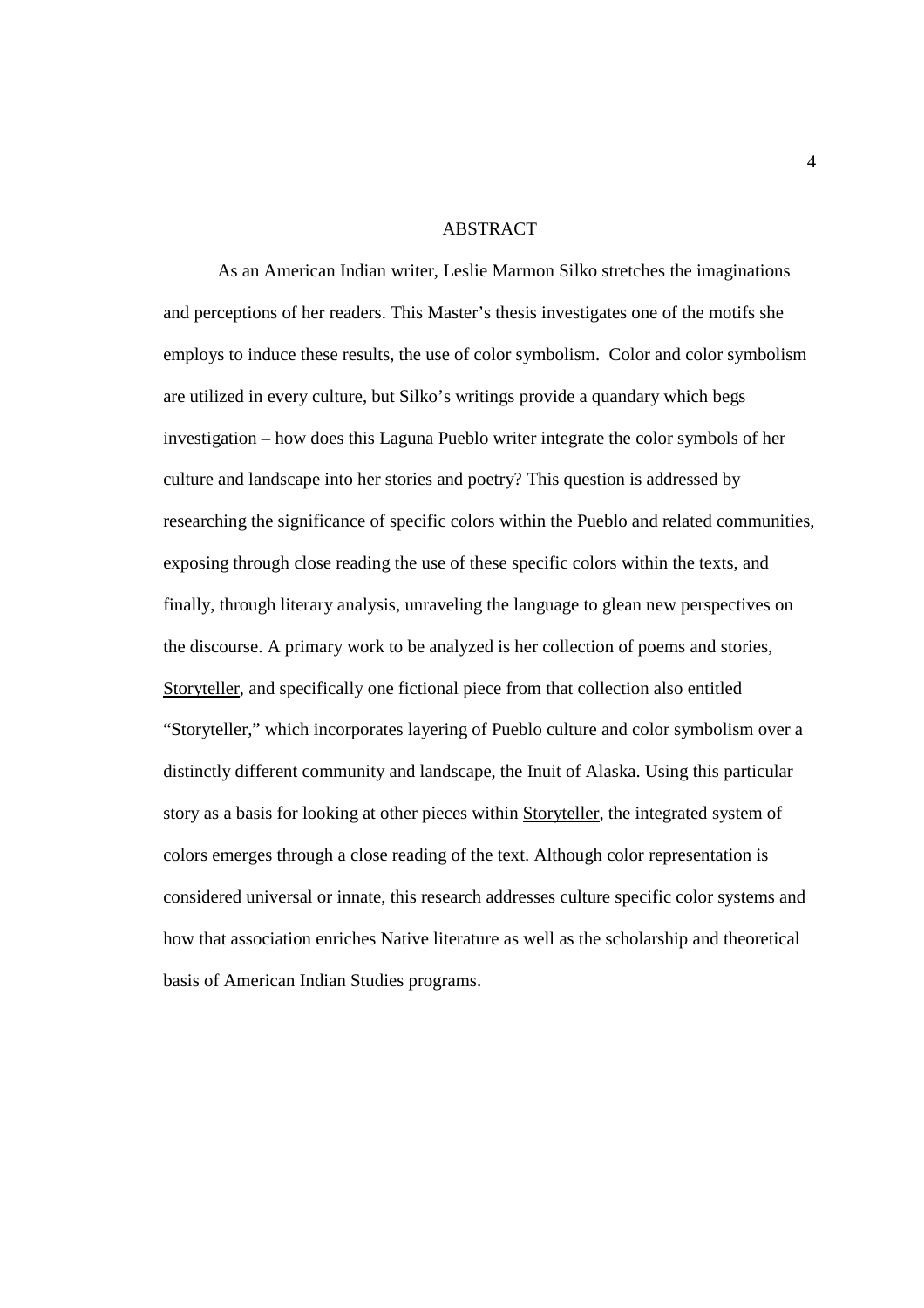#### INTRODUCTION

Colors are ubiquitous in our world of plasma color televisions, video-capable camera cell phones, and glossy graphic designs on ads stuffed in our mailboxes once a week. We know that yellow means caution or yield and red means danger or stop. In Euro-western cultures white denotes purity and goodness, while black evokes images of evil. On the other hand, we wear black to respect and mourn the dead. A recent study even asserts that the color red as a background color for a computer screen initiates heightened productivity while a blue background encourages creativity (Miller 1). These reactions to different colors are imbedded in the epistemology of the Euro-American culture.

While most Native American writers live within the borders of the United States, participate in the global economy, and absorb many of these reactions to colors, American Indian ceremonial traditions place a much greater emphasis on colors and each color may represent a direction, a place, an entity – all sacred and profoundly important within that native society. Native American communities share this with many other indigenous communities across the globe. It is fascinating that most native societies consider a set of colors as sacred, attach these colors to physical landscape, and use these colors in healing ceremonies.

In a study of culturally specific color systems that are connected to the cardinal directions, Roland Dixon finds that many societies use similar four-color patterns. One of the first points of interest in this matter of the color-symbolism of the cardinal points is the choice of colors which was made by the various peoples. By this I mean what groups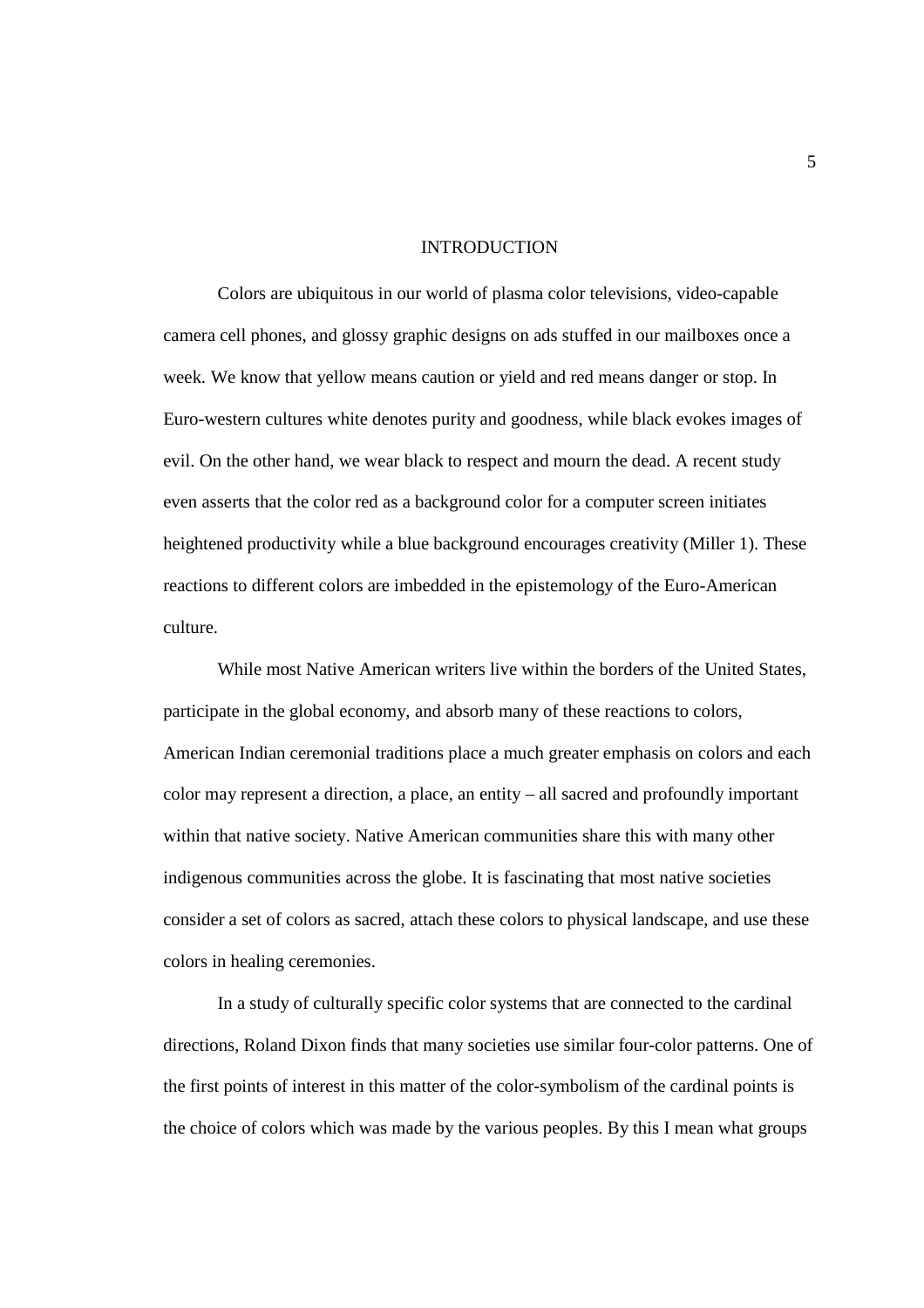of colors were selected for this symbolism, irrespective of the directions which the colors were supposed to symbolize. Out of the thirty-odd systems of color-symbolism that I have been able to find, the most common color group is that of White, Yellow, Red, Blue; then in order follow, White, Yellow, Red, Black, and the two groups White, Yellow, Blue, Black, and White, Red, Blue, Black. These four groups together include nearly two-thirds of the instances collected; if we assume the equation Blue=Black, the first two groups coincide, and would contain some thirty percent of the total number of cases (Dixon 10-11).

These sets of colors and the directions to which they are connected vary from group to group, but the phenomenon can be found in Asia, Ireland, South and Central America, as well as in North America. Dixon remarks that the "colors of the East and West are the ones, as would naturally be supposed, in which the Sun plays the most conspicuous part. The colors likely to be associated with the Sun in its rising and setting are Red, Yellow, and White" (11). The three other colors most commonly found in these color systems are blue, green, and black. Other scholars, including Berlin and Kay, have investigated color in a cultural framework and found that "based on a selection, arrangement, and comparison of color terms from ninety-eight languages or dialects . . . that in all languages there are less than a dozen basic color terms and that these have developed with direct psychophysical reference to eleven universal color categories [= foci]" (Conklin 1).

These colors are black, white, red, green, yellow, blue, brown, purple, pink, orange, and grey. However, Dixon's research finds that about half of these colors are not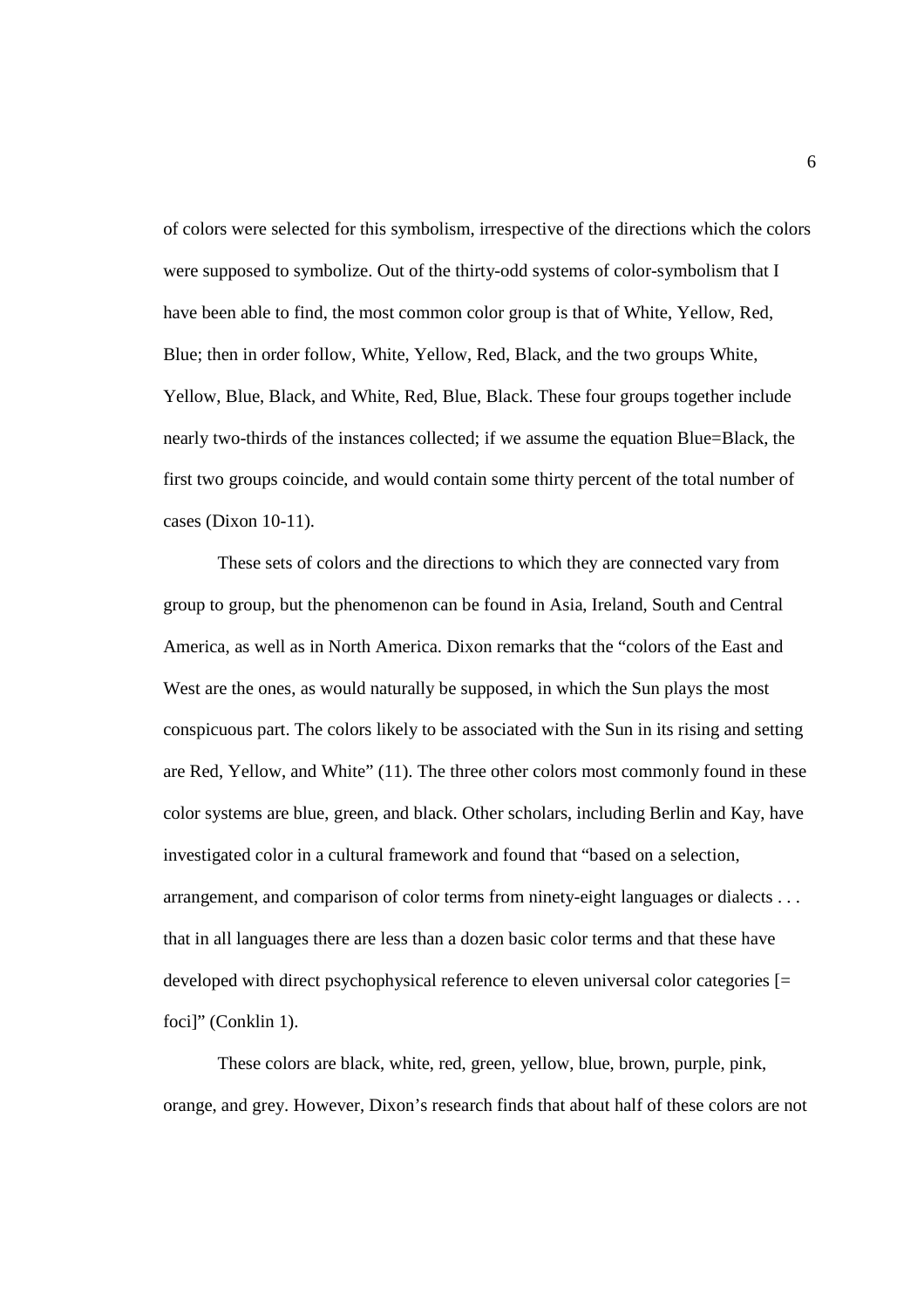attached to any cardinal directions in the communities that he includes in his study. He took into account "the sun, in its rising and setting; the geographical position of the people in question; [and] the climate of the region where they lived" but did not include "their religious ideas" (12). Utilizing these three categories produced "diversity and not uniformity" in the symbolism, and "no general principle can be laid down as underlying the choice of colors by different peoples. It may be objected that this statistical method of studying such a subject is inadequate, and that the religious motive must be taken into  $account''(16)$ .

As I read Storyteller, I realized that Leslie Marmon Silko's use of color was patterned. I came to see that her systematic use of a color system held an important component of meaning for the work. Yet, when I looked into the scholarship, I could find little on this topic. Therefore I decided to research Silko's use of color symbolism in an attempt to understand the work more fully, and to interpret it more deeply.

Before beginning the interpretation of the color symbolism in Silko's collection, it is imperative that the Keresan cultural and ceremonial use of colors and directionality be researched. The directions, colors, landscape, and ceremonial participants, such as the Katcinas, are intermingled in a tightly woven web of rituals, stories and words, as seen in the following excerpt from her novel Ceremony:

> "You know, grandson, this world is fragile." The word he chose to express "fragile" was filled with the intricacies of a continuing process, and with a strength inherent in spider webs woven across paths through sand hills where early in the morning the sun becomes entangled in each filament of web. It took a long time to explain the fragility and intricacy because no word exists alone, and the reason for choosing each word had to be explained with a story about why it must be said this certain way. That was the responsibility that went with being human, old Ku'oosh said,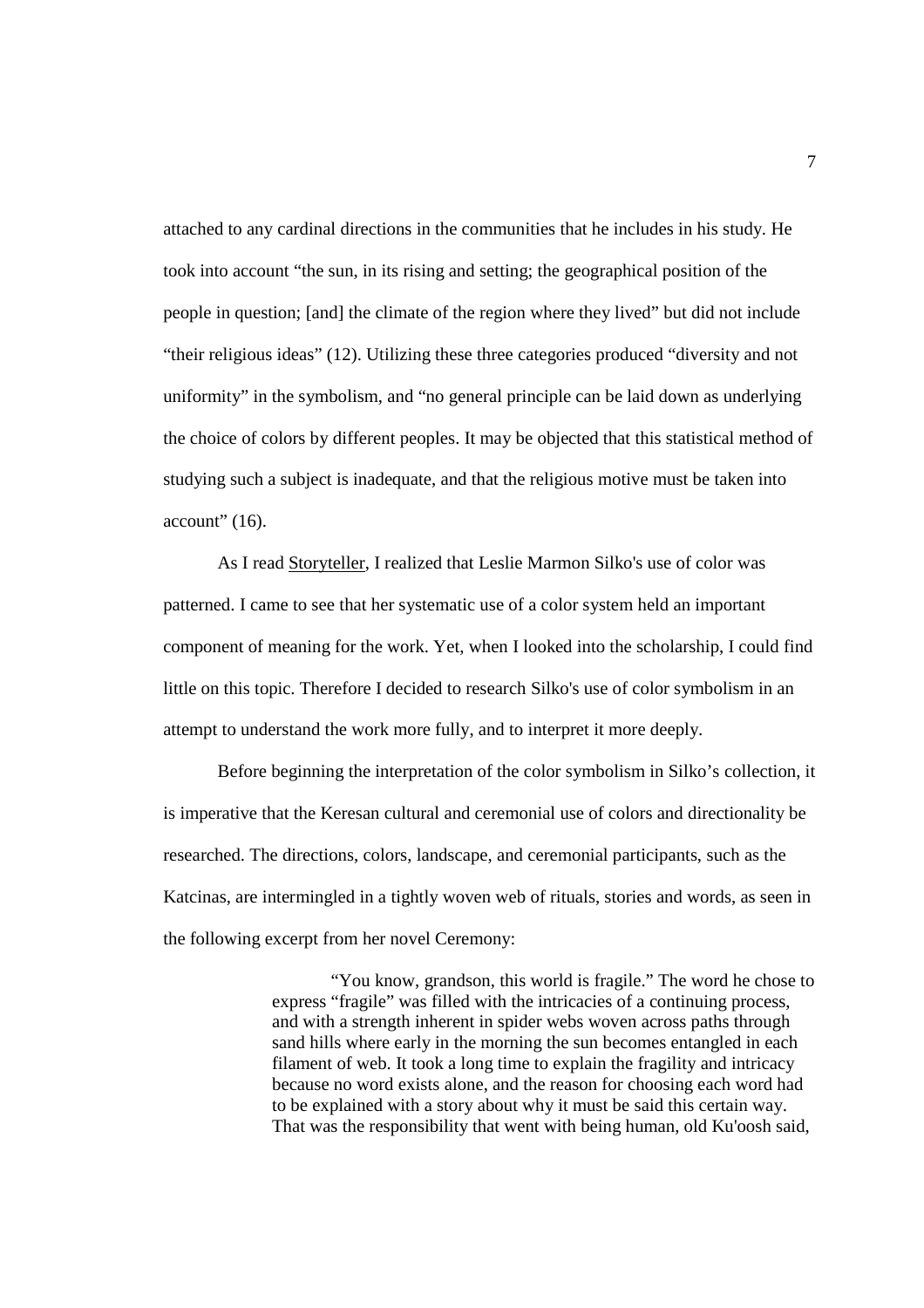the story behind each word must be told so there could be no mistake in the meaning of what had been said; and this demanded great patience and love. (35-36)

So the analysis must observe and carefully "explain the fragility and intricacy" of Silko's language. The significance of the colors and directions must be evaluated within the cultural framework, as seen in the "webs woven across paths through sand hills" of the Laguna landscape. The colors this author pulls from her palette are but strands of her web of words. Through telling the story of each color, through untangling the imagery strand by strand, an understanding of how "the sun becomes entangled in each filament of web" emerges. Each color, each direction, each word weaves nuance into the discourse. Just as Silko entangles her words, and their stories, to form a web made dazzling by the light of imagery, the story of each color lives through Silko's words: "no word exists alone, and the reason for choosing each word had to be explained with a story about why it must be said this certain way."

As authors weave their words into stories, spinning out black strands of adjectives and nouns and verbs onto a stark white page, a phenomenon occurs. The words become an "essence placeholder" in the "conceptual act" of cognition or emotion (Barrett 4). This concept testifies to the fragility, intricacy, and power of language and the word. The final defining hypothesis of the conceptual act model is that language plays a central role in making an instance of emotion what it is. If the psychological events people refer to as "fear" have no signatures (no known statistical regularities to ground the categories), then how do people learn the category? What serves to glue the various instances of anger together into a single category if they look very different from one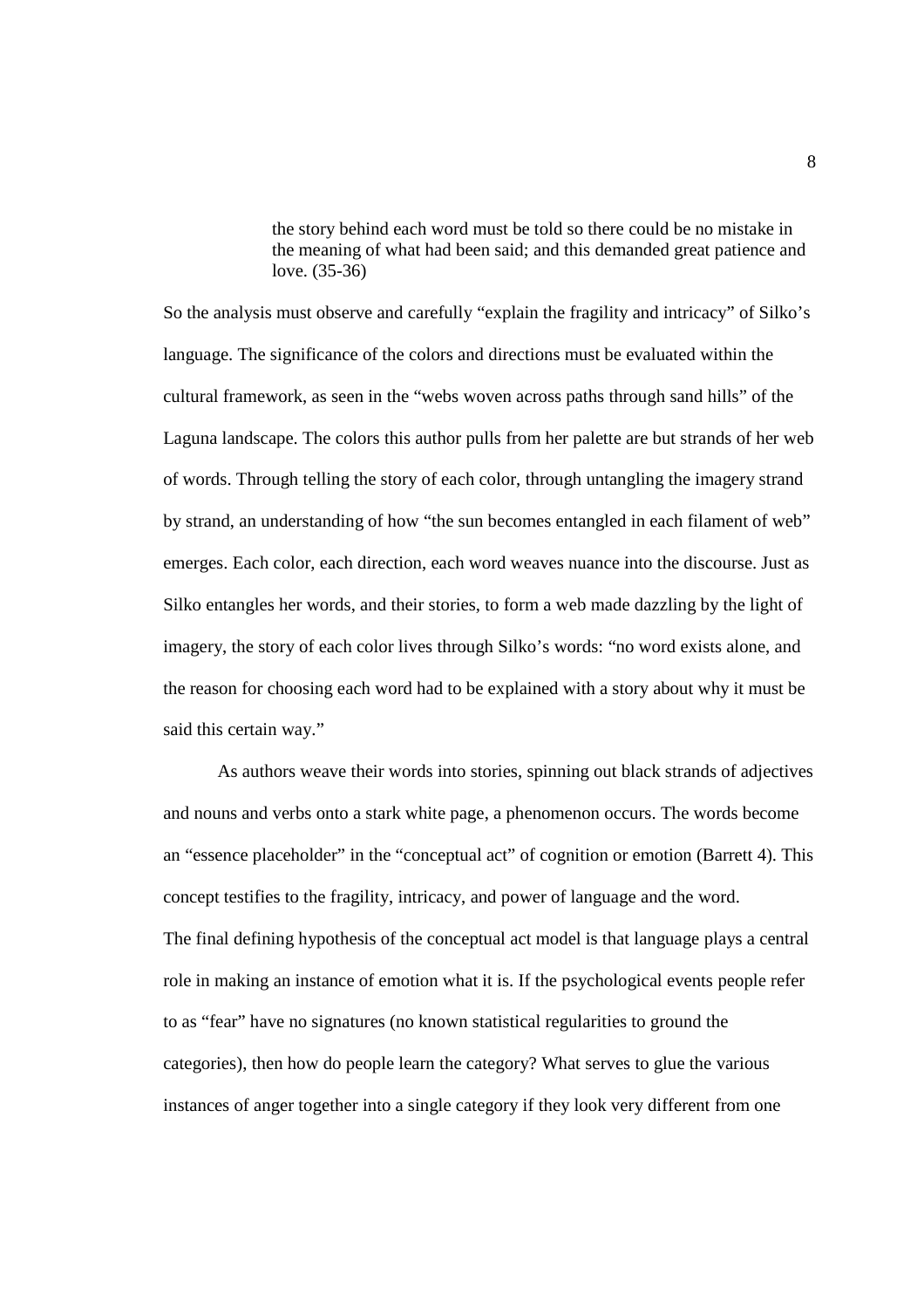another? According to the conceptual act model, the answer is a word. It is as if the phonological form of the word introduces a statistical regularity where none existed before, gluing very different instances together into a single coherent category (Barrett 4). In studies of emotion and cognition, Barrett states that words "are powerful in human experience and refers to words as "essence placeholders" because "a word allows an infant to categorize a new object as a certain kind, and to make inductive inferences about the new object based on prior experiences with other objects of the same kind. Words are ontologically powerful" (4).

This "essence placeholder" of which Barrett writes refers to the power to evoke or categorize emotion. This being said, cannot one interpret the term "essence placeholder" as describing almost any word that evokes memories, thoughts, or emotions? Each and almost every word evokes subjective and individualistic reactions. Underlying Silko's "essence placeholders" is a cultural cognition of memory and thought and emotion that differs greatly from that of the non-Native reader. The color blue, the direction of east, the placement of the sun in the sky, or the mention of a mountain lion mark a different essence for Keresan Indians than for non-Indians, or even for other tribes or nations.

Authors from other Native nations introduce colors that evoke memories and emotions in a significant way through their work. Navajo poet Luci Tapahonso's poem, "That American Flag," weaves Western and Navajo knowledge into a rug of red, white, and blue. She takes what the American flag represents to many citizens of the United States, unravels it color by color, then weaves those same threads into a rug that relates to the Navajo people. This poem, and the rug of altered color relationships, wraps around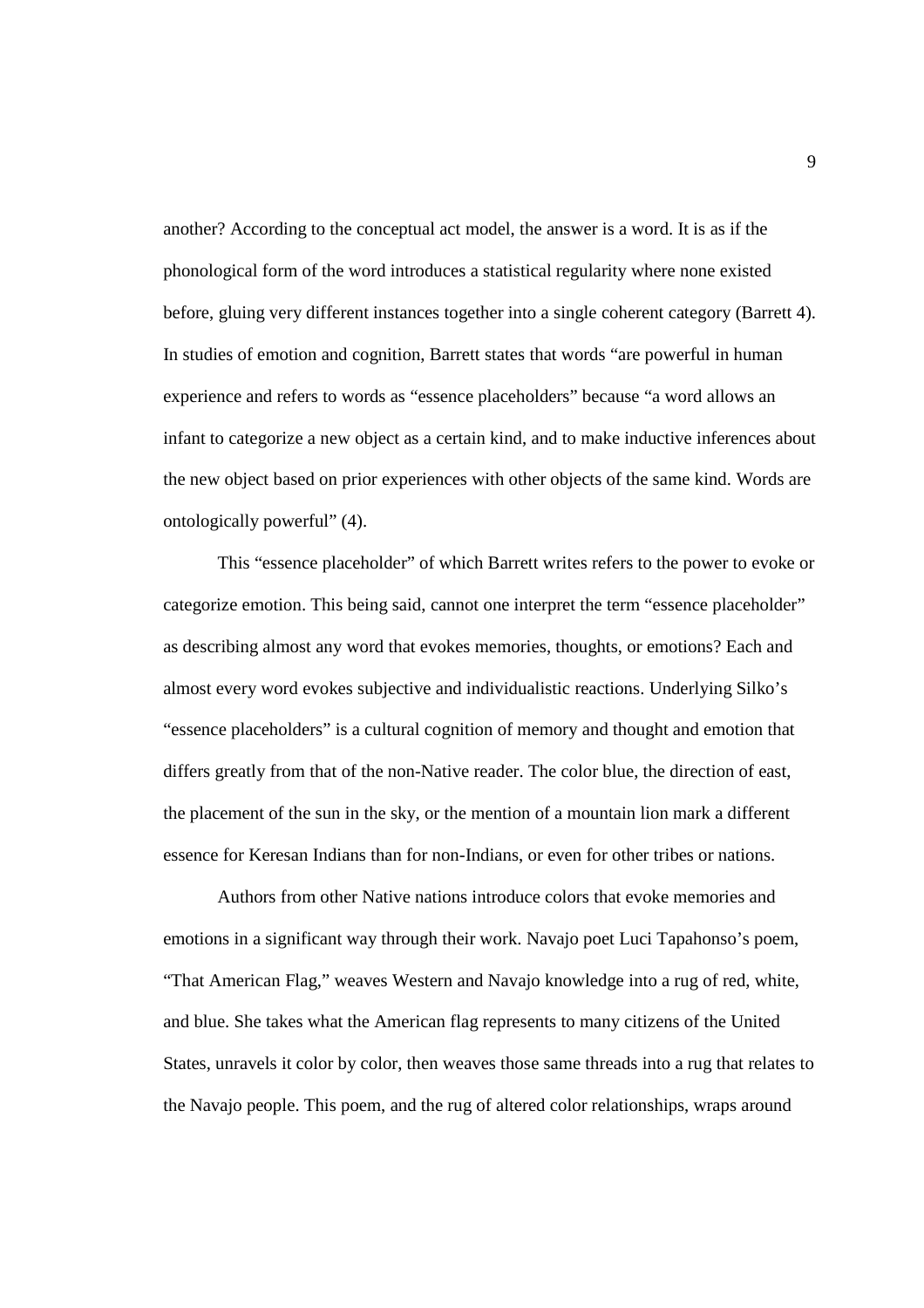the Navajo experience with Fort Sumner and its painful history, as well as the hopes of

returning home to Dinetah. An excerpt follows:

The rugs' white horizontal bands were for the early morning sky and signaled new beginnings. The background of the American flag is white, as is our sacred mountain in the east. Thus, the women knew we would survive.

The red stripes were for the dirt at home, the sandstone cliffs, and for the sumac that turns brilliant red each fall. The red stripes in the flag are for our blood and for our ancestors, who tried to search for the good in everyone and everything.

By weaving blue into rugs, the women recalled the hooghans they built when the men were gone. They recalled the graceful ease with which their teenage sons chopped wood, built corrals, and rode horses. In doing so, the women were reminded of their own strength. The blue in the flag is for the promise of each spring granted us since Fort Sumner. The blue stripes honor the men and their strength, tenderness, and intellect.

Often, the women wove stars in the rug – its center is for our home, Nihimá, the land that was given to us. We are told that a specific star watches over us, this star knows everything.

#### (A Radiant Curve 43)

The colors of the American flag, here absorbed and transformed by a Navajo poet, begin as a symbol of the United States and the pain brought to the Navajo by the soldiers following that flag into Dinetah. The color white in the flag can symbolize strength and purity; red, courage and passion; blue, justice and unity. Those same colors are woven into a Navajo rug and transformed by the women into a representation of white for survival, red for their land of Dinetah, and blue for their families and hogans. The star shifted from the representation of a state or government entity into something spiritual – a star that "watches over us . . . [and] knows everything."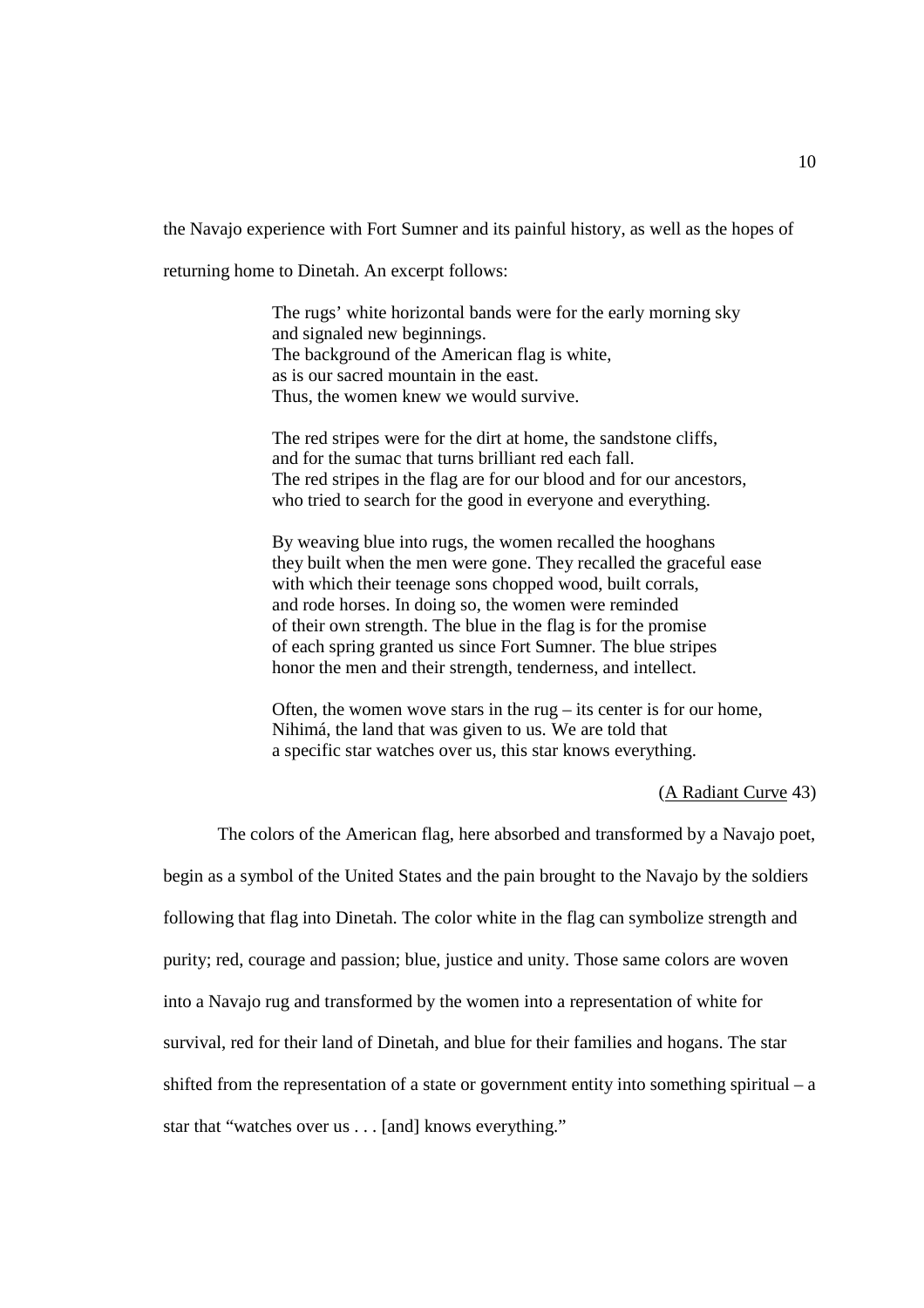The poem demonstrates the transformation and absorption process. Colors are unraveled bringing them back to a fiber that can be used for weaving – something culturally relevant and familiar to the Navajo women. The language framework can also be verbally unraveled here and woven into an example of cultural color systems much as the Navajo rug grew from the unraveled military clothing.

Tapahonso relays Navajo strength, courage, and unity through pulling strands of survival, landscape, and family into her poem. These strands weave a rug of triumph that absorbs pain and transforms it into a symbol of hope and home. Her first lines compare how the Navajo and the soldiers are alike, and then how they are different. Then she weaves a Navajo rug from the colors and forms found on the flag. In this way, this poet melds the symbolic and the sacred.

Silko also builds elements of the symbolic and the sacred within her stories of "Yellow Woman," "The Man To Send Rain Clouds," and "Storyteller" presented in the chapters of this thesis. She, too, braids color symbolism, tales from "time immemorial," the purification and nourishment of rain, directionality, and the sacred mountains and clouds into the discourse.

Therefore, the investigation of this topic begins with a discussion of the history of the Pueblo peoples, then moves into specific aspects of Laguna tradition, such as how specific colors became attached to specific directions and features in the landscape, and, finally, unravels the sacred and ceremonial relationship between direction, color, place, and spiritual entity. Throughout, these areas of discussion are correlated with examples from Silko's collection demonstrating the cultural framework underlying her injection of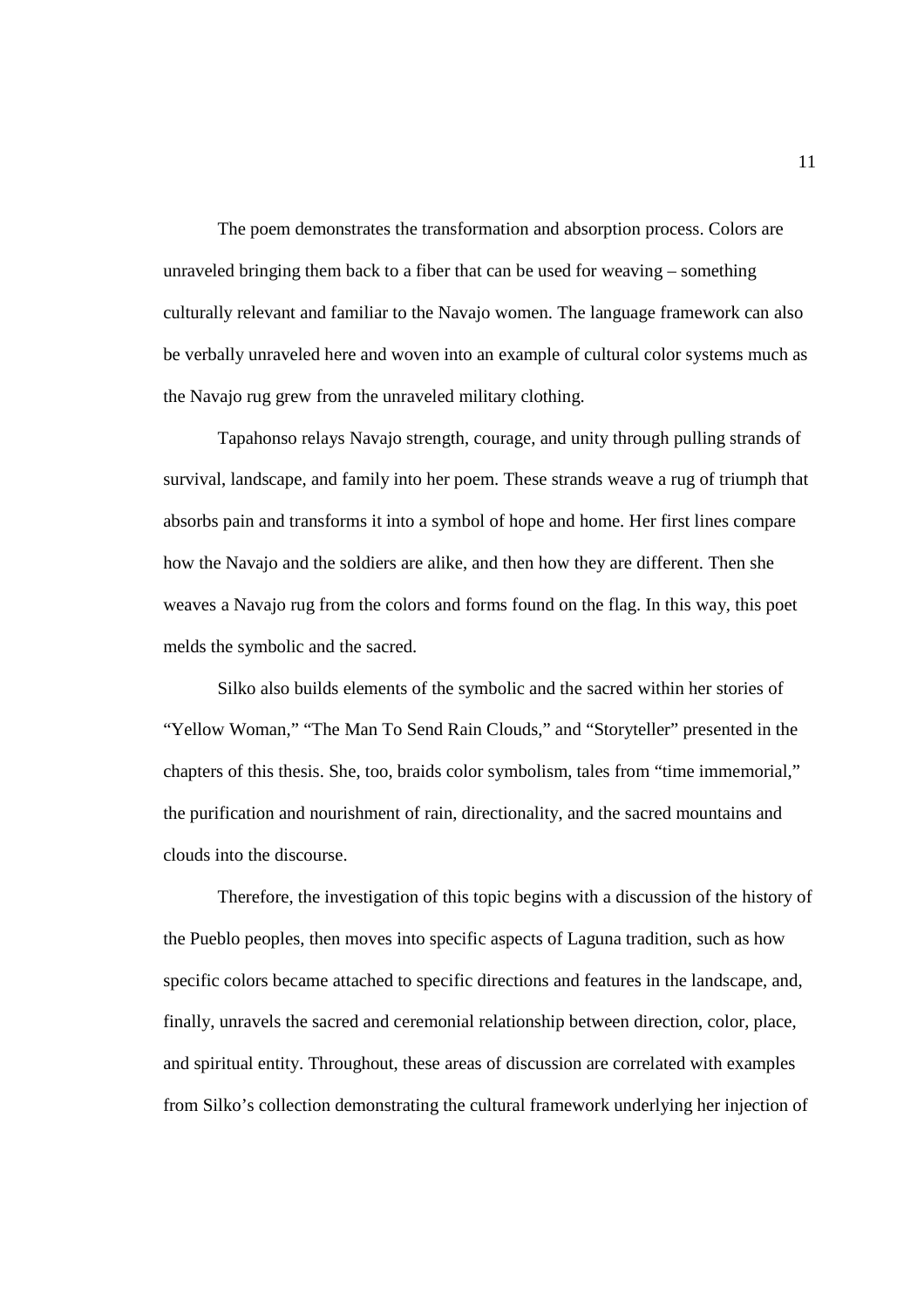specific colors and color systems into her poems and stories. The hope is to embrace the "strength" of the web, add new understandings of the language, and present varied interpretations of Storyteller by unraveling the "intricacies of a continuing process" of telling the stories that explain the meanings of the words and of stroking these new perceptions of words, these new "essence placeholders" into a collage of color.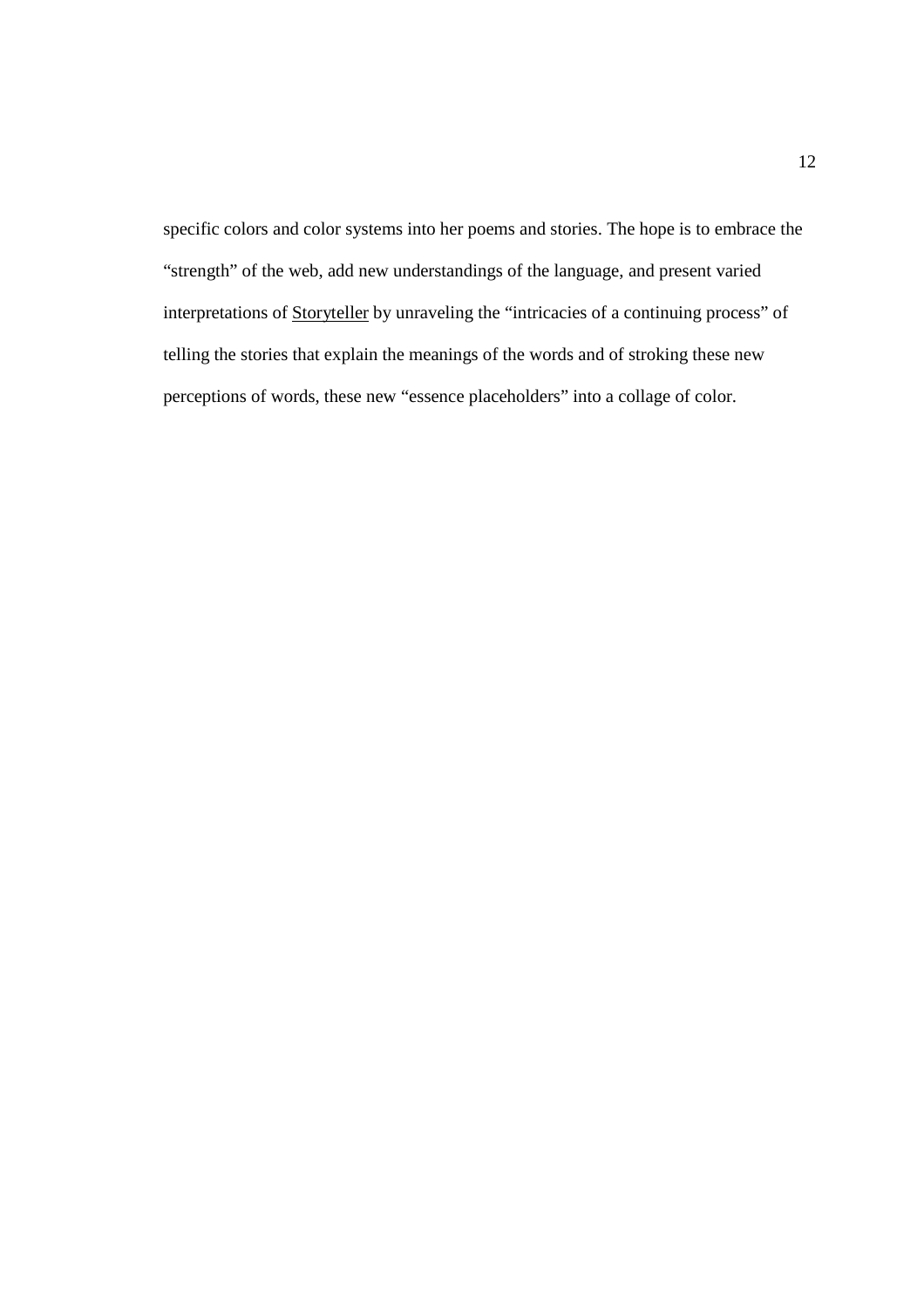#### CHAPTER ONE: LONG AGO . . .

*Pueblo expression resembles something like a spider's web—with many little threads radiating from the center, crisscrossing one another. As with the web, the structure emerges as it is made, and you must simply listen and trust, as the Pueblo people do, that meaning will be made.* (Silko Yellow Woman 48)

The Laguna Pueblo Indians told stories to teach, to tantalize, to explain, to embrace, and to remember. The remembering held the people together in common experience, cultural knowledge, and collective memory. That collective memory carried Pueblo ways of knowing, embraced past heroes and heroines, sifted their stories into the tangled present, and created a cultural framework that brought continuity of family and community. These stories survived three separate invasions – the enslavement and oppression by the Spanish Conquistadors, the intrusion and infiltration by missionaries demanding conversion to Christianity, and the benevolence and arrogance by the "Americanizing" army of educators and federal officials. Each invasion should have wrought a cultural genocide of the Pueblo way of life. Rather, injections of new perspectives, rituals, and educational or economic trajectories strengthened the Pueblo traditions through resistance and persistence while developing a cultural plurality as elements of each invasion were absorbed or rejected. This absorption and rejection emerges in the dynamic quality of storytelling as the medium of Laguna collective memory.

 Several sources provide detailed historical accounts of these three invasions and the effects on the Pueblo peoples and their cultural transitions. One account, El Gringo: New Mexico and Her People by W. W. H. Davis, published in 1857, tells of this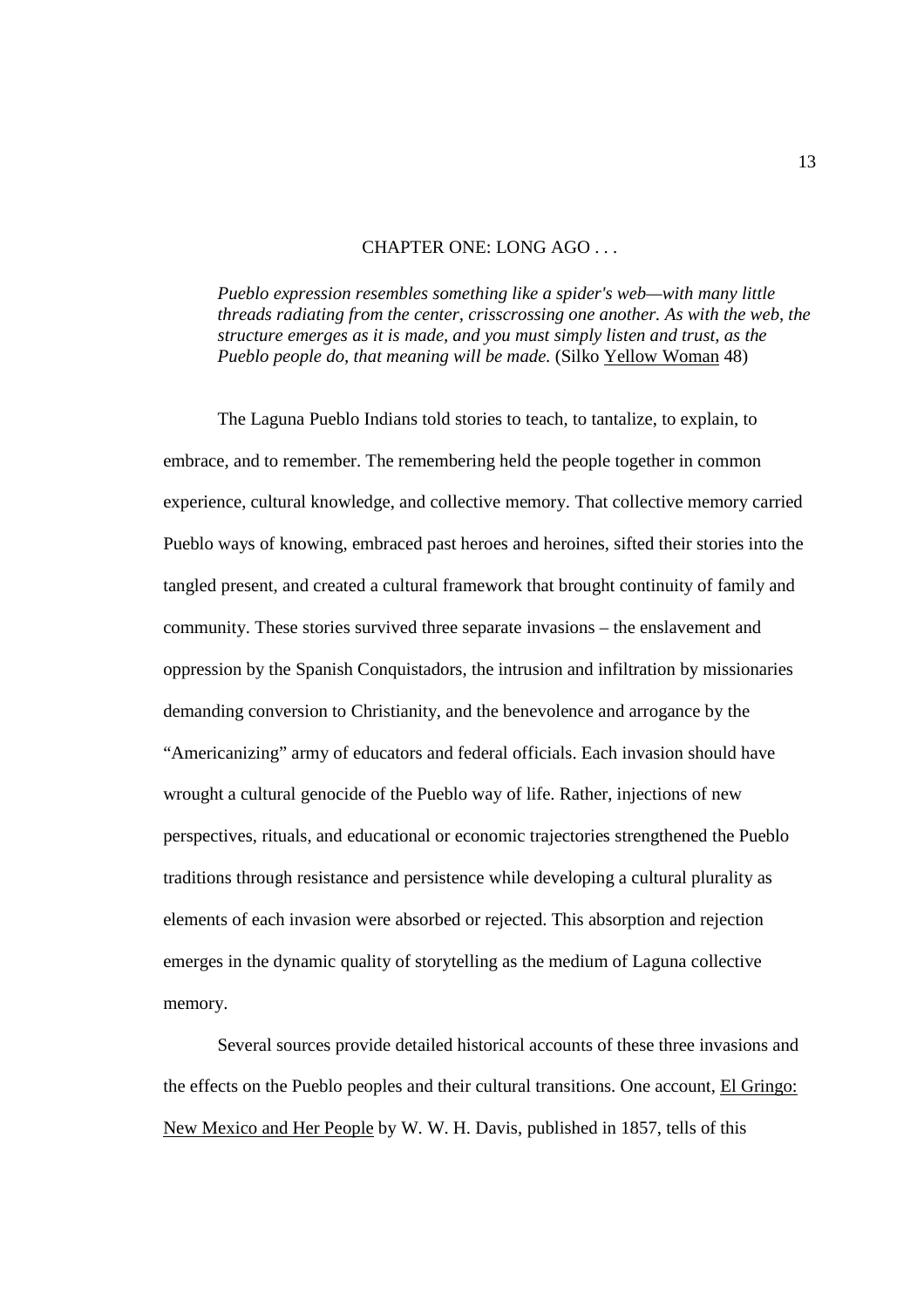attorney's impressions of the Pueblo people and excerpts from Spanish documents he found in Santa Fe as he traveled the court circuit just after the United States acquired the lands of the Southwest. Florence Hawley Ellis, writing about the Laguna people in the Handbook of North American Indians, Volume Nine, provides anthropological as well as ethnographic information about the Laguna community specifically. Anthropologists, notably Franz Boas and Elsie Clews Parsons, write about the rituals, ceremonies, and stories of the Pueblo and Laguna peoples. Although all these texts assisted in building an understanding of the history and culture of the Pueblo Indians, I depend mainly on Edward P. Dozier's Pueblo Indians of North America to present the historical background herein. As a Tiwa Pueblo Indian, respected scholar, and founder of the American Indian Studies program at the University of Arizona, Dozier conveys through his writings an understanding of the dynamic and complex Pueblo history, traditions, and culture.

 In Pueblo Indians of North America, Dozier provides an explanation for the Pueblo's retention of their culture when he states:

> Most of the Pueblo communities occupy the sites in which they were encountered by Spanish explorers and that, indeed, they had occupied for several hundred years prior to white contact. The persistence of the pueblos may be attributed partly, at least, to the harsh disciplinary measures imposed on deviant behavior and the "skimming off" of malcontents—both discipline and eviction are common practices in all the pueblos. Such practices would leave the villages oriented along traditional lines with populations restricted to those who valued communal living. Perhaps a more acceptable answer for persistence, however, is the integrative pattern of Pueblo society. (19)

The "integrative pattern" of which Dozier speaks refers to the divisions incurred by ceremony and governance. The clans, kivas, and kinship groups create separate levels of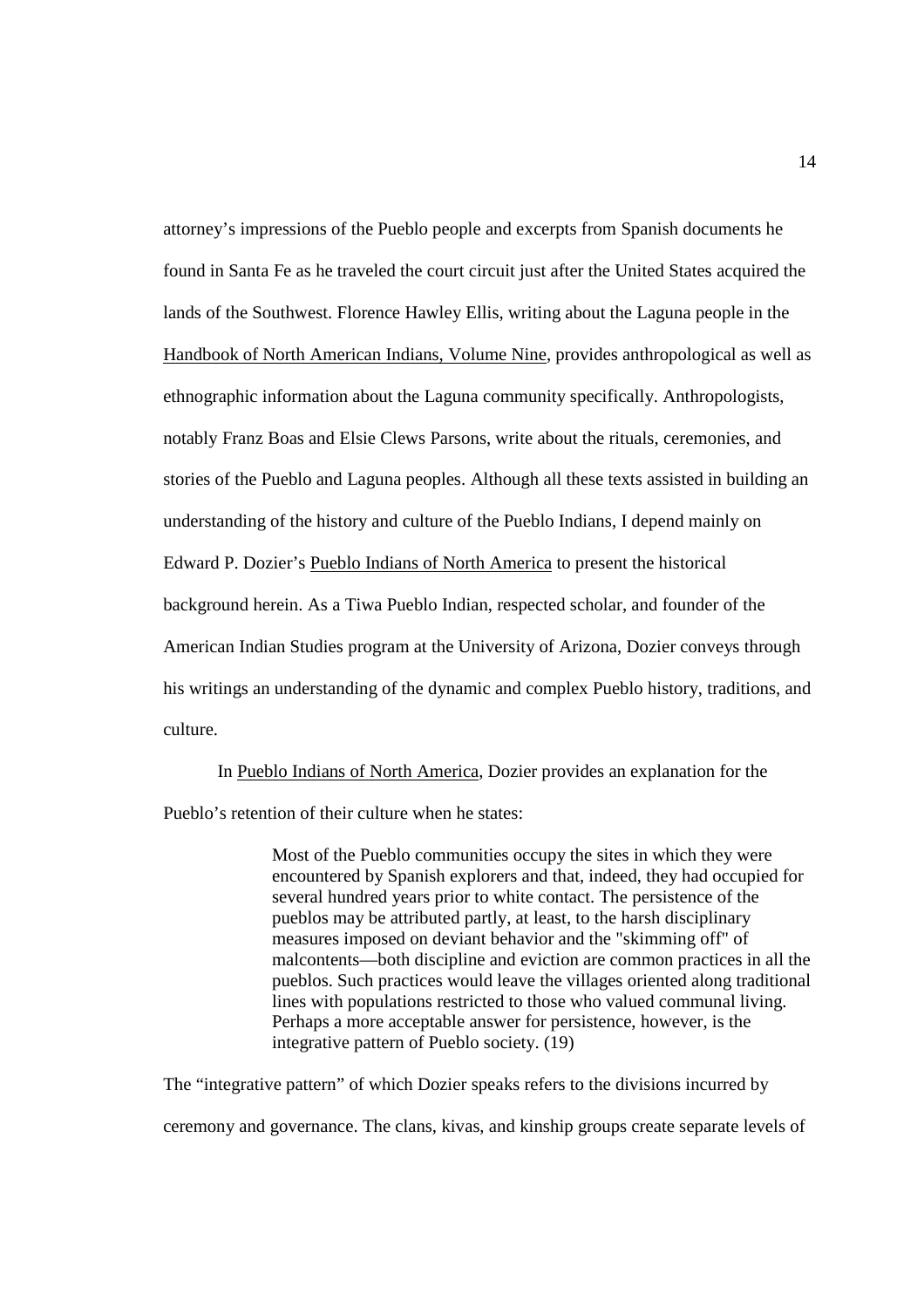societal structure which interconnect like the interlocking strands of the spider's web. This interconnection adds strength, balance, and continuity to the culture of each Pueblo:

> The Pueblos have thus persisted, despite factional disputes, and appear to be as vigorous and vital today as during any period in their past. The fact is obvious, despite popular notions, that Pueblo communities are highly adaptive social organizations, adjusting to differing ecological conditions, economies, and to differing social environments as well. Although the Pueblos have borrowed heavily from others, the core and the special organization of their society and culture remain uniquely Pueblo. (Dozier 20)

This "uniquely Pueblo" societal and cultural "core" has survived oppression and coercion by several outside forces. These outside forces caused the Pueblos to become secretive about rituals and ceremonies. Thus, the particular knowledge of these traditions was carried in the memories of the practitioners and passed down orally. The sacred emergence, hero, heroine, or creation stories were delivered to the new generation of listeners by storytellers. The storyteller spun the web of words, the stories of long ago, that formed the "structure" of the "Pueblo expression."

 Leslie Marmon Silko reinforces the tradition of storytelling in her collection Storyteller, pulling together ancient tales, present-day events, local gossip, and insightful stories that continue the dynamic tradition of storytelling. The outside influences of the invading Spanish, the Catholic priests, and the American assimilationists became a part of the stories included in Silko's Storyteller. The color systems and color symbolism of these groups must also be viewed as perhaps influencing Silko's imagery. So a brief review of the histories and impacts on Pueblo life by these groups, as well as comments on their associated color systems and color symbolism follows.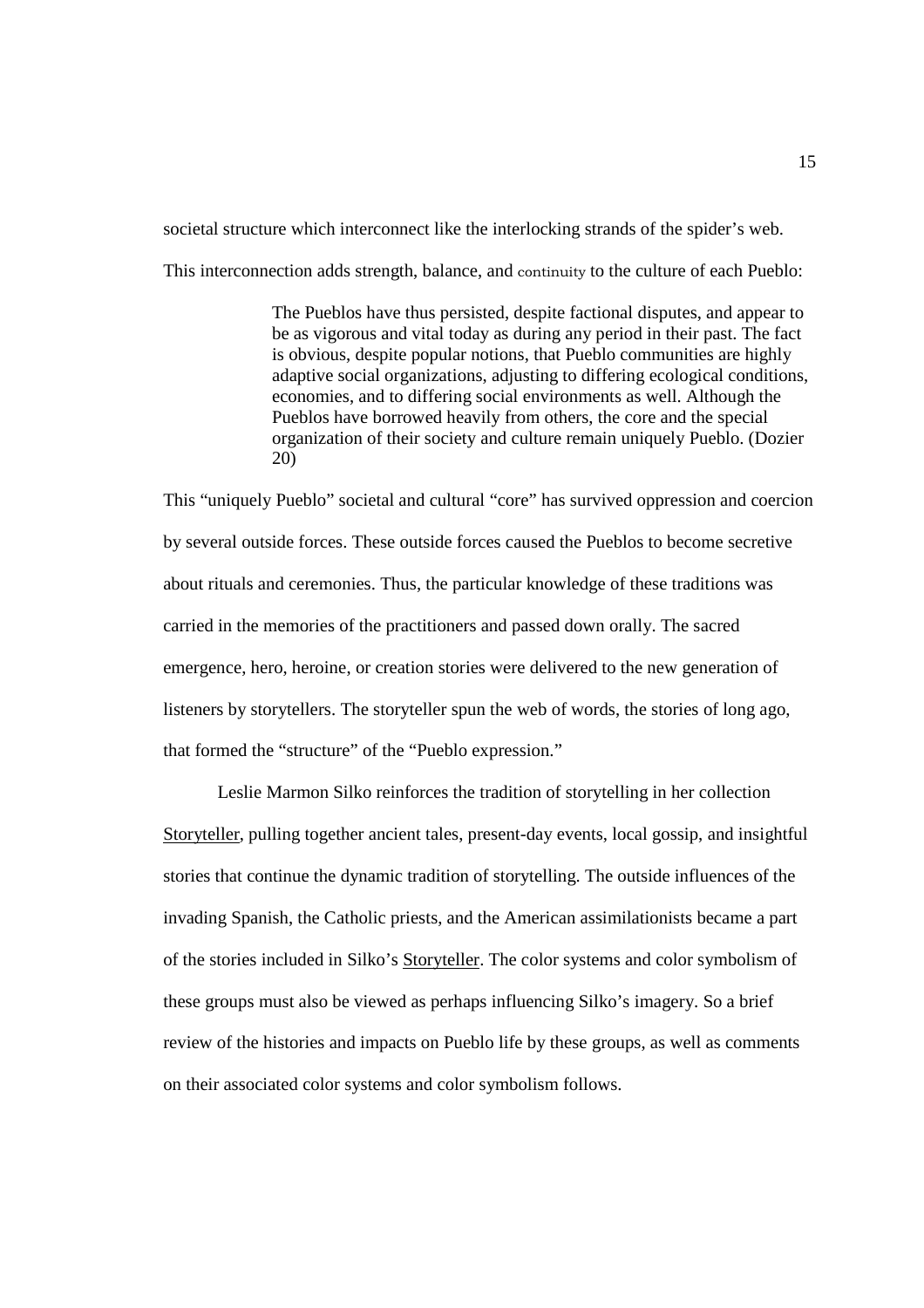#### **Spanish Invasion**

During the 1500s, the Spanish explorers and military moved north from Central America into what is now the American Southwest in search of precious metals such as gold and silver among the rumored riches of the Pueblo Indians. Rather than riches, the Spanish found a well-organized system of sedentary communities of indigenous peoples which they termed the Pueblo Indians. These peoples resided in approximately twenty-six distinct villages consisting of several-storied adobe structures with thick walls and entrances through the roofs. The Spanish met little resistance from the Pueblos, but after a century of personal and religious oppression, manipulation, and enslavement, a general uprising in 1680 A.D. proved successful and the Spanish were driven out of the area for over a decade. During this period, the village of Laguna came into existence; per Dozier, "a number of Keresan Indians, however, moved west after the revolt, apparently in an attempt to get farther away from Spanish domination, and founded Laguna" (64).

By the turn of the  $18<sup>th</sup>$  century, the Spanish had reinitiated rule over the Pueblos and, because of the revolt of 1680, loosened the previous rigid religious restrictions. During the Spanish occupation, The Pueblos evolved from a strictly agrarian people into a more diverse economic base including herding. The introduction of the horse, burro, and sheep by the Spanish caused much of this transformation:

> In 1752, the Pueblos possessed three times as many horses as the Spanish soldiers and settlers. Also, at this time, they had many more men-at-arms, more lances, and a larger number of leather jackets for individual protection. The Spaniards had more swords and, possibly, firearms, although some of the Pueblos also possessed them. It is interesting that the pueblos of Laguna, Acoma, and Zuni each possessed more horses than any Spanish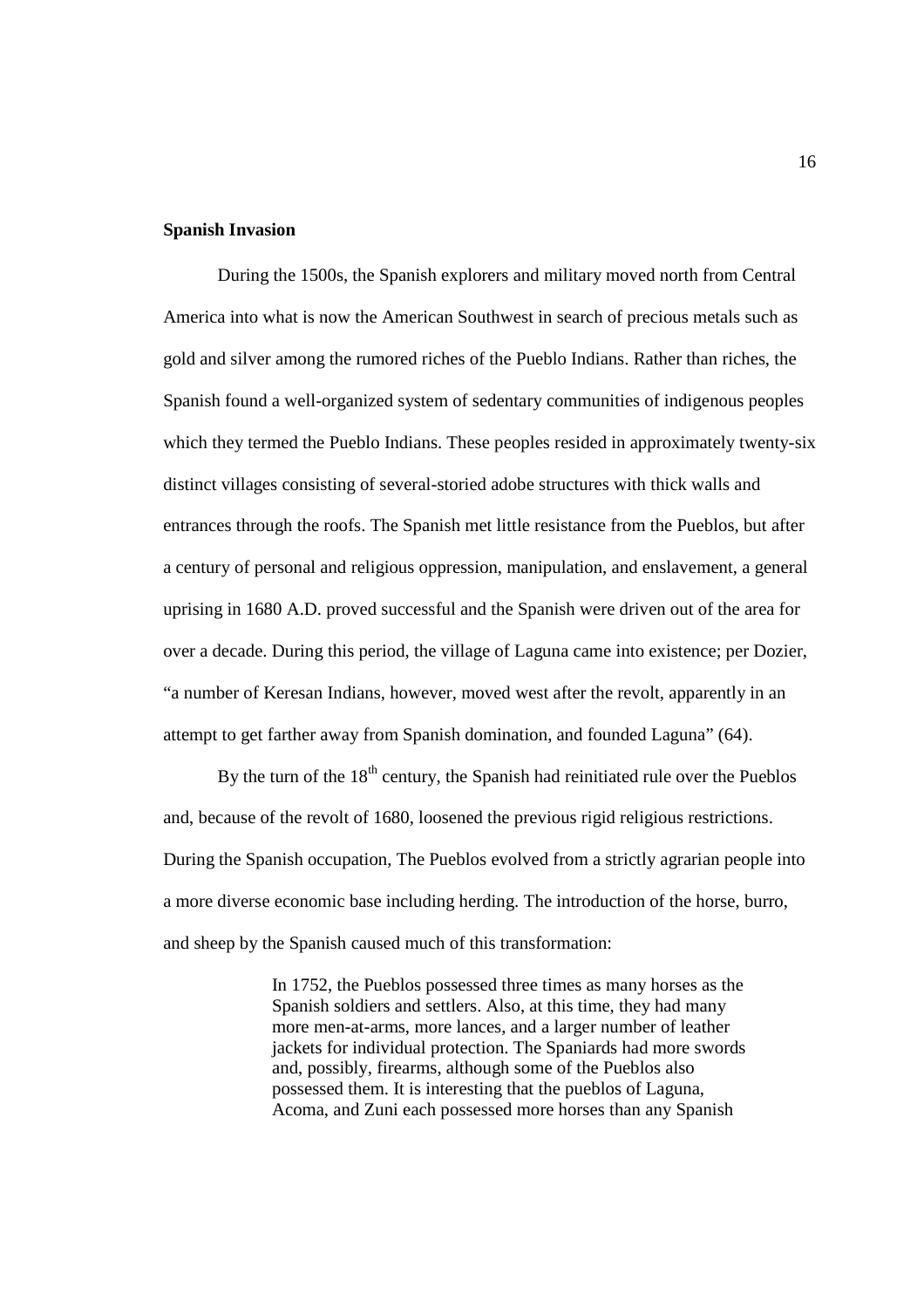settlement, and that Laguna had almost as many as all of the colonists together. (Dozier 80)

The Pueblo population began to diminish during the 1700s as Hispanic and "mixedblood" Indians moved from the Indian pueblos into the Spanish villages. The two cultures shared similar economic bases, agriculture and herding, and during this time period the Indian population "migrated" into the Spanish villages. The "class blood lines of the non-Pueblo population" became "increasingly blurred in the succeeding century," and eventually became "crystallized into the Spanish-American or Hispano population." This population developed important cultural characteristics. . . . The non-Pueblo settled populations grew rapidly in numbers and by the end of the  $18<sup>th</sup>$  century that population quadrupled because of the addition of Indians to the Hispanicized population (Dozier 87).

 Throughout this period, from 1540 to 1847 A.D., the Spanish culture infiltrated Pueblo life. The economic base of the Pueblo Indians moved from subsistence farmers to add herding and trades such as silver- and blacksmithing. Some of the Native population shifted into Spanish villages; the introduction of horses and wagons changed the modes of transportation. The Pueblos selected some aspects of Spanish culture, such as herding and horses, but rejected others, such as language and religion. The most dramatic example of resistance and persistence in Pueblo life during this period of time came through the Spanish imposition of the Catholic religion upon the Pueblo Indians.

#### **Conversion to Christianity**

From the time Coronado traveled through the Pueblo country in search of the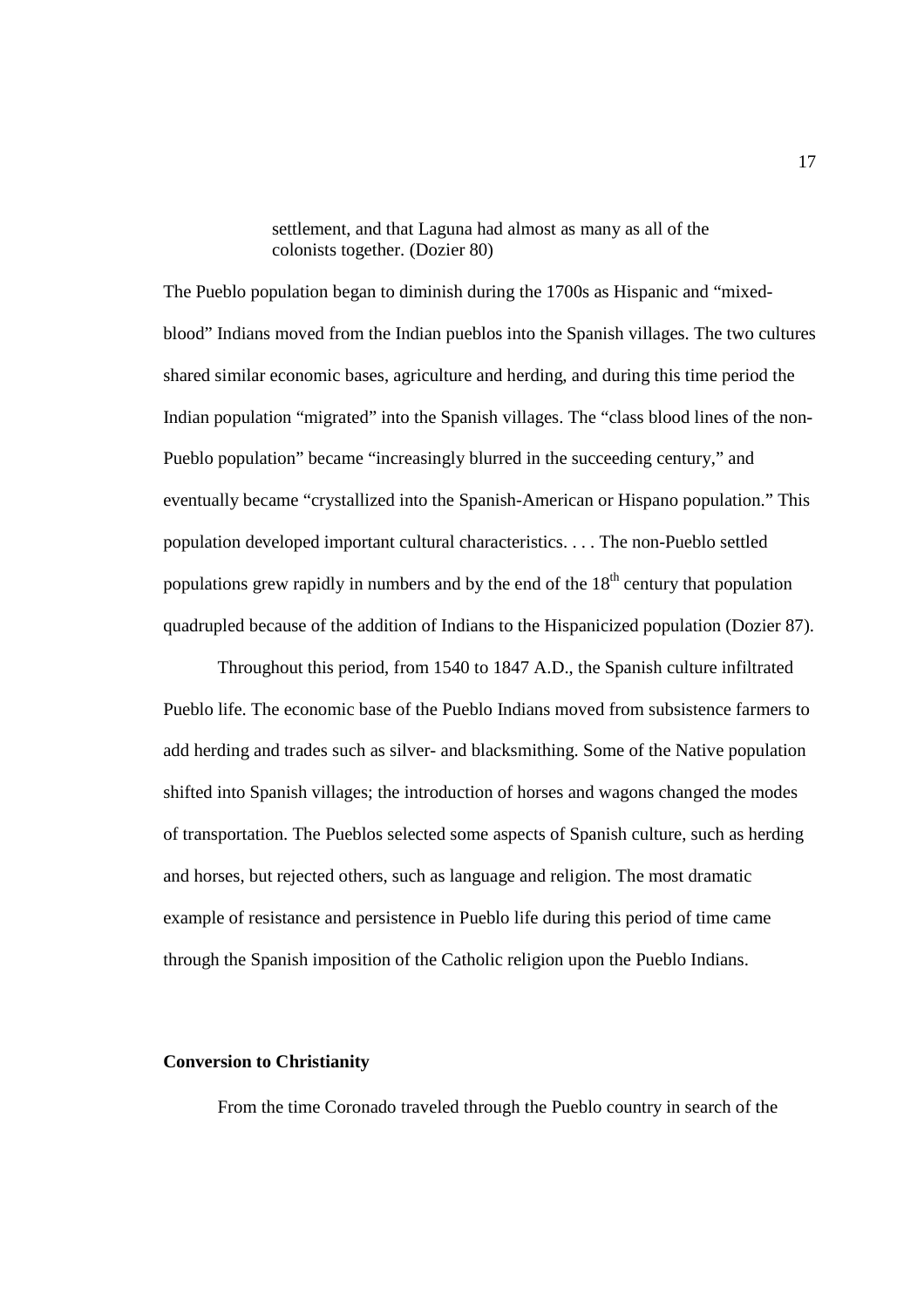"Seven Cities of Gold" in the 1540s, the Spanish insisted that the Pueblos discard their religious practices and convert to Catholicism. As a result of the intolerance by the friars and missionaries, the Pueblos moved their ceremonies and religious practices into secret places. This move to secrecy made the oral tradition even more important as the collective memory of the Pueblos. The stories held traditions and tales that defined the cultural identity of these indigenous people.

 The friars who traveled along with the Spanish explorers and conquerors held that the Pueblos must be converted to Christianity through coercion, manipulation, or even through force. Missions were constructed at almost every village with the labor of the Pueblo Indians. Most of these structures dwarfed the surrounding structures, with halls of over one hundred feet long and thirty to forty feet wide, walls fifty feet in height and three to four feet thick, and a complex of instructional areas for teaching the Indians marketable skills such as blacksmithing:

> The duties of the friars consisted in saying Mass, conducting prayer services, performing baptism and marriage, and conducting burial services. Some of the Indians were taught how to serve the priest at Mass, perform other services connected with Catholic ritual, and in some instances, to lead the Pueblo congregation in reciting prayers. In each pueblo, a member of the civil government system, the fiscal, was made responsible for all duties connected with the church and services. He had the responsibility of enforcing the villagers to attend Mass. In pueblos where there was no mission and no resident priest he kept the keys of the church, was responsible for the maintenance of the building and grounds, and made the church ready for the periodic visits of the priest. (Dozier 49)

Francisco, a character in N. Scott Momaday's House Made of Dawn, is a fictional representation of such a "fiscal." He tends to the church, assists Father Olguin, the mission priest, and oversees the duties of the alter boy: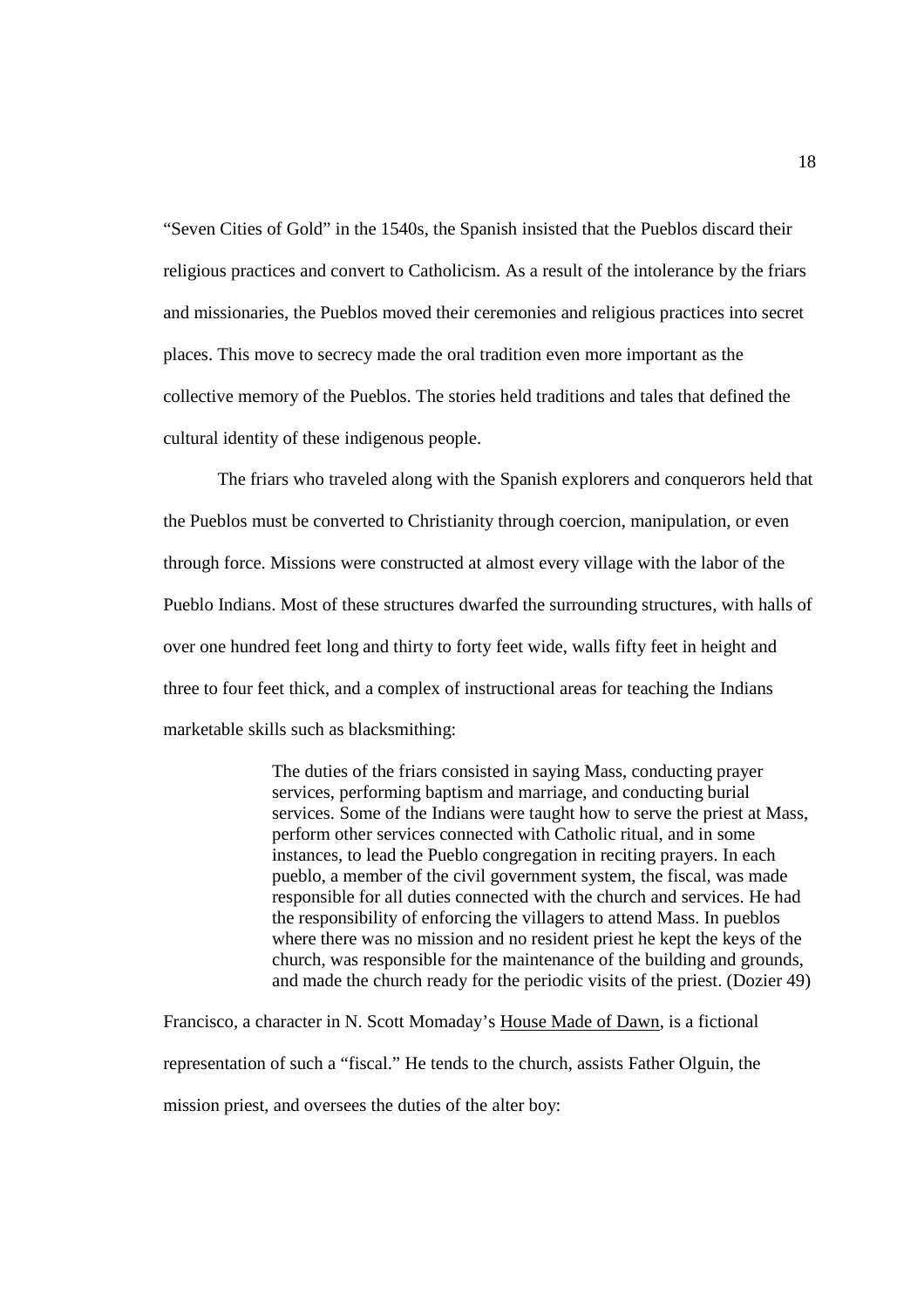It was cold and dark in the sacristy. The old man Francisco had already knelt at the small glass panel which opened upon the chapel altar, and a small, sleepy boy whose name was Bonifacio stood in the corner, putting on a faded red cassock. There was a shuffle and coughing of people in the pews beyond the wall. It was already a minute past the half hour. *"Andale, bombre!*" the old man whispered sharply, and the boy started and hurried out to light the candles, half unbuttoned. The old man watched him through the glass. He loved the candles; loved to see how the flame came upon the wicks, how slow it was to take hold and flare up. (24)

The fiscal also tracks the attendance of the tribal congregation by taking roll at every

service. The position bridges the cultural and language barrier between mission priest and

Native parishioners:

Beyond the responsibility of keeping the mission and church establishments in constant repair, supervising workers in the workshops, and performing religious duties, the missionaries also attempted to carry out the task of making the Pueblos into "good" Christians. This task consisted primarily of the attempt to eradicate Pueblo indigenous religious beliefs and practices and the endeavor to substitute Catholic counterparts. In these efforts, missionaries enlisted the aid of the governor and the military organization. The missionaries were especially disturbed by the persistence of the Indians in holding ceremonies which were considered idolatrous. The masked Katcina dances in which the Pueblos represented mythological beings were particularly vexing to the missionaries, and such dances were eventually prohibited. The Indians continued to hold the dances and other sacred rituals in secret behind closed doors, however. But news of the performances of such prohibited rites often became known to the friars, whereupon soldiers were called to enter Pueblo ceremonial rooms and punish the performers and their leaders. The missionaries employed drastic disciplinary measures in their attempt to wipe out the native religion. They whipped native religious leaders and executed repeated offenders. Periodically, Pueblo homes were raided for Katcina masks, prayer sticks, prayer feathers, and other objects considered sacred by the Indians. (Dozier 49-50)

The incompatibility of the two religions caused a rift between the missionaries and the peoples they pledged to lead to conversion. The Pueblo ceremonies benefited the people in this world whereas the Catholic religion benefited one in the afterlife. This concept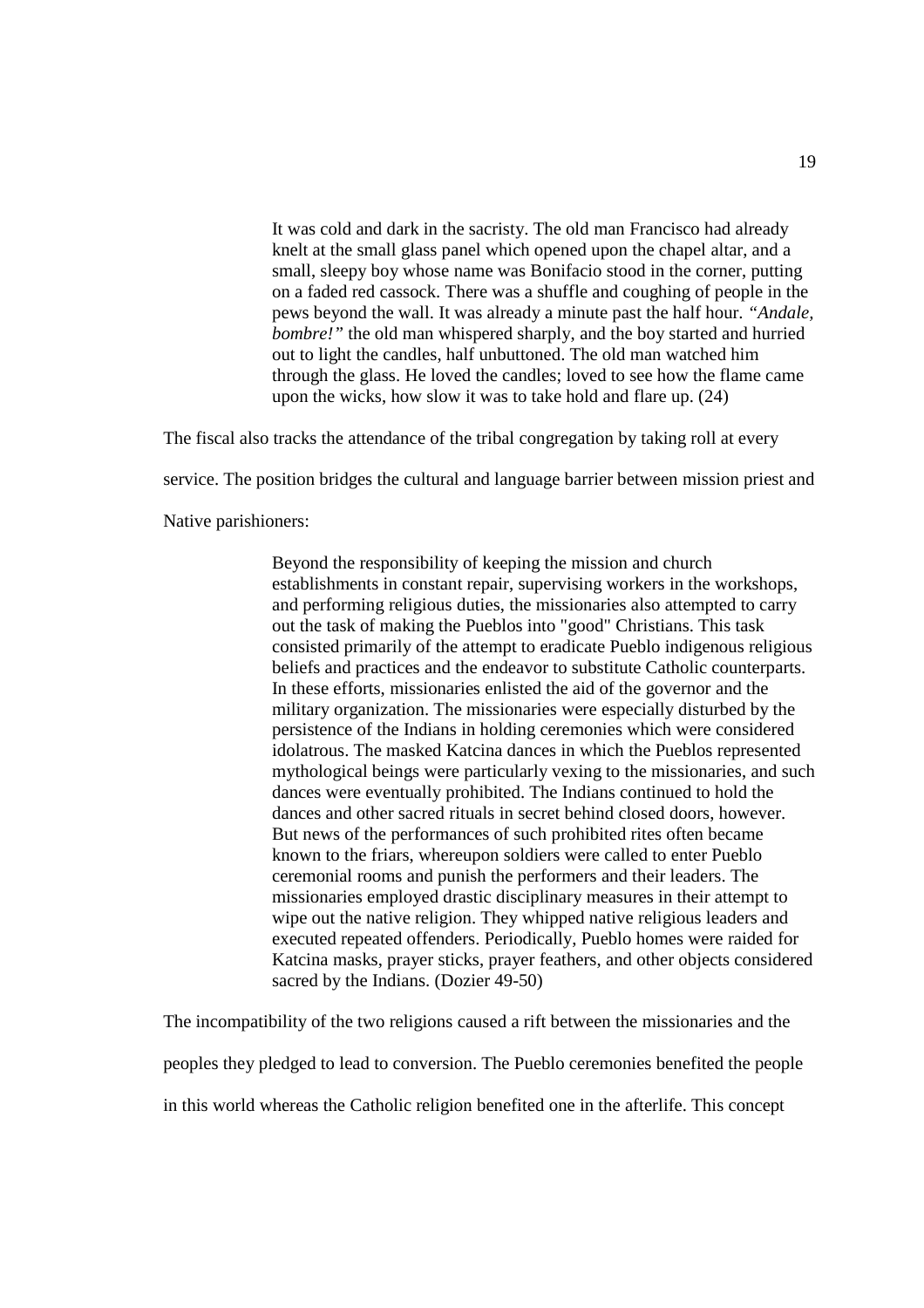was foreign to the Pueblo Indians. Thus, the Pueblos took on the outer trappings of the Catholic rituals but continued to practice their own ceremonies in secret.

As a result of the suppression of native beliefs and practices, resentment swelled among the Pueblos. They did not give up their beliefs or even their sacred rites, but became more careful in concealment and secrecy. Under coercion they took over the externals of the new religion without understanding the deeper spiritual values of Christianity. Their own religious beliefs and organization fitted, as it were, to their own folk culture continued to have more meaning for them:

> Pueblo religion is founded on the belief that supernatural forces control daily activities and that such forces must be placated and propitiated to obtain the needs of existence. Special institutions existed for a successful hunt, for a bountiful harvest, for warding off illness, thwarting the enemy, and for achieving harmonious social relations within the community. The new religion provided no institutions for relief from these immediate and pressing anxieties of daily life. Instead, the new religion dwelt on incomprehensible rewards or punishments in the life after death. In Pueblo belief, conduct in the temporary world did not determine the kind of existence one might have in the hereafter. There was no concept of heaven or hell; one lived on after death, but no rules existed here and now for improving or worsening one's position in the next world. Life was difficult enough in this world; let the future take care of itself. So loyalty in the native beliefs and rites persisted. The Pueblo Indian accommodated himself to the external practices of the new religion for the simple expedient of survival, but his own indigenous religion was not abandoned. This kind of accommodation might have persisted, but another branch of the colonial administration also threatened the Pueblos. For more mundane and selfish reasons, the secular arm of the civil government competed with the missionaries for the labor and services of the Indians. Eventually, the oppression became too much to bear even for a people who cherished their community independence. (Dozier 50)

> Pueblo Indians appear to have absorbed very few Catholic beliefs and values during the first century of contact with Spanish culture and the Catholic religion. They performed the external acts required of them such as attendance at Mass, vespers, and so forth. Some were baptized, married, and even buried by the friars. Such acts were done under compulsion,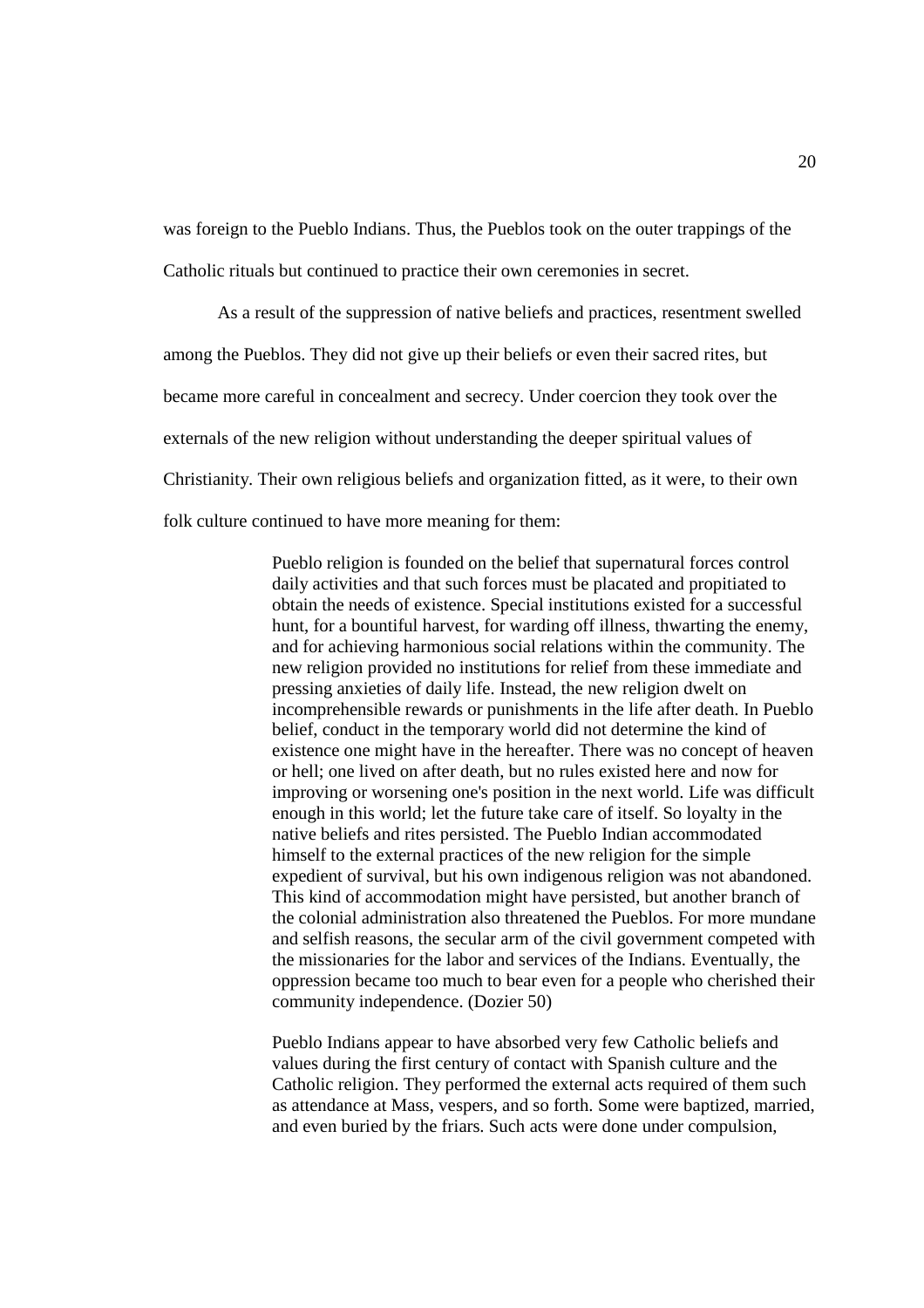however, and it is unlikely that any of the church concepts were really understood and believed. That the Hopi Indians, similarly exposed to Catholicism for a century, were able to slough off all vestige of Christian training in the centuries following the revolt indicates that the Rio Grande Pueblos did not really become Catholics either. The coercive methods of the friars in teaching them the new religion and the efforts to stamp out the old folk customs merely drove the Pueblos deeper into their own indigenous religion. (70)

Even after the restrictions were loosened in the 1700s, many of the most sacred

ceremonies remained hidden from non-Pueblos. The engrained secrecy continued and a

phenomenon Dozier called "compartmentalization" occurred within the Pueblo

communities. Even though the Catholic religion had been practiced by the Pueblos for

over a century, the two ritual sets remained separate and distinct from one another.

Dozier describes the practice:

 … concealing the more sacred dances and ceremonies from observation by non-Pueblo peoples was already in operation. . . . Of significance, too, is that the descriptions of the dances reveal no Catholic elements; on the other hand, Catholic ritual also was free of native ceremonialism. Already at this time the Pueblos were insisting on the separation of Catholic from native rituals and guarding against a mixing of the two. This is a phenomenon of Pueblo culture that we have elsewhere called "compartmentalization". Compartmentalization is an accommodating device developed by the Rio Grande Pueblos to permit them to enjoy and practice indigenous rites objectionable to Spanish authorities. Those dances and rites that aroused no opposition or displeasure from the non-Indian population were given openly and frequently, indeed as if these activities were all that remained of their indigenous culture. But behind closed doors, or in heavily guarded areas, there was the performance of another set of complex rites shorn of all borrowed elements from the intruding culture. These were the ceremonies that in their pagan glory offended Spanish civil and church authorities.

It is clear from reading eighteenth century historical accounts that the Pueblos resented church discipline more than any other aspect of the missionary program. To a people who did not internalize the deeper meanings and values of Christianity and who had only a vague and indefinite conception of the teachings of the church, the activities of the friars were simply another form of Spanish oppression. (75)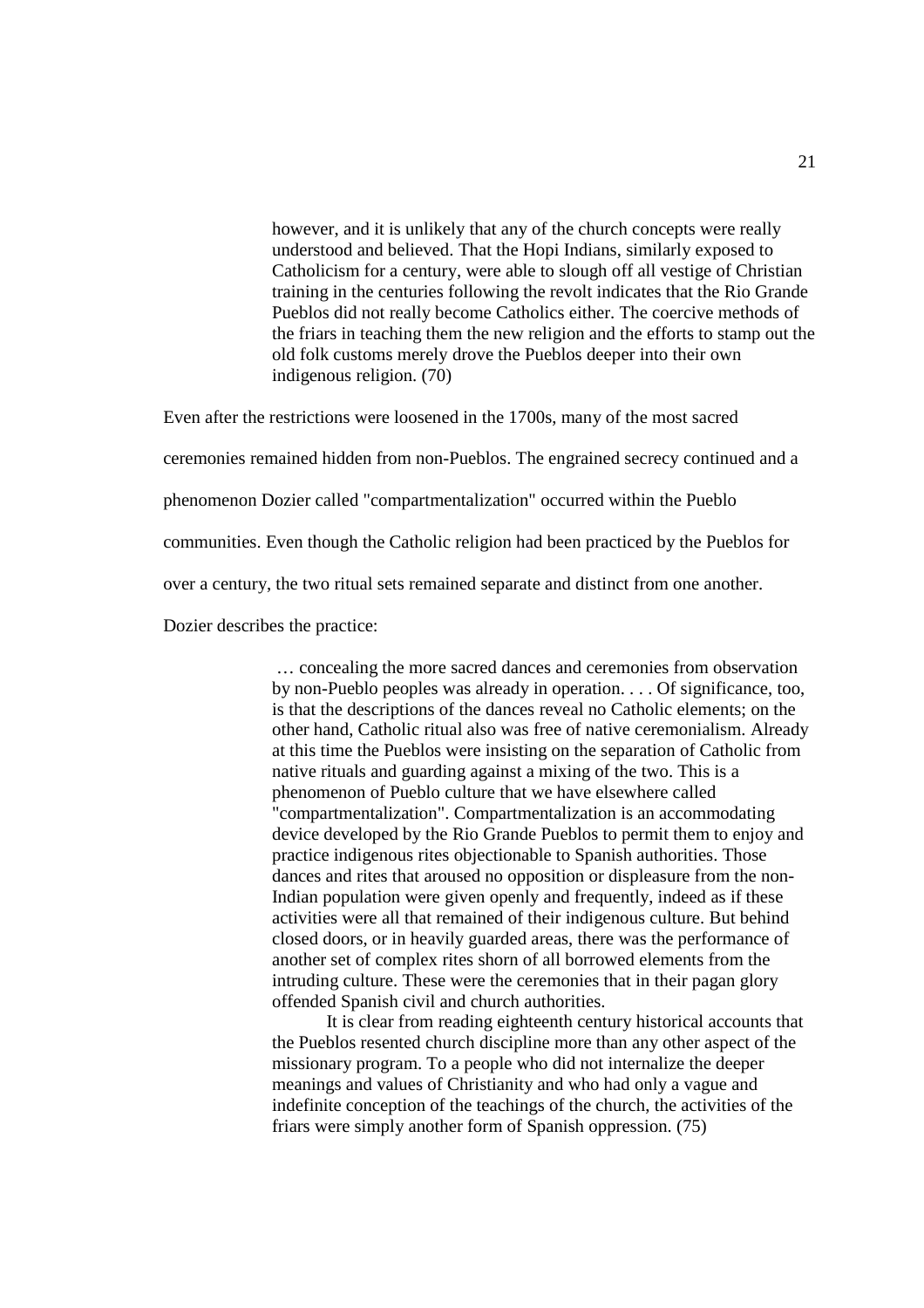Thus, the invasion of the Spanish brought some socio-economic changes, but the religious oppression triggered internalization, or, as Dozier labels it, "compartmentalization," of the Pueblo ceremonies and the Catholic rituals. Outwardly, the Pueblos appeared to tolerate and ingest the Catholic religion, but inwardly, the Pueblos rejected the Christian theology. This internalization and "compartmentalization" continued into the next invasion when the United States acquired the western territory that included the land of the Pueblos.

#### **Educators and Federal Officials**

The most profound changes in Pueblo life came about over the past one hundred and fifty years beginning in 1848 when the United States of America obtained the western territory within which the Pueblos reside. Anglo-American settlers, Protestant missionaries, boarding school educators, governmental workers, and mechanized modes of transportation flooded into Pueblo country irrevocably altering the socio-economic landscape.

A subsistence farming lifestyle had been maintained by the Pueblos for hundreds, perhaps even thousands, of years. The Pueblo's geographic location and sedentary lifestyle allowed little change. The landscape dictated the Pueblo way of life. Even though Hispanic settlers moved into the desert southwest, the newcomers adhered to the lifestyle of the Pueblos:

> Although the Pueblos were associated rather intimately with a Hispanicized population for almost 300 years, the latter took its cues of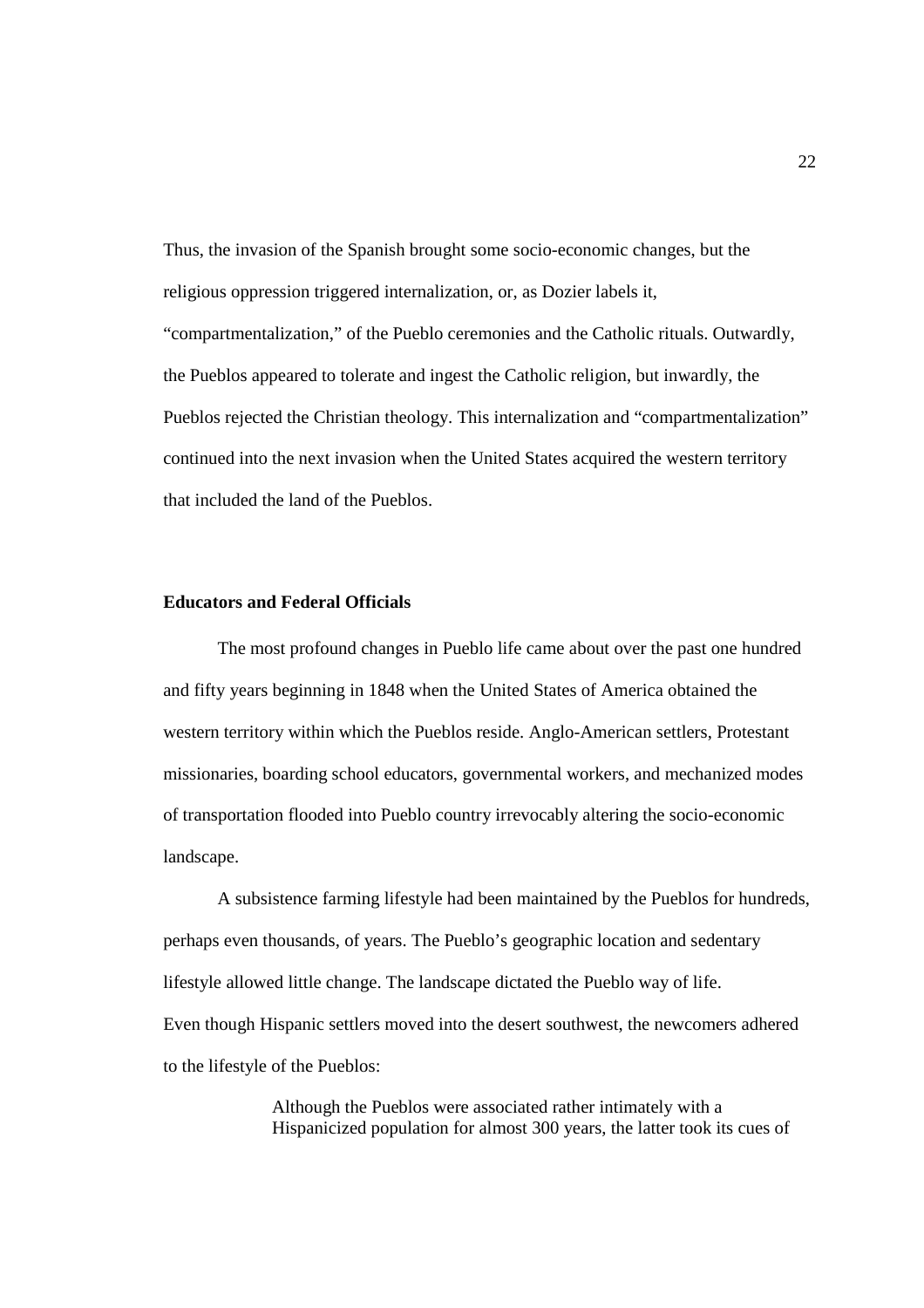livelihood from the Pueblos and hence did not change the basic subsistence pattern. Both groups were subsistence farmers, growing essentially the same kinds of crops, living in similar types of habitations, and producing the basic necessities of life for their own use. There was no specialization either in products of the land or in manufactured items; hence there was no opportunity for the development of complex trading activities. (Dozier 9)

With the introduction of the railroad and new trading posts, a new economic system

began in the Southwest. Subsistence farming and the barter system gave way to a cash

economy. Eventually, farming failed to supply the goods for cash and many Pueblos

sought wage work in nearby towns. This process began with the "Americanizing" efforts

of educators and government officials during the late 1800s and early 1900s:

Perhaps equally as important to the Pueblos as a new economic system has been contact with the people who brought about the economic revolution. Although there were large numbers of Anglo-Americans in New Mexico by the middle of the last century, the Pueblos' relations with the newcomers were not extensive. Until the end of the nineteenth century, Pueblo contacts with Anglo-Americans were restricted essentially to three sources: (1) Indian agents or "farmers", (2) Protestant missionaries, and (3) United States Indian Bureau boarding school representatives. Only the first group provided direct aid; government farmers taught the Indians better farming techniques and acted as a link between the Pueblos and the Indian agent in Santa Fe. (Dozier 14)

Leslie Marmon Silko's ancestry provides insight into this "Americanizing" era. In her

collection of essays, Yellow Woman and the Beauty of the Spirit, she tells of her own

"mixed blood" and the integration of the Marmons into the Laguna social and political

landscape. That integration appears to have been marginalizing for the family and weaves

even more intricacies into her web of words:

Human beings need to feel as if they "belong"; I learned from my father to feel comfortable and happy alone in the mesas and hills around Laguna. It was not so easy for me to learn where we Marmons belonged, but gradually I understood that we of mixed ancestry belonged on the outer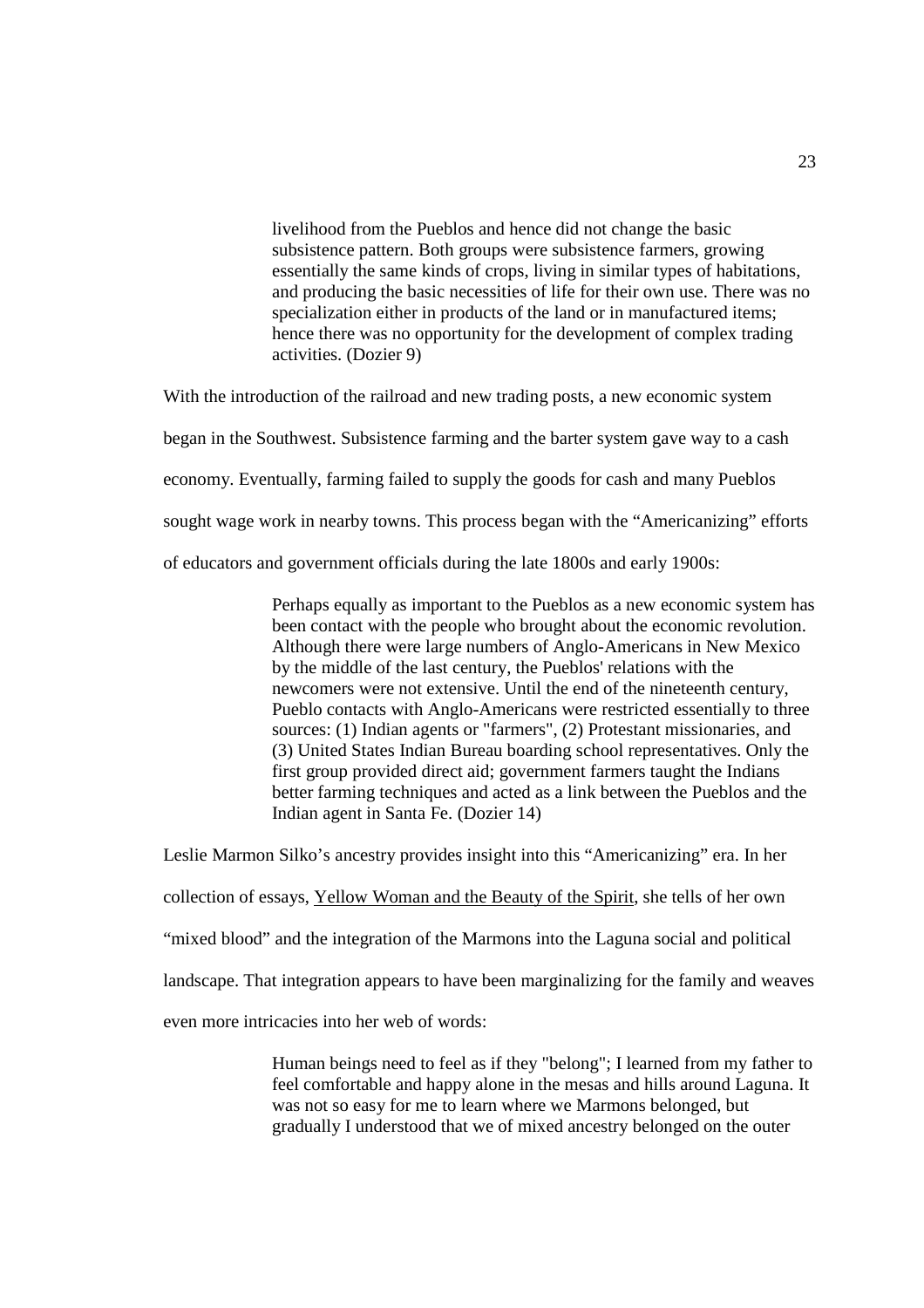edge of the circle between the world of the Pueblo and the outside world. The Laguna people were open and accepted children of mixed ancestry because appearance was secondary to behavior. For the generation of my great-grandmother and earlier generations, anyone who had not been born in the community was a stranger, regardless of skin color. Strangers were not judged by their appearances—which could deceive—but by their behavior. The old-time people took their time to become acquainted with a person before they made a judgment. The old-time people were very secure in themselves and their identity; and thus they were able to appreciate differences and to even marvel at personal idiosyncrasies so long as no one and nothing was being harmed.

The cosmology of the Pueblo people is all-inclusive; long before the arrival of the Spaniards in the Americas, the Pueblo and other indigenous communities knew that the Mother Creator had many children in faraway places. The ancient stories include all people of the earth, so when the Spaniards marched into Laguna in 1540, the inclination still was to include rather than to exclude the strangers, even though the people had heard frightening stories and rumors about the white men. My greatgrandmother and the people of her generation were always very curious and took delight in learning odd facts and strange but true stories. The oldtime people believed that we must keep learning as much as we can all of our lives. So the people set out to learn if there was anything at all good in these strangers; because they had never met any humans who were completely evil. Sure enough, it was true with these strangers too; some of them had evil hearts, but many were good human beings.

Similarly, when my great-grandfather, a white man, married into the Anaya family, he was adopted into the community by his wife's family and clans. There always had been political factions among these families and clans, and by his marriage, my great-grandfather became a part of the political intrigues at Laguna. Some accounts by anthropologists attempt to portray my great-grandfather and his brother as instigators or meddlers, but the anthropologists have overestimated their importance and their tenuous position in the Pueblo. Naturally, the factions into which the Marmon brothers had married incorporated these new "sons" into their ongoing intrigues and machinations. But the anthropologists who would portray the Marmon brothers as dictators fool themselves about the power of white men in a pueblo. The minute the Marmon brothers crossed over the line, they would have been killed.

Indeed, people at Laguna remember my great-grandfather as a gentle, quiet man, while my beloved Grandma A'mooh is remembered as a stern, formidable woman who ran the show. She was also a Presbyterian. Her family, the Anayas, had kept cattle and sheep for a long time, and I imagine that way back in the past, an ancestor of hers had been curious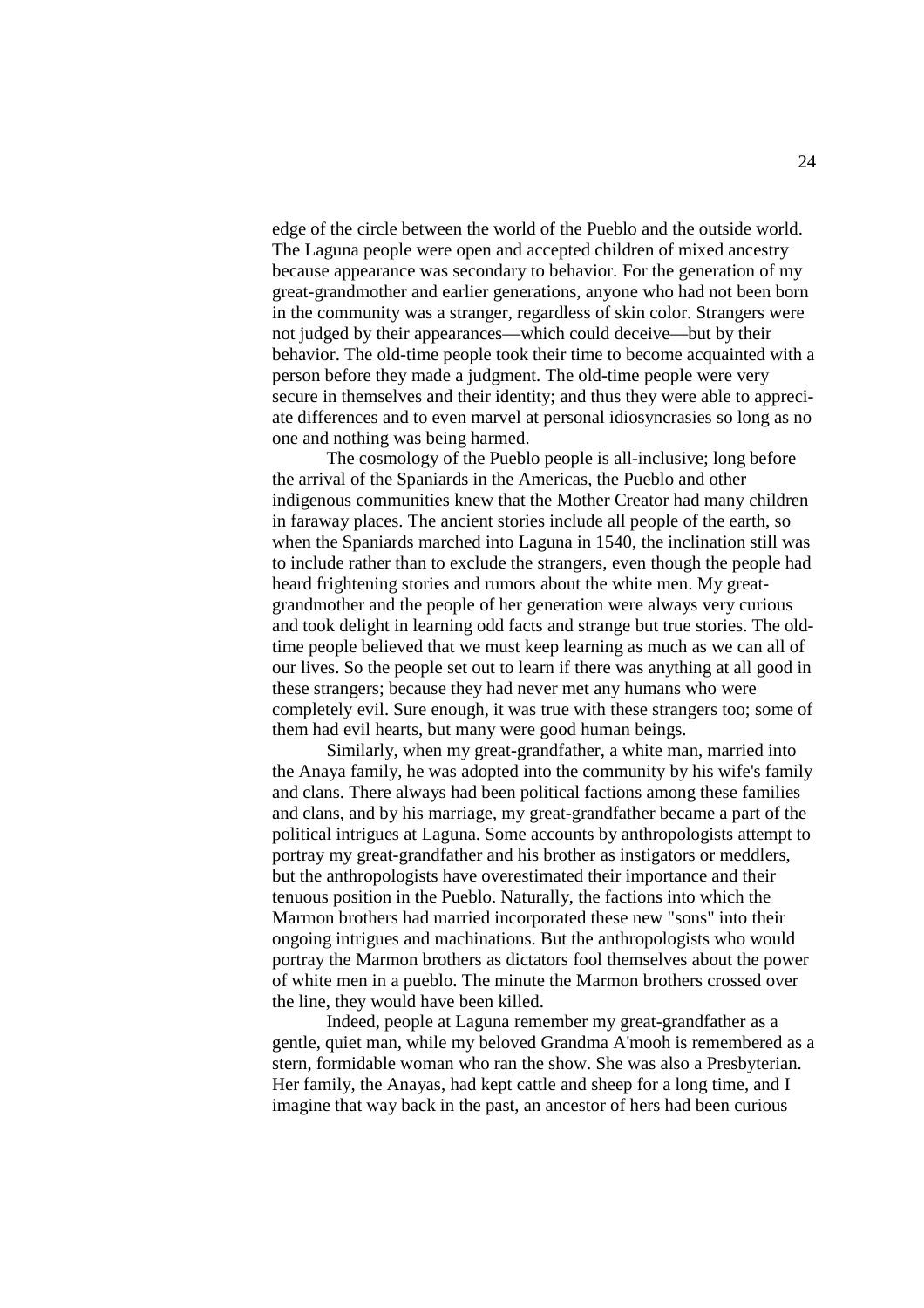about the odd animals the strangers brought and decided to give them a try.

I was fortunate to be reared by my great-grandmother and others of her generation. They always took an interest in us children and they were always delighted to answer our questions and to tell us stories about the old days. (102-4)

This era saw the insurgence of Protestant missionaries and federal government educators.

By 1872, government schools were built at several of the pueblos, including at Laguna,

Zuni, and Jemez. The Pueblos embraced and supported these day schools. Albeit that

formal education appealed to the Pueblos, the removal of Pueblo children to boarding

schools in Carlisle, Pennsylvania, or beginning in 1881, to a newly built school in

Albuquerque, New Mexico, met resistance.

Within Storyteller, Silko brings this period of time, this time of forced

assimilation, to her readers through descriptions of her Aunt Susie. This woman is a

scholar, as Silko writes, and holds an important place in this author's life. Aunt Susie is a

part of the transitional generation between the oral and the written transfer of knowledge:

I always called her Aunt Susie because she was my father's aunt and that's what he called her. She was married to Walter K. Marmon, my grandpa Hank's brother. Her family was the Reyes family from Paguate the village north of Old Laguna. Around 1896 when she was a young woman she had been sent away to Carlisle Indian School in Pennsylvania. After she finished at the Indian School she attended Dickinson College in Carlisle. When she returned to Laguna she continued her studies particularly of history even as she raised her family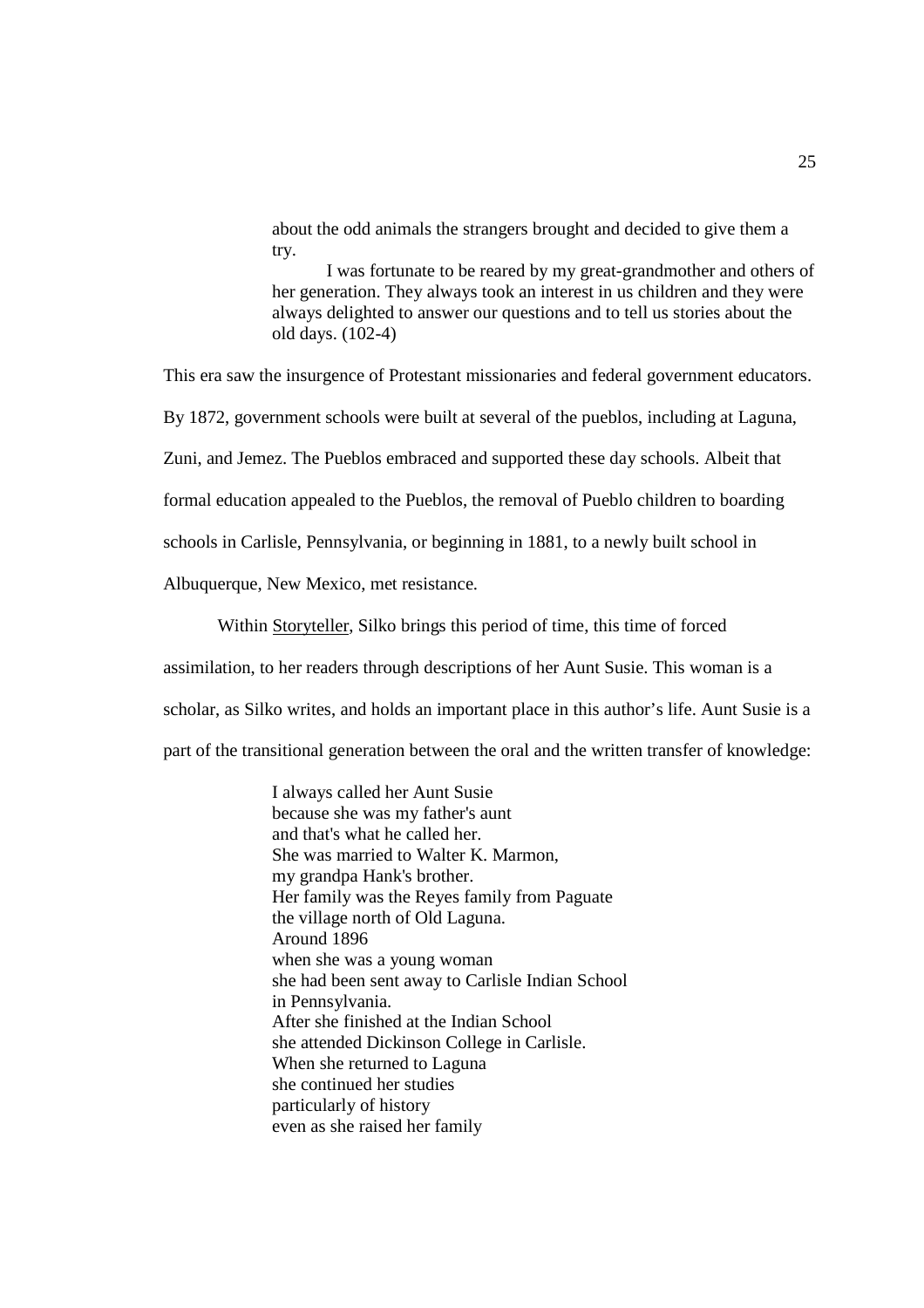and helped Uncle Walter run their small cattle ranch. In the 1920's she taught school in a one-room building at Old Laguna where my father remembers he misbehaved while Aunt Susie had her back turned. From the time that I can remember her she worked on her kitchen table with her books and papers spread over the oil cloth. She wrote beautiful long hand script but her eyesight was not good and so she wrote very slowly. She was already in her mid-sixties when I discovered that she would listen to me to all my questions and speculations. I was only seven or eight years old then but I remember she would put down her fountain pen and lift her glasses to wipe her eyes with her handkerchief before she spoke. It seems extraordinary now that she took time from her studies and writing to answer my questions and to tell me all that she knew on a subject, but she did. She had come to believe very much in books and in schooling. She was of a generation, the last generation here at Laguna, that passed down an entire culture by word of mouth an entire history an entire vision of the world which depended upon memory and retelling by subsequent generations. She must have realized that the atmosphere and conditions which had maintained this oral tradition in Laguna culture had been irrevocably altered by the European intrusion principally by the practice of taking the children away from Laguna to Indian schools, taking the children away from the tellers who had in all past generations told the children an entire culture, an entire identity of a people. And yet her writing went painfully slow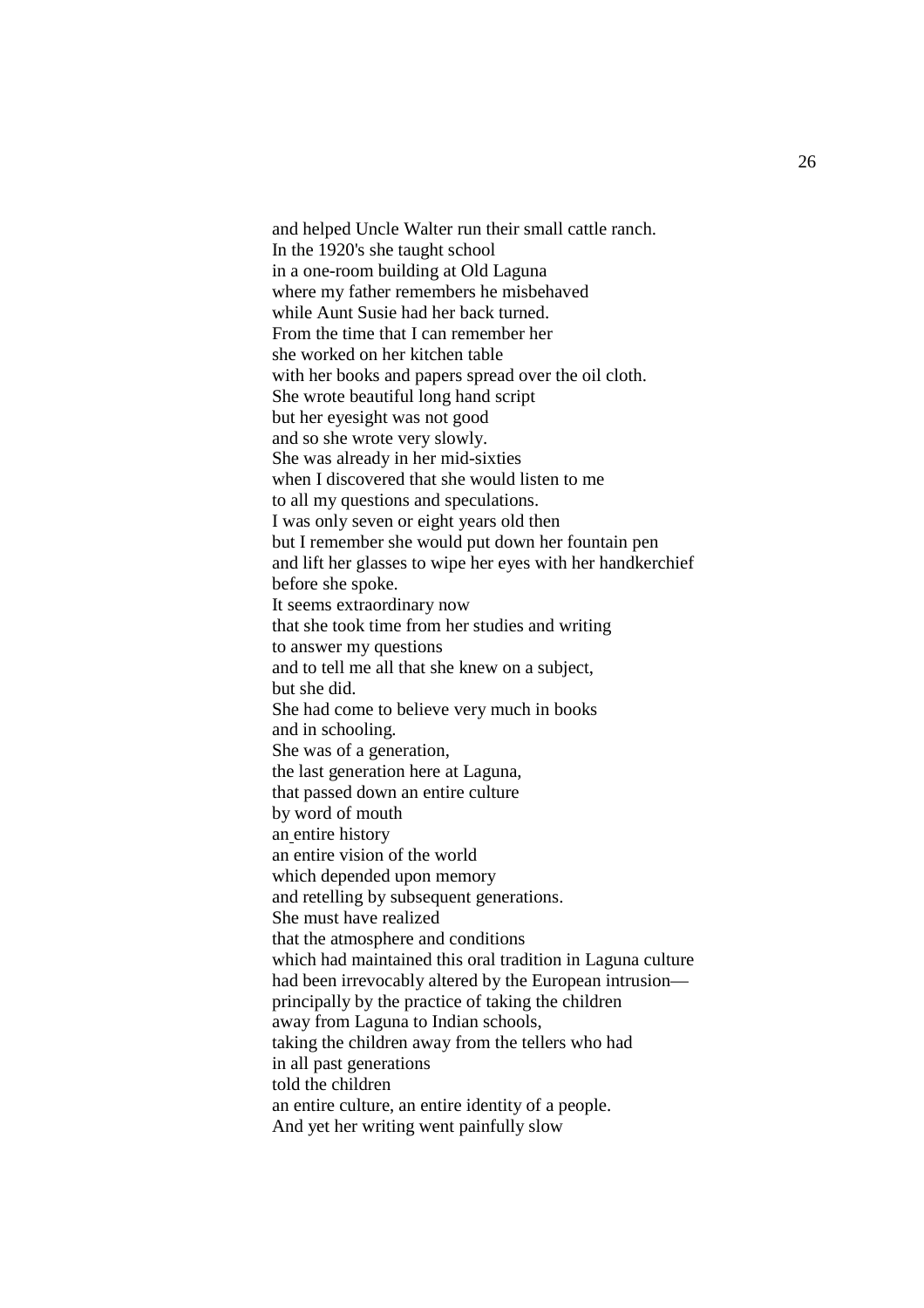because of her failing eyesight and because of her considerable family duties. What she is leaving with us the stories and remembered accounts is primarily what she was able to tell and what we are able to remember. As with any generation the oral tradition depends upon each person listening and remembering a portion and it is together all of us remembering what we have heard together that creates the whole story the long story of the people. (3-7)

The stories Aunt Susie imparted to Silko appear in Storyteller along with contemporary

stories that convey the unique history, rituals, and traditions of the Laguna Pueblo

Indians. The stories reflect the poetic language and narrative style of the author, but the

essence of many of the stories is enmeshed in the oral tradition and collective memory,

irrevocably altered by the boarding school era:

In 1881 a boarding school was established in Albuquerque; primary schools had begun to function in many of the Indian pueblos since 1872. The association of Protestant missionaries and government school supervisors is undoubtedly the result of actual close cooperation between the two groups in educating Indians. During this period (the late 1800s), for example, half of the salaries of the teachers in the pueblos was met by the government and half by various Protestant denominations. (Dozier 14)

Just as when the Pueblos resisted Spanish coercion of the Native population into accepting the Catholic religion, the Pueblos resisted the compulsory enrollment of Pueblo children into federal boarding schools. Removal of the children from home and pueblo was adverse to the continuity and harmony of family and community, the main tenet of Pueblo life:

> Some of the Pueblos initially resisted the educational programs of the government; however, in subsequent years they enthusiastically supported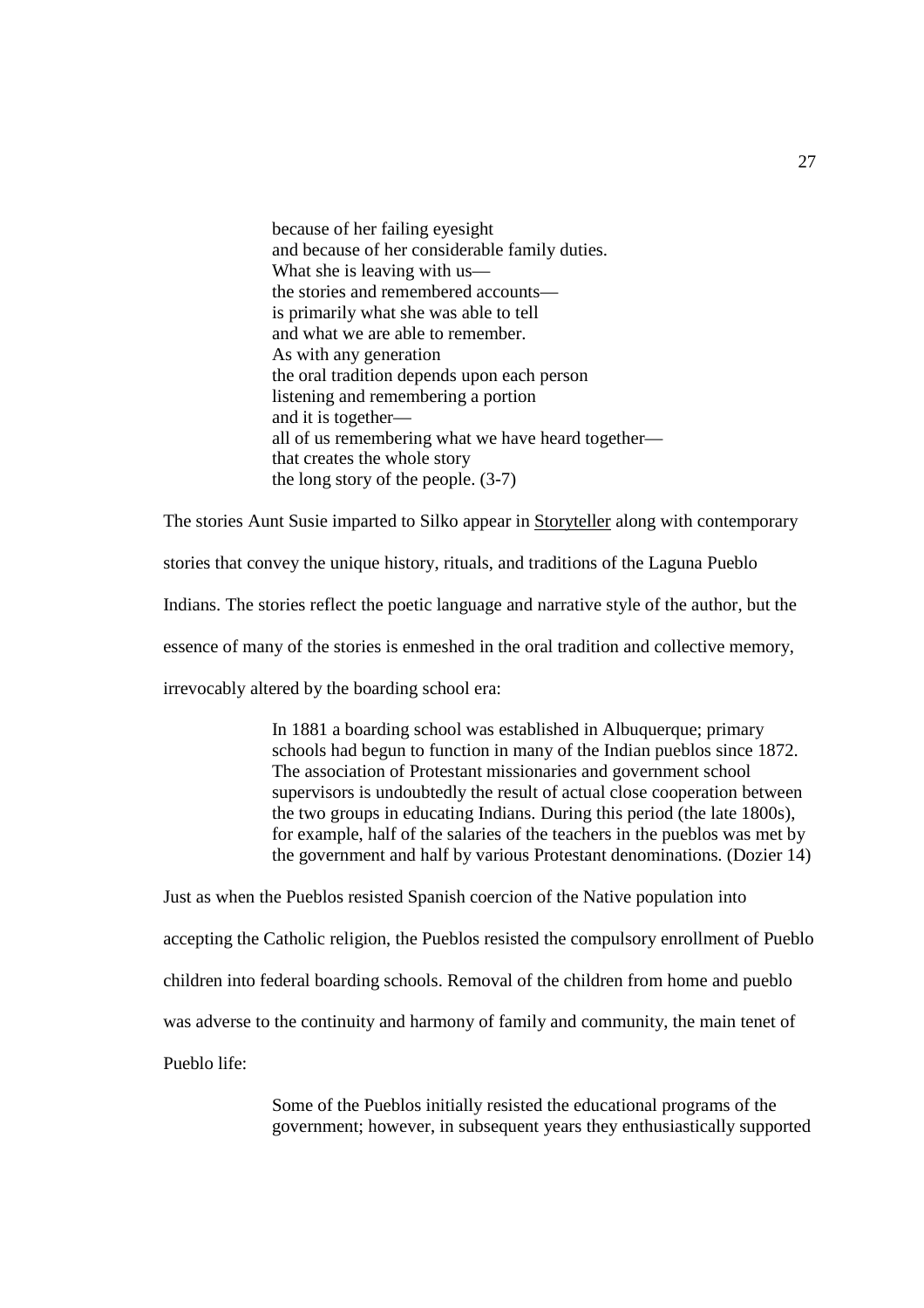such efforts. The forced recruitment of Indian youngsters brought about general Pueblo resentment for educators and government educational representatives. There was no objection to local schooling; indeed, many of the Pueblos employed Hispano teachers to instruct children in the rudiments of writing and reading, prior to American contact. It was the enrollment of Indian youngsters in boarding schools at considerable distances from their homes that the Pueblos opposed, as well as the cultural and linguistic alienation which resulted from such experiences. (Dozier 14)

Along with the Indian boarding schools, the federal government established the Bureau of Indian Affairs (BIA). Established as a part of the Department of War and subsequently moved to the Department of the Interior, this federal entity was mandated to oversee the Indian reservations and populations. Of course, the Pueblo Indians had been overseeing their own civic and economic affairs for hundreds of years:

> The Bureau of Indian Affairs has undoubtedly affected the Pueblos more profoundly than any other single source of influence from the Anglo-American world. Before the mid-1920s, Indian administration was committed to transforming Indian communities into variants of the dominant American culture as quickly as possible. Anglo-American administrators of Indian affairs during this early period of Indian-white relations accepted without question the superiority of Anglo-American culture. They believed that the solution of the "Indian problem" lay in the complete "Americanization" of the Indian and his assimilation into the American "melting pot." (Dozier 15)

Federal Indian policy has undergone several transformations. In 1928, the Merriam report announced the destitute condition of American Indians across the United States and John Collier, newly appointed as the Bureau's director, revamped the bureau's policies to incorporate a cultural pluralism and the right of self-government. The Bureau has undergone transitions since that time, seesawing between total termination of the Indian / federal government relationship to benevolent nurturing of culturally relevant government entities: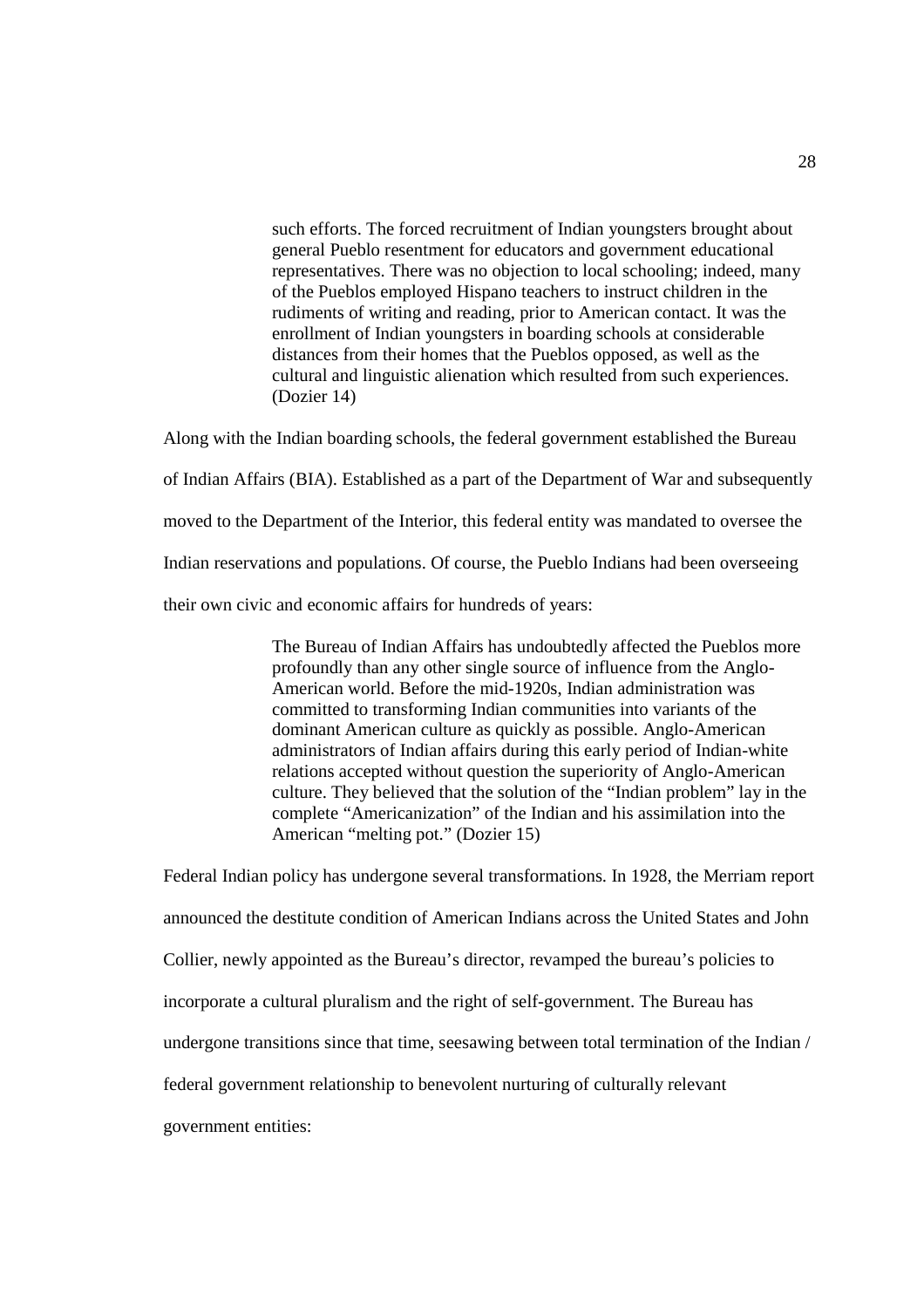Today, the Indian Bureau is treading a path midway between the assimilationists' policies of the past and the "cultural pluralism" position of Collier.

Among the Pueblos, the principle of self-government was applied with earnestness during the Collier regime. This basic philosophy was paramount in the thinking of high ranking Bureau officials. The Pueblos did not fully understand the intentions of the government, interpreting the "new look" of the Indian Bureau as merely "fresh dressing" on old paternalistic and repressive policies of the government. They were not conscious that important or radical changes were anticipated or actually came about in the management of their affairs during Collier's administration. A few communities in trouble, pueblos that had departed from the old cacique rule, benefited from the help of Bureau officials. Among these pueblos are Santa Clara, Laguna, Zuni, and Isleta, where community government now operates along secular lines and whose political officials are "elected" by the people. More comprehensible to the Pueblos are the Bureau's changed policies regarding the suppression of Indian customs and ceremonial activities that had characterized the administrations before 1928. The present renaissance in Indian ceremonial life is undoubtedly due to the permissive policies of the Indian Bureau established by John Collier during his long term as Commissioner of Indian Affairs. (Dozier 17)

In current times, the Pueblos have gained an umbrella of self-determination, establishing and maintaining individualized Pueblo governance. The Pueblos have requested, and been granted, placing their lands into trust with the federal government. This doubleedged sword guarantees no state or local interference on Pueblo lands, but requires that the Pueblos suffer the intrusion of Bureau of Indian Affairs officials. Many Pueblos continue to conduct secret ceremonies and some prohibit any photographing or sketching of public ceremonies.

The invasion of the Spanish beginning in 1540 A.D. irrevocably changed the lives of the indigenous peoples of the Southwest. The Spanish brought along with them the fabrics and colors of Europe and the Catholic liturgical colors. Prior to Spanish contact, the Pueblos acquired their colors from the landscape, fauna, and flora surrounding them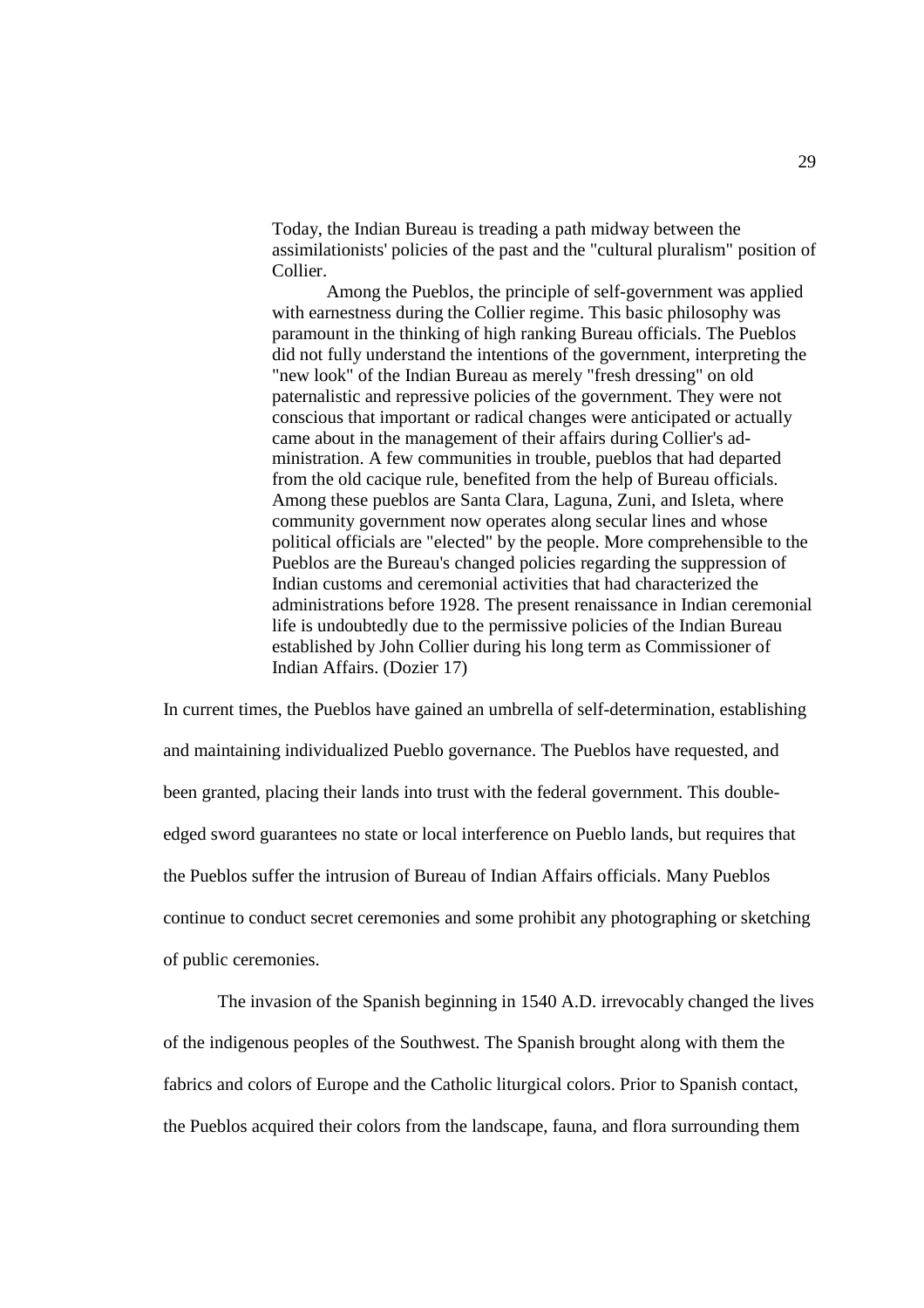on the deserts and mesas. The Pueblo colors of white, red, blue, yellow, and green became augmented with the liturgical colors that included black and violet and rose. The American invaders brought the colors of the American flag, red, white, and blue, but these colors held values incomprehensible to the Pueblo Indians. The Keresan Pueblo colors of white, red, blue, yellow, and green became augmented with the Catholic liturgical colors that included black, violet, and rose. The American military and settlers brought the colors of the American flag with them to the region, but these colors lacked directional meanings and stood for aspects of nationalism. To the Keresans the red, white, and blue would have been interpreted differently.

The colors that these invaders carried with them held no meaning for the Pueblo peoples. The Lagunas, for example, carried stories of creation or emergence in collective memory. The stories of Grandmother Spider and her emergence from the four lower worlds of white, red, blue, and yellow, when traveling from bottom to top, and emerging into this fifth world designated by green, had no relationship to the red, white, and blue of nationalism in the American flag. Each color in Laguna legend was attached to a cardinal direction and to a sacred mountain. The mountains marked the homes of the Laguna spiritual entities and the "essence placeholders" of the stories. Through their secrecy, the Lagunas have retained their traditions and culture, but through the stories of such writers as Leslie Silko, readers can experience strands of Laguna "expression" and the essence of collective memory.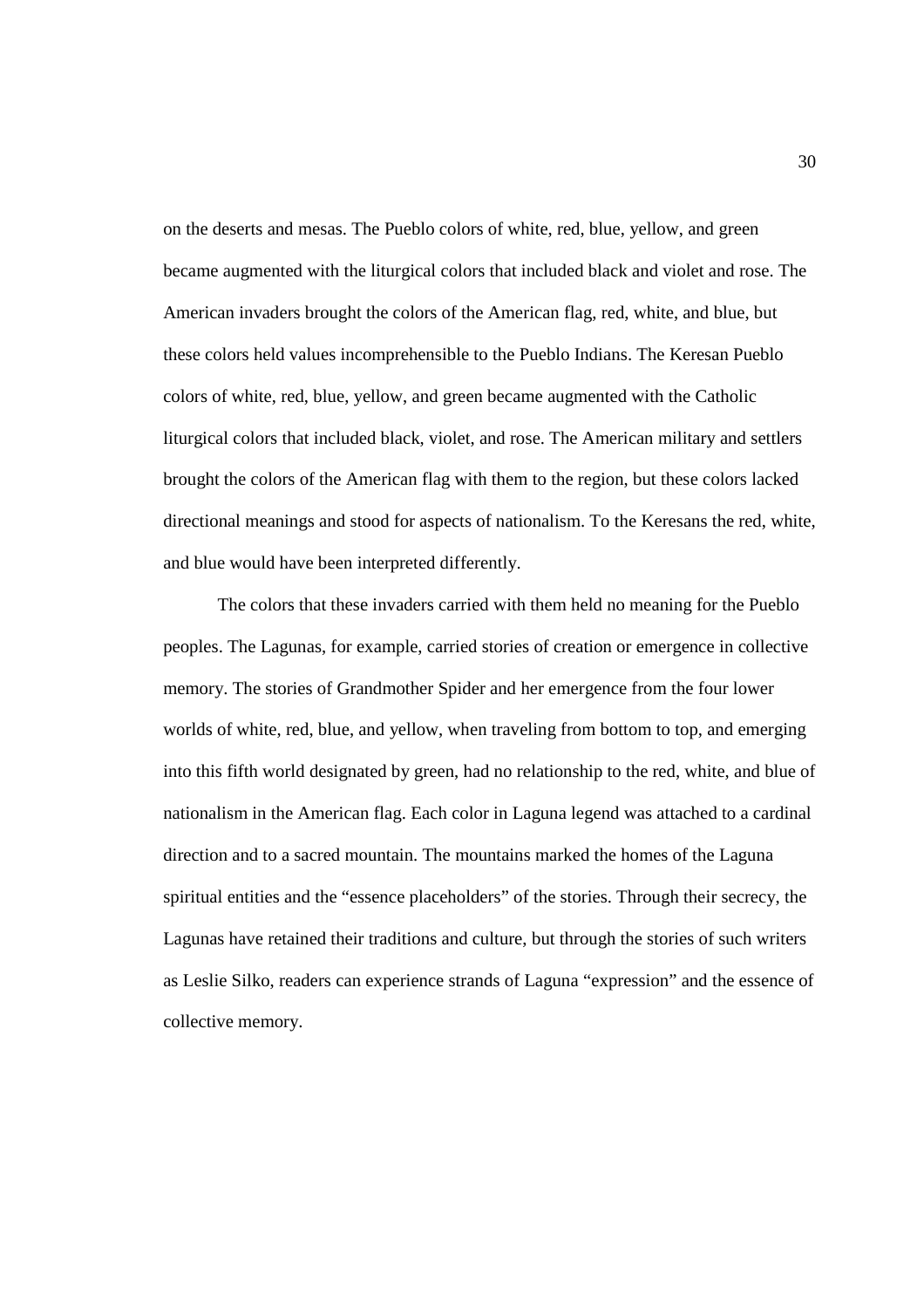#### CHAPTER TWO: FOUR DIRECTIONS – FOUR COLORS

*Of course the mother was very sad*. She went, grieved back to Acoma and climbed her mesa home. And the little clothing, the little moccasins that she's brought and the *yashtoah*, she stood on the edge of the high mesa and scattered them out. She scattered them to the east to the west to the north and to the south in all directions and here every one of the little clothing the little *manta* dresses and shawls the moccasins and the *yashtoah* they all turned into butterflies all colors of butterflies. *And today they say that acoma has more beautiful butterflies red ones, white ones, blue ones, yellow ones*. *They came from this little girl's clothing*. (Storyteller 14-15)

Leslie Marmon Silko repeatedly infuses four colors into her writings in Storyteller*.* These four colors are white, red, blue, and yellow. Many times throughout the discourse a direct correlation to certain directions is also indicated in the word choices. As one moves through this collection of poems and stories, the questions arise: Why these four colors? And do these colors demonstrate particular elements of Pueblo culture? In an attempt to address these questions, a journey into Laguna Pueblo ceremony and culture is included below. The four main reference text consulted are Edith Swan's article "Laguna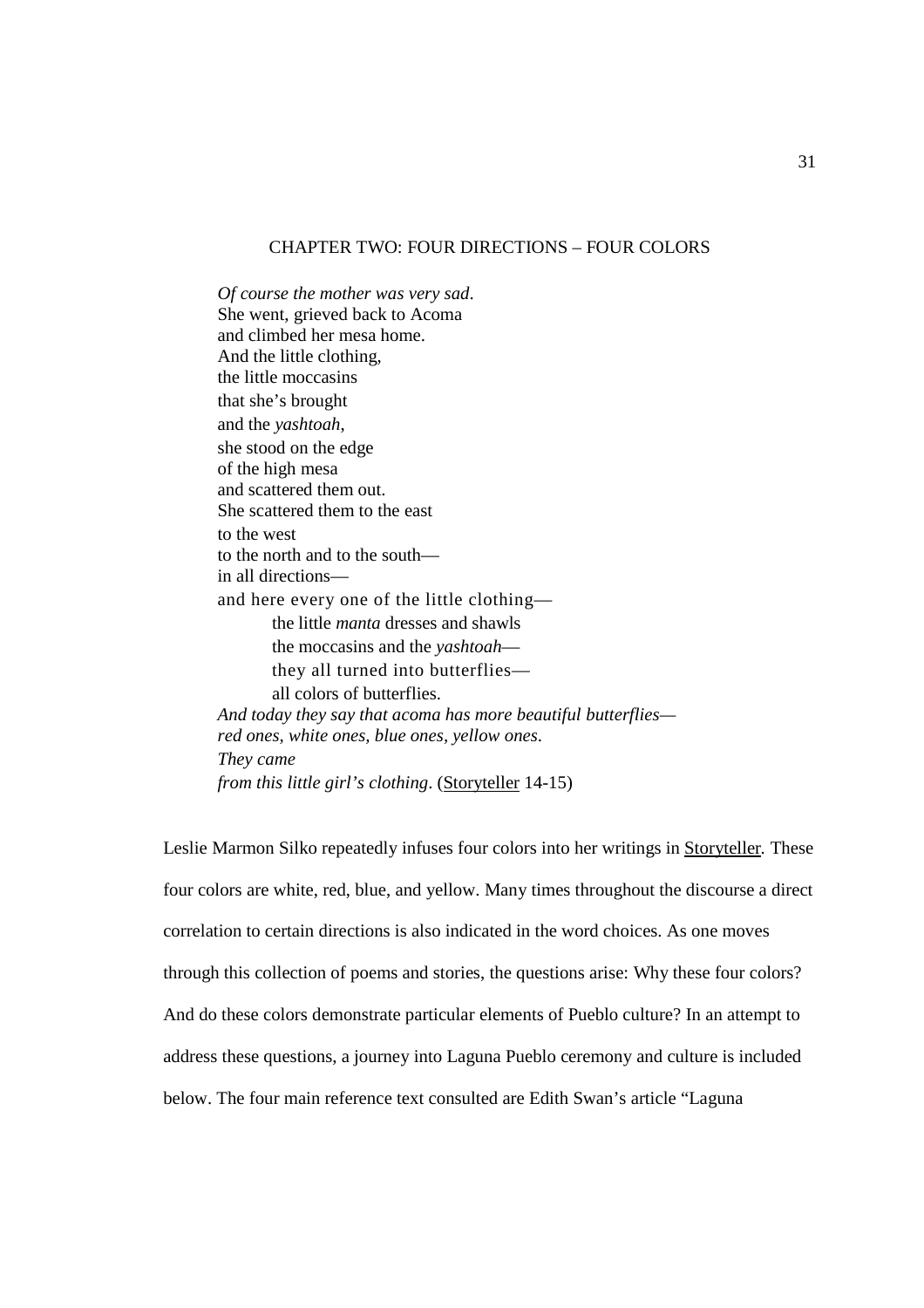Symbolic Geography in Ceremony" within which she describes the Laguna emergence stories and culture as they pertain to Silko's novel Ceremony; Franz Boas' anthropological case study of Keresan Pueblo Indian culture, language, and stories entitled Keresan Texts; Claire Farrer's article entitled "The Sun Is In It's Heaven, All Is Not Right With the World" discussing anthropological and astronomical aspects of Pueblo culture; and Virginia Roediger's Ceremonial Costumes of the Pueblo Indians for direct information on the colors implemented in ceremonial costumes. All of these resources discuss the Laguna color system, directionality, sacred landscape, spiritual entities, and ceremonial calendar.

 Raised along the perimeter of the Laguna Pueblo reservation, Silko absorbed the significance of the cardinal directions and sacred colors in Laguna culture. Her father being Laguna and her mother Anglo also influenced her view of tradition and culture. This mixed blood ancestry added strands of complexity to Silko's work. Albeit that the central thrust of the inquiry here is her use of the colors and color systems related to the Laguna traditions, the interpretations must take into account that other influences, as well as Silko's own poetic style and language skills, infused her stories. Many of these stories, whether poetry or prose, appear grounded in Laguna traditions and ceremonies, so this analysis begins by unraveling the old stories and analyzing how this artist weaves the old with the new, how she colors her characters with mythical hues, and how her stories are entangled with timelessness.

 As with many indigenous peoples, the Laguna Pueblos have a "creation" or "emergence" story which explains the people's beginnings on their lands. In the Laguna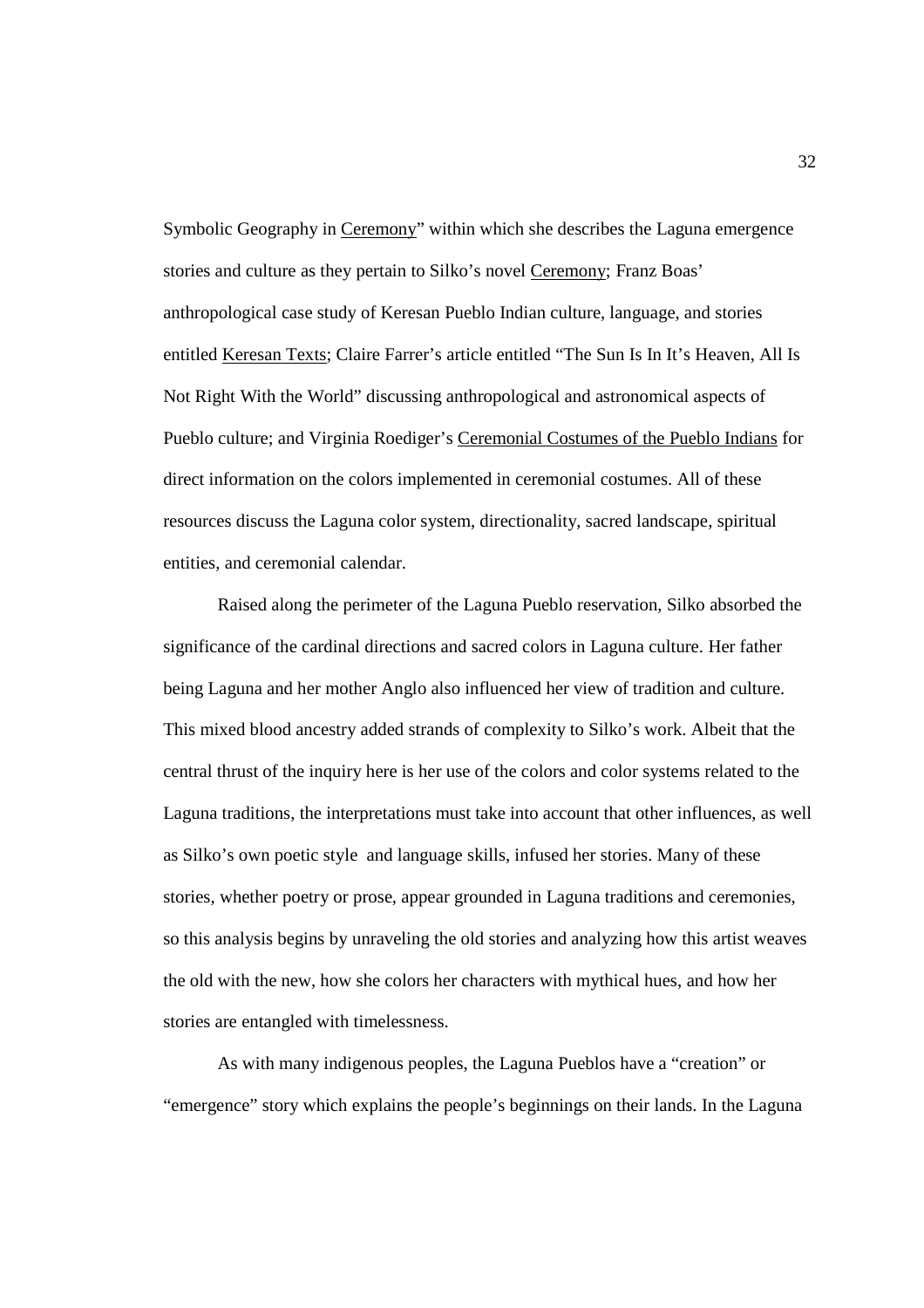emergence story, "folklore depicts the gradual upward progress of the people who still appear in their super-natural form…climbing from one world to the next, successively going from the white to the red, blue and yellow worlds" which correlates with the "cardinal directions of east, south, west and north" (Swan 230-31). The directions also relate to the 'rain clouds' and the "most prominent are winter (north) and summer (south)" (Swan 231). Throughout the desert southwest, where the Lagunas have resided since before recorded Western history, these are the directions from which winter and summer storms travel and, "within the Laguna sacred world, winter, spring, summer and fall occur respectively in the north, west, south and east (Swan 231). This connection between the four cardinal directions and the four associated colors appears repeatedly, although ambiguously, in Silko's Storyteller.

Much of Swan's cultural information is derived from the anthropological studies of Franz Boas. In his book, Keresan Texts, Boas compiles research including information about the four-color pattern found in Laguna stories and ceremonies. As he translates the Keres or Laguna Pueblo "Emergence Stories," the four lower worlds are each designated a color: "Then there were four worlds underneath. First a yellow one, next a blue one, next a red one, next a white one (10). Within his remarks, Boas also points out the color association between the four lower worlds and the four colors, "There are four worlds under ours, a white, red, blue, yellow one from below upward" (277). In a summary of one of the Keresan stories he designates the association of color to direction in Laguna tradition as "colors: blue, west; red, south; white, east; yellow, north; brown, zenith; green, nadir" (283). Thus, Swan's interpretation of the basic color correlations between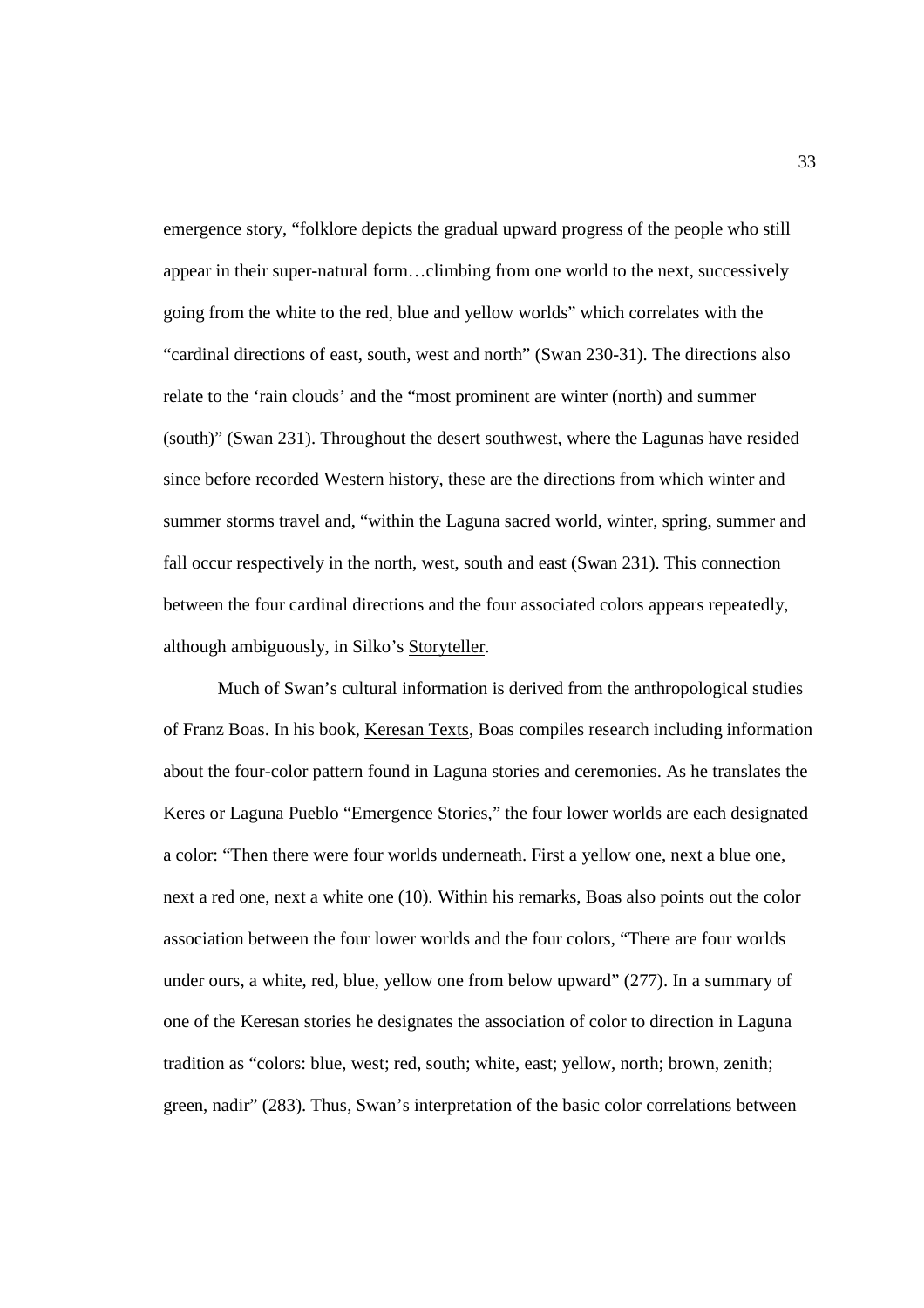underworlds, colors, and directions from Laguna tradition are couched in Boas's anthropological research.

 Albeit that Swan appears accurate on color patterns and directionality, anthropologist Claire Farrer disputes Edith Swan's interpretation of the basics of Laguna directionality in regards to the sun cycle in relationship to the winter and summer solstices. In her article, "The Sun Is in Its Heaven," Farrer points out "the problems with Swan's lack of understanding of basic astronomy persist. It is here, on page 231, that she first stumbles into errors of basic astronomy that are then compounded in the verbal arguments" when Swan states "the Southeast as Summer Solstice/far south or southeast corner" as well as noting Northeast as "Winter Solstice/far north or northeast corner. These are precisely backward" (156). Farrer goes on to point out the inherent astronomical errors in Swan's description of sunwise and anti-sunwise relationships:

> At the summer solstice the sun rises and sets in its northern most positions while at the winter solstice the sun rises and sets in its southern most positions. Both contain anti-sunwise diagrams; sunwise, means to follow the path of the sun: i.e., to begin in the east, go through the south, and end in the west. Some people believe that, at night, the sun goes through the north in order to rise again in the east. But a sunwise circuit means the path the sun can be observed to follow. Anti-sunwise is the opposite, of course. Puebloan people are renowned for their exquisite sun-watching and ceremonial timing and surely recognize the differences. (156-57)

 Above, Farrer pointedly addresses Swan's lack of astronomical understanding on some of the aspects of the directionality and sun cycle. On the other hand, the associations of the colors of the four underworlds with the cardinal directions are substantiated through the translations and remarks of Franz Boas in Keresan Texts. Therefore, Swan's references to and conclusions from comments regarding the solstices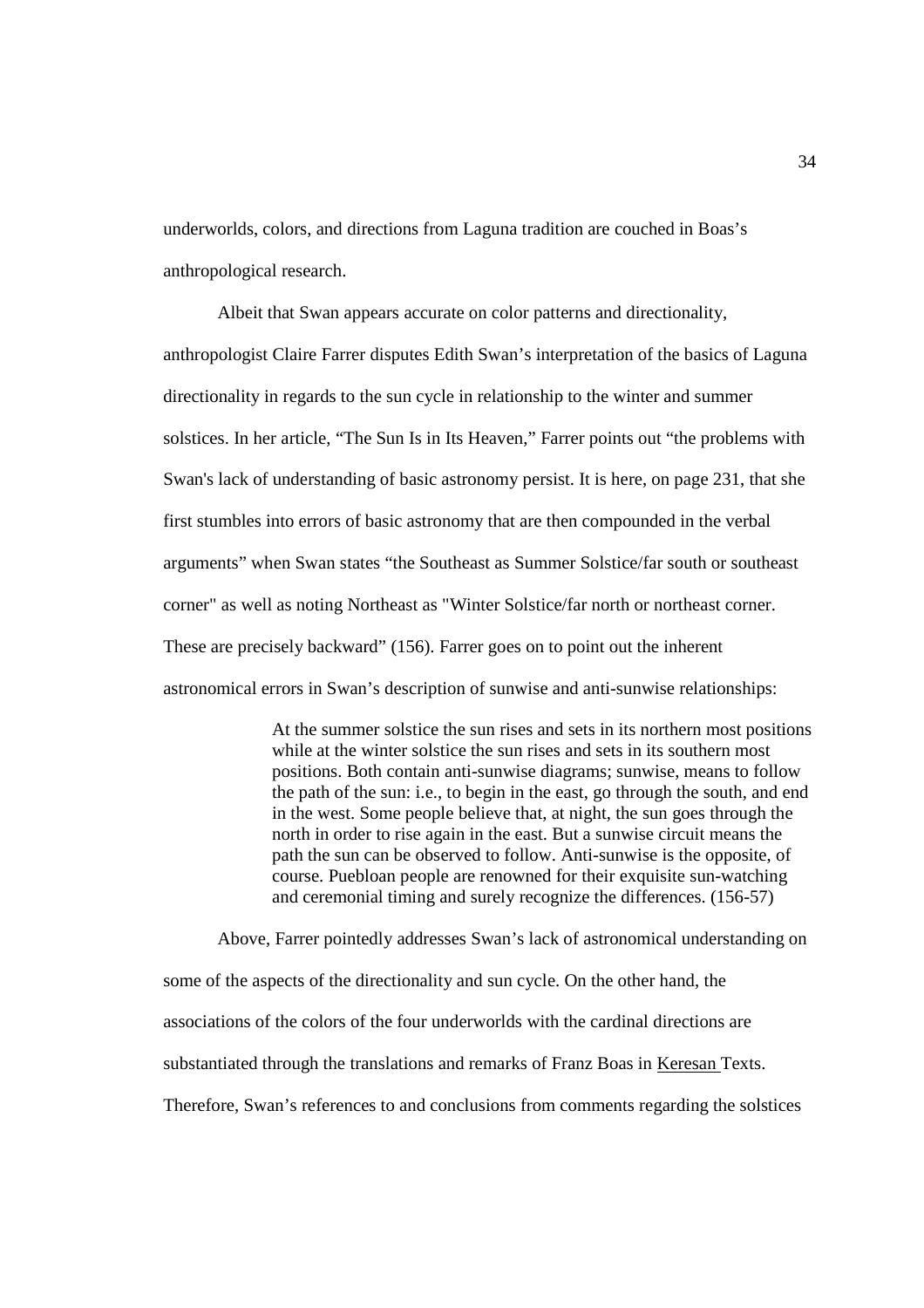and sun cycles are not included herein. However, the one constant in Laguna Pueblo tradition is the cycle of four. There are four underworlds and these underworlds, and their designated colors, correspond to the four directions of east, south, west, and north. Swan extracts these colors from anthropological studies such as those of Boas and presents them as white /east, red / south, blue / west, and yellow / north. These colors match the color pattern we find repeatedly in many of Silko's pieces in Storyteller.

 As we approach Silko's stories, one important point to recognize is the attitude of Pueblo Indians towards any "outsiders," including anthropologists such as Franz Boas and Elsie Clews Parsons. Silko writes of her Great Grandfather telling a story to Parsons which was later included in Keresan Texts.

> In the collection which Parsons made there is a coyote story told in Laguna by my great-grandfather. It is a very simple story with a little song which is repeated four times the meadowlark teasing the she-coyote calling her

> > "Coyote long-long-long-long mouth!"

Until Coyote gets so confused and upset she spits out the water she was carrying back to her pups.

Four times Coyote tries to carry the water back and four times Meadowlark sings this song

"Coyote long-long-long-long mouth!"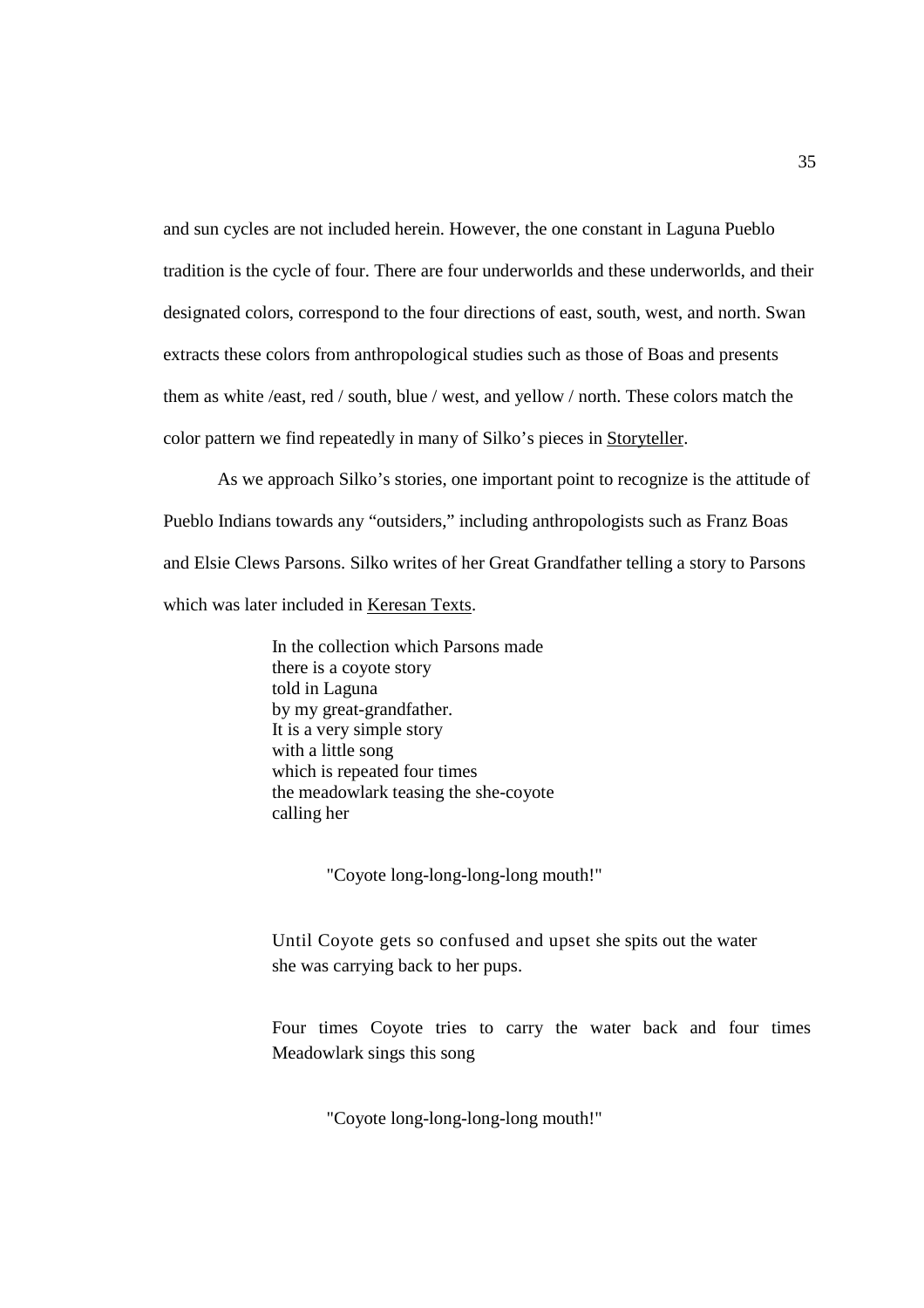and Coyote opens her mouth spilling the water. When she finally gets back to her pups they are all dead from thirst. (255)

Pueblo Indians chose secrecy in order to preserve their rituals and ceremonies during the Spanish occupation from 1540 to almost 1850 A.D. Even today many Pueblos restrict photography or sketching by tourists. By collecting their information from tribal members through stories and interviews, Parsons and Boas depended on the truthfulness of the people for their facts and interpretations. Silko shares the coyote story in Storyteller because, as she puts it,

> Maybe he chose that particular coyote story to tell Parsons because for him at Laguna that was the one thing he had to remember:

> > No matter what is said to you by anyone

you must take care of those most dear to you. (256)

So even though I depend on the interviews and collected stories by Elsie Parsons and Franz Boas as a foundation for this analysis, the stories may have changed over time from the original ancient tales. Also, the anthropologists must depend on the accuracy of the translators or tellers during the interviews and we have no way to verify their accuracy. However, these ceremonial colors and directions are the best information available for this analysis.

Silko absorbed these ceremonial colors and directions through the songs and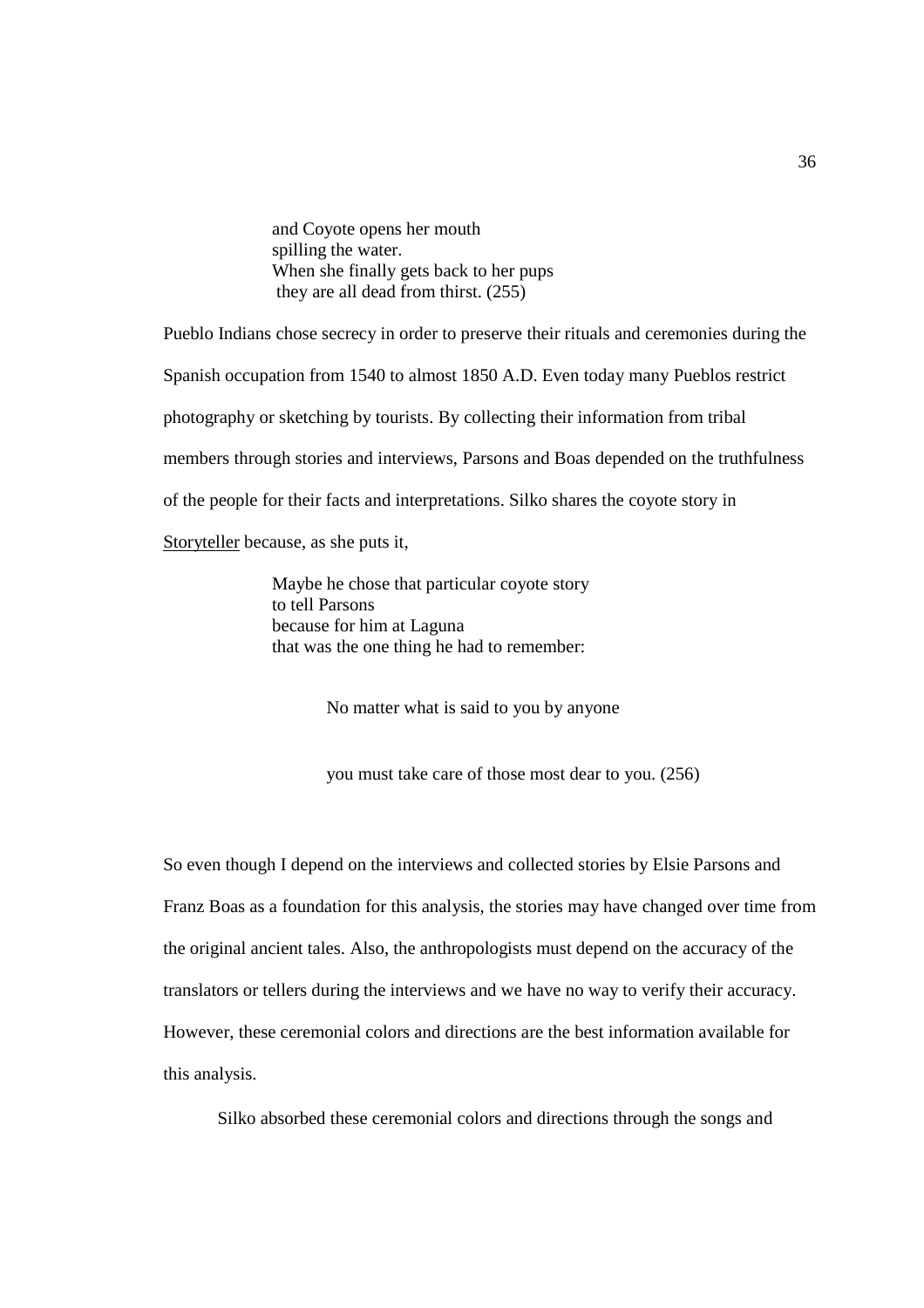stories she heard as a child from such storytellers as her Aunt Susie, and she included the colors and their associated directions in her writings. That process can be found at several points throughout Storyteller.

 One traditional story told to her by Aunt Susie as a child conveys the story of a little girl who drowned herself in a lake because the mother did not make her a special food. Silko transforms the story into a poem for this collection. The ending of that poem is the opening epigraph above. A correlation between the four directions and the four colors is evident in this traditional story depicted in Silko's poem. The grieving mother regains the top of the mesa and "scatters" her drowned daughter's "little clothing," "little manta dresses and shawls," "little moccasins," and "the yashtoah" to the four directions:

> She scattered them to the east to the west to the north and to the south in all directions-- … they all… turned into butterflies… all colors of butterflies… *red ones, white ones, blue ones, yellow ones*. *They came from this little girl's clothing*. (14-15)

Silko incorporates directionality and color symbolism into this poem depicting a story told to her by her Aunt Susie. The specific order of the directions does not match the order cited by Boas, but the four directions are specifically joined to the four colors of the four underworlds as cited above (Boas 277). The significance evolves through the proximity of the colors, the directions, and the transformation of the clothing articles into butterflies. This transformation, along with the weaving of the colors and directions,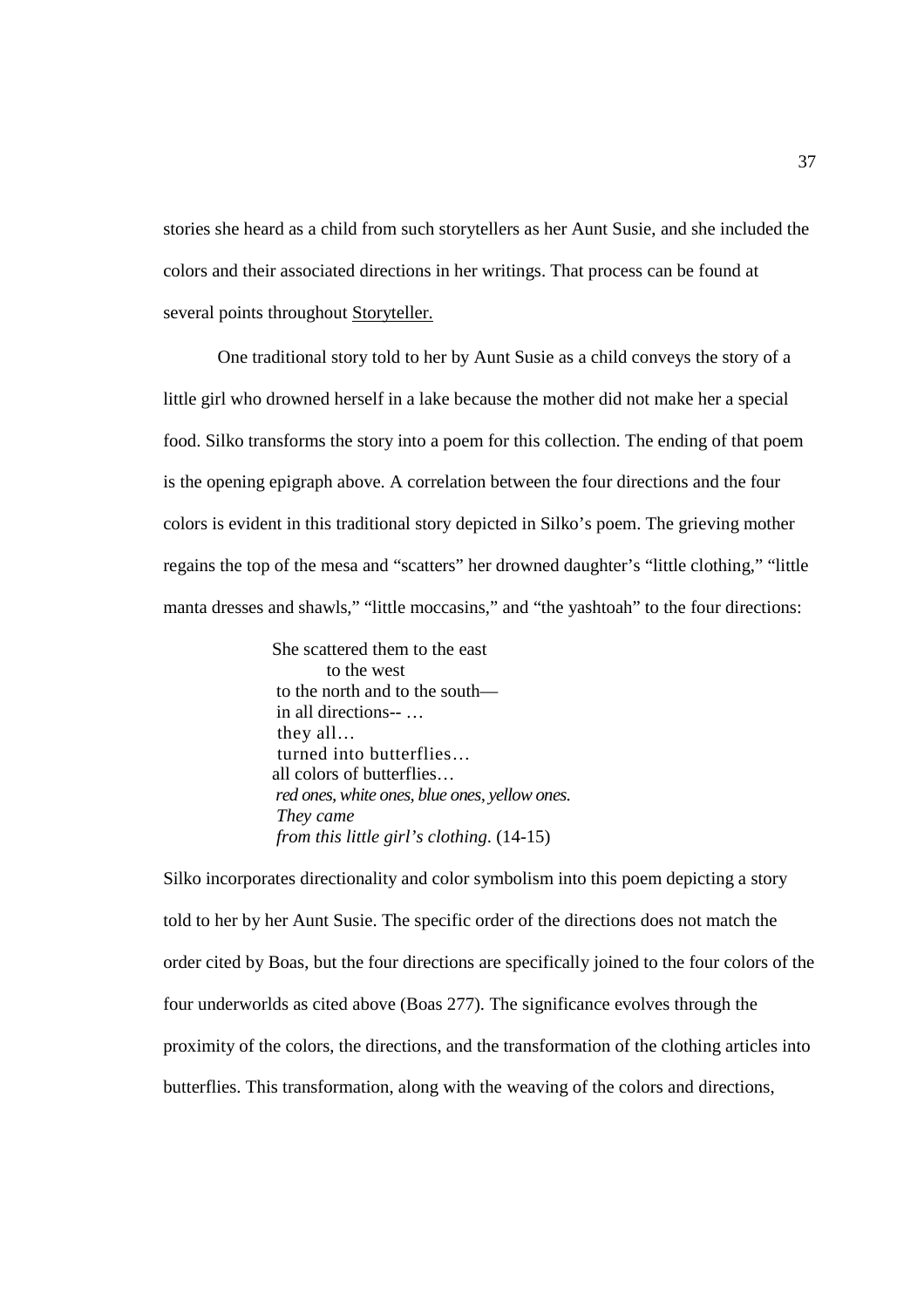evokes the cultural connection to the four underworlds, Grandmother Spider, the sacred mountains surrounding the Pueblo lands, and the Katcinas.

 The four cardinal directions within the emergence story are marked by distinctive landscape. This landscape, the sacred mountains surround Puebloan lands and mark the physical and spiritual boundaries for the people. The emergence story tells of Grandmother Spider coming into this world from the four lower worlds and "making, naming and positioning the sacred mountains in each cardinal direction" (Swan 232). The point of emergence is called Shipap by the Laguna people and is located on Mount Taylor. Just as there is some confusion with the sunwise, the winter and summer solstices, and directionality, apparently there are divergent opinions of the directional designation of Mount Taylor. Edith Swan states, "Mount Taylor is designated the sacred mountain of the west but more frequently it is the sacred peak of the north" (232). Further, Boas remarks that identical names exist for the Acoma and Laguna for Mount Taylor – "sacred northern mountain called Kawaishtyima" (283). Discerning the exact color which signifies the direction and designated landscape is difficult, but the fact remains that the one constant continues to be the four colors from the lower worlds and the four cardinal directions.

 One of Silko's stories within which she integrates these four colors and directions in Storyteller is in the piece entitled "Yellow Woman." Yellow Woman is a heroine in several traditional stories of the Keres (Puebloan) peoples prior to contact with European explorers. She travels from her home and lives with a spiritual being, a Katcina, to ensure the well-being of her people.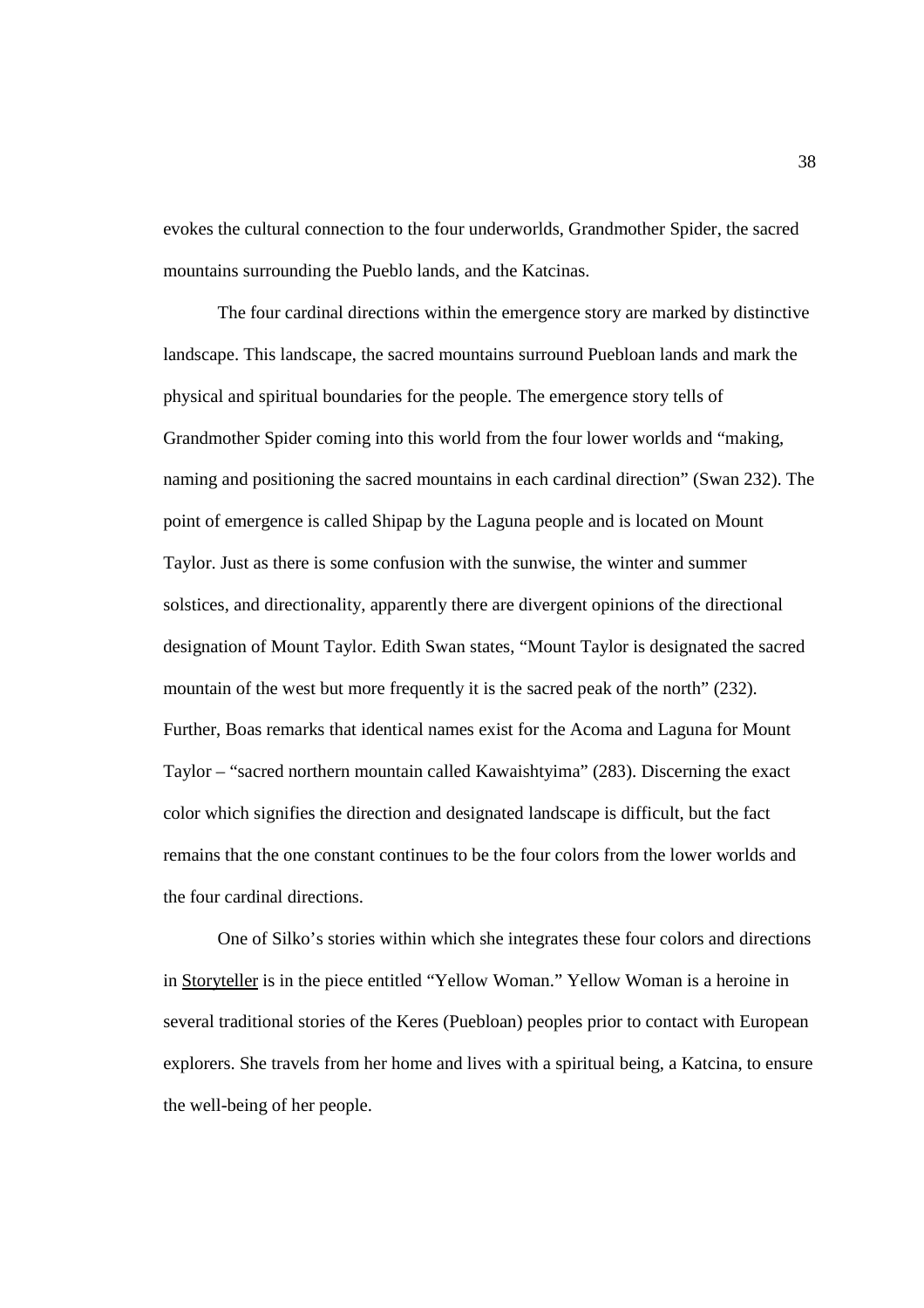In this contemporary version of the Yellow Woman story, Silko interlaces modern Laguna life of a woman captivated by a handsome man she meets by the river with the mythic Yellow Woman. Her use of the four colors and directions is more subtle in this piece, but all are included in the discourse. The couple slept "rolled in the red blanket on the white river sand" (54) and Silva, addresses this young woman as "Yellow Woman." Later in the story, the anonymous narrator who the reader knows only as Yellow Woman, remarks about the "cold wind coming down off the blue mountain to the north" (57). In its entirety, the story integrates the four colors, the four directions, with sacred landscape and spiritual entities:

> I looked at him beside me, rolled in the red blanket on the white river sand. I cleaned the sand out of the cracks between my toes, squinting because the sun was above the willow trees. I looked at him for the last time, sleeping on the white river sand. I felt hungry and followed the river south… (54)

The insertion of the "red blanket" in contrast to the "white river sand" evokes a strong image of opposites. The white of purity is laid upon by the red of passion; The red of danger is held by the white of innocence. These are Euro-Western concepts of color, and the author utilizes this imagery to build the exposition of this story. However, the colors of red and white have other connotations as well. According to Boas, for Laguna people the color white represents the east while the color red represents the south. These are adjoining on the compass—portraying a movement forward on the sunwise ceremonial calendar from east to south, but a backward movement in the anti-sunwise seasonal calendar from autumn to summer. This backward seasonal movement combines with the narrator's "following the river south" foreshadowing her return to Silva and the "red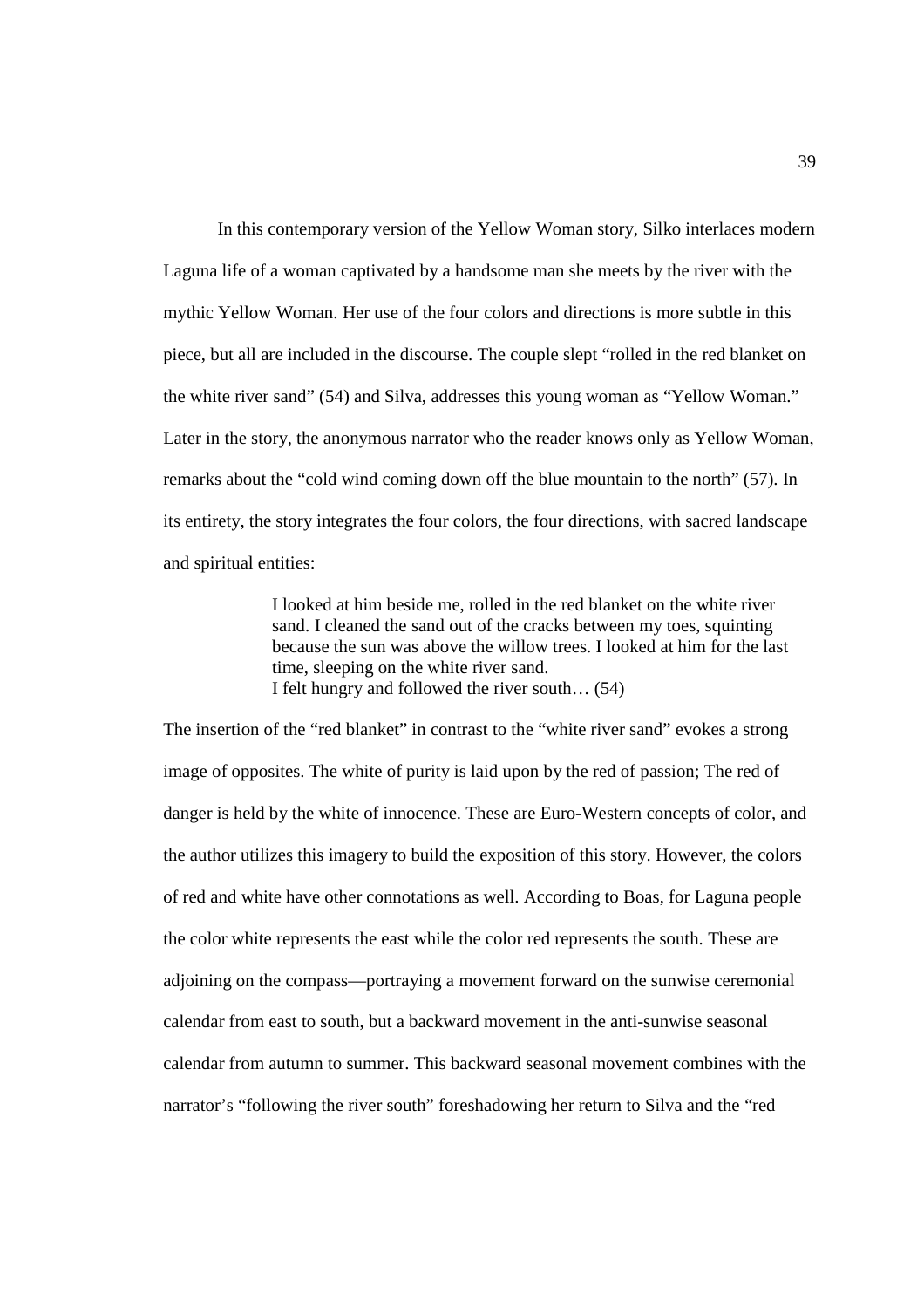blanket." the introduction of the forward (sunwise) and backward (anti-sunwise) movement in directionality and seasonality mirrors the narrator's temporal confusion in the Yellow Woman story:

"Do you know the story?"

"What story?" He smiled and pulled me close to him as he said this. I was afraid lying there on the red blanket. All I could know was the way he felt, warm, damp, his body beside me. This is the way it happens in the stories, I was thinking, with no thought beyond the moment she meets the Katcina spirit and they go. (56)

In the "story," Yellow Woman leaves her home and family to meet the Katcina

and live with him so that her people survive. According to Laguna Puebloan traditional

stories:

The ancient ones came up and out. The dead go in and down: they return to the Emergence Place and the worlds below. In turn, some ancestral spirits become the Katcina who bring the rains. The Katcina dwell at Weinimatse located west or northwest of Zuni Pueblo. (Boas 277)

These Katcina spiritual entities are part of the "core supernatural" of the Laguna

ceremonial tradition. According to Swan, the Katcina are believed to be anthropomorphic

beings. By integrating the Katcina into her "Yellow Woman" story, Silko braids the

ancient and spiritual into a contemporary setting:

Katcina join the Kopishtaya and Shiwana to form the core supernatural powers in Laguna ideology; the former are anthropomorphic beings, best known as the masked deities who arrive in dawn's light for the winter season. (Swan 231)

The Katcinas are an integral part of the ceremonial life of the Laguna Pueblo Indians and

are inextricably linked to the emergence story, the four lower worlds, Grandmother

Spider, and the stories of Yellow Woman. Silko continues to weave the story of Yellow

Woman and the Katcina into the text as the narrator questions her captor: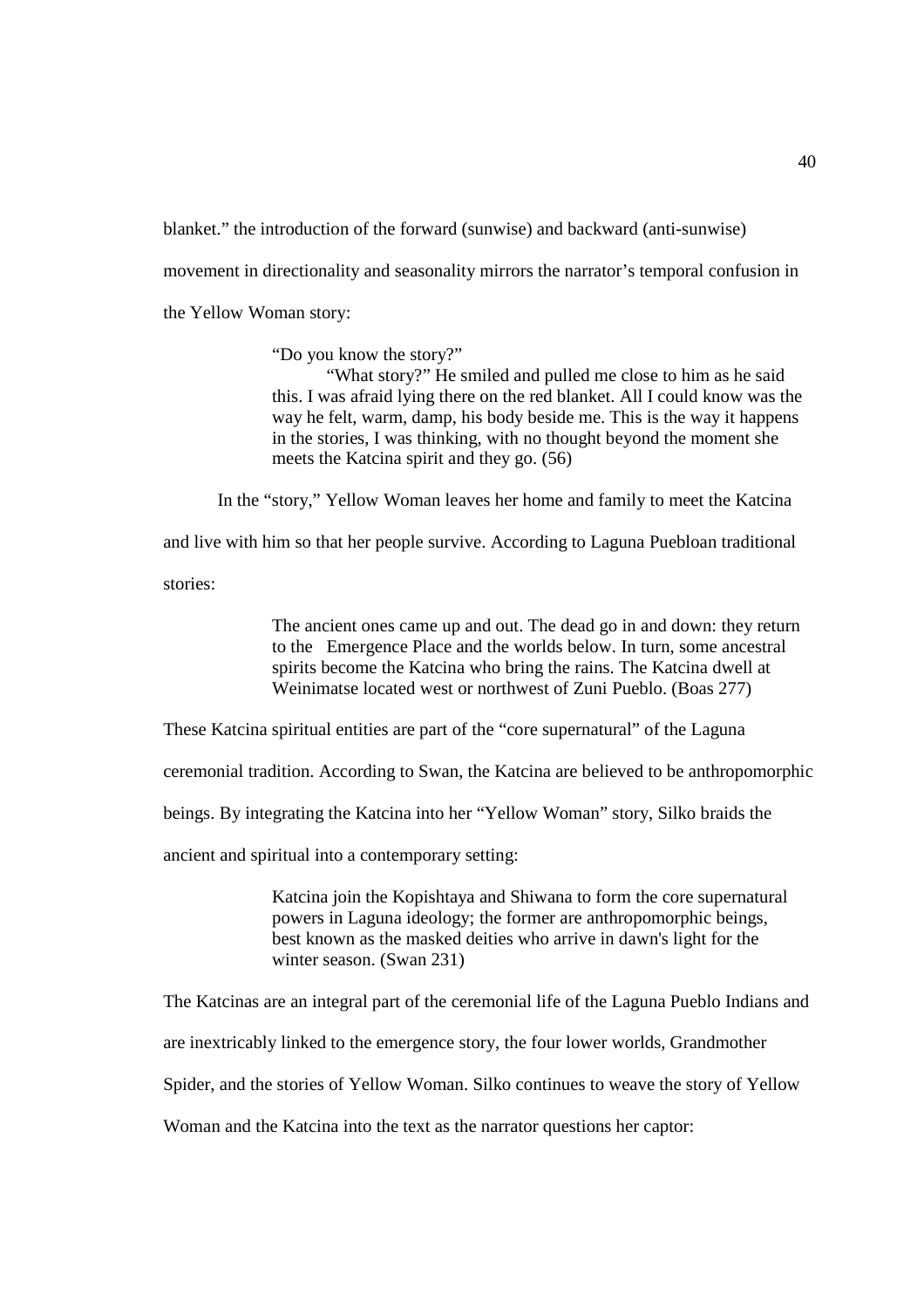"Have you brought women here before?" He smiled and kept chewing, so I said, "Do you always use the same tricks?" "What tricks?" He looked at me like he didn't understand. "The story about being a Katcina from the mountains. The story about Yellow Woman." Silva was silent; his face was calm. (57)

The language in these lines builds a relationship between the color yellow, the direction of north, the sacred landscape signified by the association of the "mountain" and the "Katcina." Yellow is the color designation for the direction of north and here Silko refers to the Katcina, personified in Silva, as telling her the "story about being a Katcina from the mountains." This conversation connotes the weaving of two stories, past and present, and two beings, a Laguna woman and an anthropomorphic Katcina, to the color yellow, to the direction of north, and to the mountain landscape.

 The author continues this weaving of the two women – Yellow Woman and the narrator – into one story throughout the entire discourse. In order to differentiate the mythical Yellow Woman from this anonymous character, the narrator introduces language that sets the two women apart temporally. The young woman seduced by Silva fights her loss of autonomy and absorption into the Yellow Woman "story." This narrator juxtaposes herself opposite to the ancient Yellow Woman in an attempt to regain her mental equilibrium:

> "I don't have to go. What they tell in stories was real only then, back in time immemorial, like they say"

"I live now and I've been to school and there are highways and pickup trucks that Yellow Woman never saw." (56)

These lines indicate the protagonist's attempt to separate her self from the ancient story

…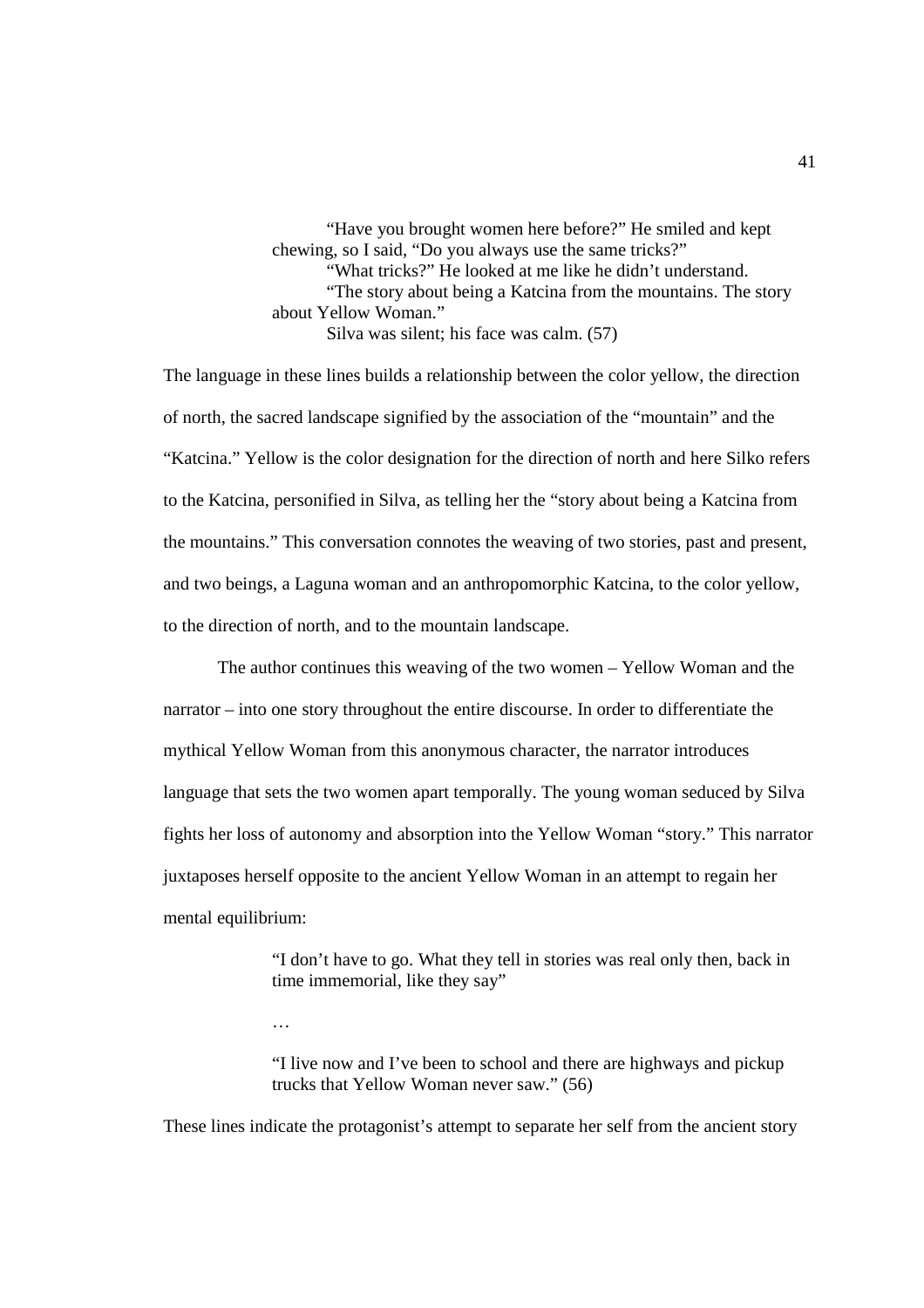and regain the reality of her existence in present time. She states the cultural differences between her life and that of Yellow Woman who lived "back in time immemorial." In her present life, this young woman asserts, "I live now," and "I have been to school and there are highways and pickup trucks that Yellow Woman never saw." The temporal separation of the two women is also denoted by the terms "back" and "now" within these lines. However, regardless of her protests, the anonymous narrator becomes enmeshed into the Yellow Woman story.

Although the narrator resists being drawn mentally into the Yellow Woman story, she travels with Silva to his mountain home. The trip on horseback alienates her from family and pueblo and draws her further into the ancient story:

> The house was made with black lava rock and red mud. It was high above the spreading miles of arroyos and long mesas. I smelled a mountain smell of pitch and buck brush. I stood there beside the black horse, looking down on the small, dim country we had passed, and I shivered.

"Yellow Woman, come inside where it's warm." (57)

Silva calls her "Yellow Woman" and perpetuates this protagonist's confusion between present and past. From his mountain home, "looking down on the small, dim country" through which the two had traveled, her pueblo, including her family and life in that place, becomes "small" and "dim," or disappears completely. Her movement further into the role of "Yellow Woman" is also signified by Silko's injection here of the color red. Just as Silva had been "rolled in the red blanket on the white river sand," he invites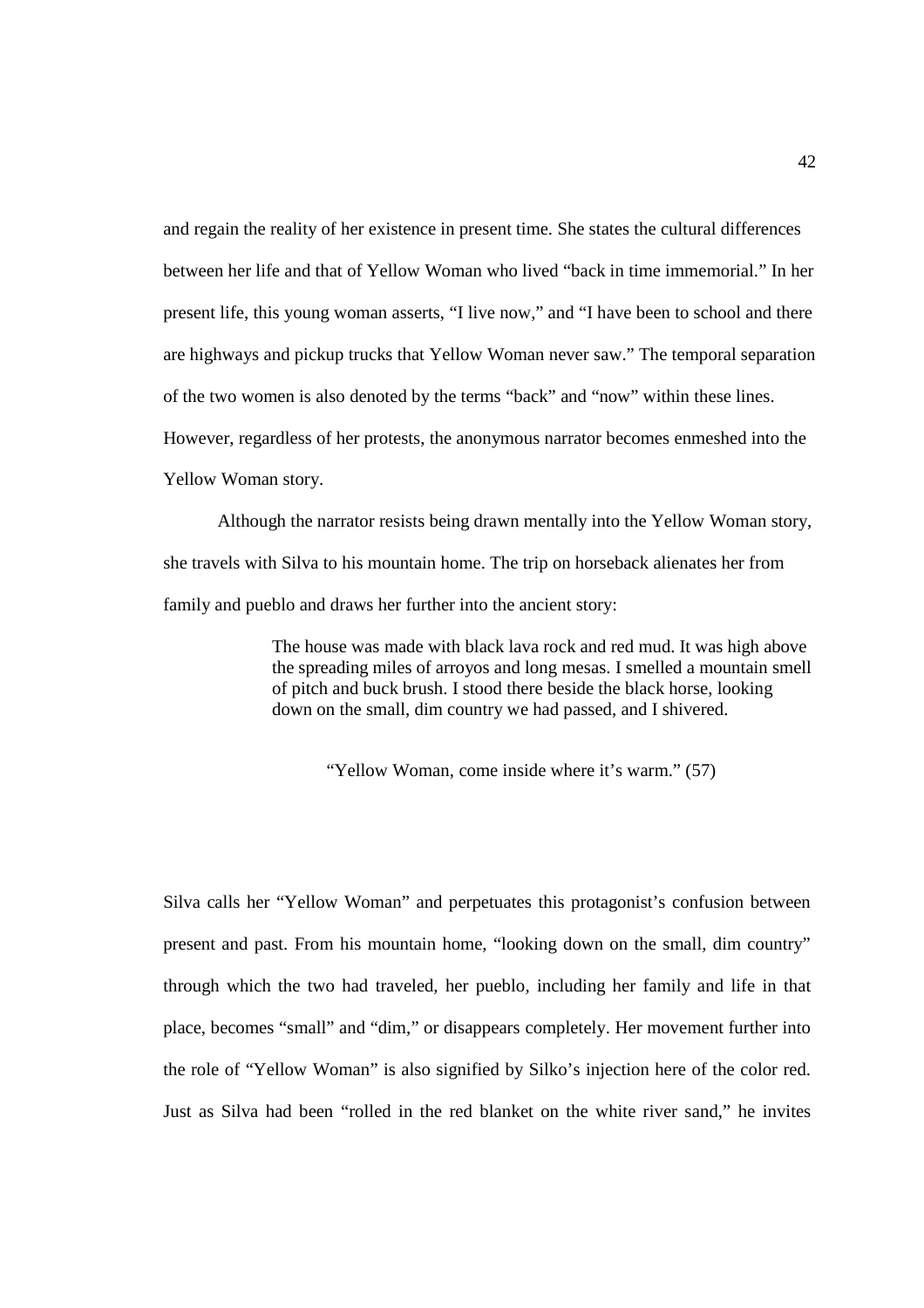"Yellow Woman" to move "inside" his "house… made with black lava rock and red mud." The color combination has now moved from red and white to red and black, again signifying opposites. Yellow Woman and Silva have traveled from the white of the "river sand" into the black of the volcanic mountains. The proximity of the colors yellow and red in these lines is also significant. As indicated above, the color yellow is attached to the direction of north and red, the direction of south. In these lines, these opposite directions are joined once again in the mountain home of Silva as "Yellow Woman" moves "inside where its warm" to the "Katcina" in his red / summer house. Thus, Silko continues to weave strands of temporal confusion, directional opposites, and traditional connections to Laguna culture into this contemporary story.

 So far, Silko has included the colors yellow for north, white for east, and red for south in this story. Now she introduces the color blue for west. Again, confusion arises as to the designated directionality in the text. The color blue is both "behind me" and in front of her as she looks to the "blue mountains" far across the vista from Silva's mountain home:

> "I don't believe it. Those stories couldn't happen now," I said. He shook his head and said softly, "But someday they will talk about us, and they will say, 'Those two lived long ago when things like that happened."

He stood up and went out. I ate the rest of the potatoes and thought about things— about the noise the stove was making and the sound of the mountain wind outside. I remembered yesterday and the day before, and then I went outside. I walked past the corral to the edge where the narrow trail cut through the black rim rock. I was standing in the sky with nothing around me but the wind that came down from the blue mountain peak behind me. I could see Faint Mountain images in the distance miles across the vast spread of mesas and valleys and plains. I wondered who was over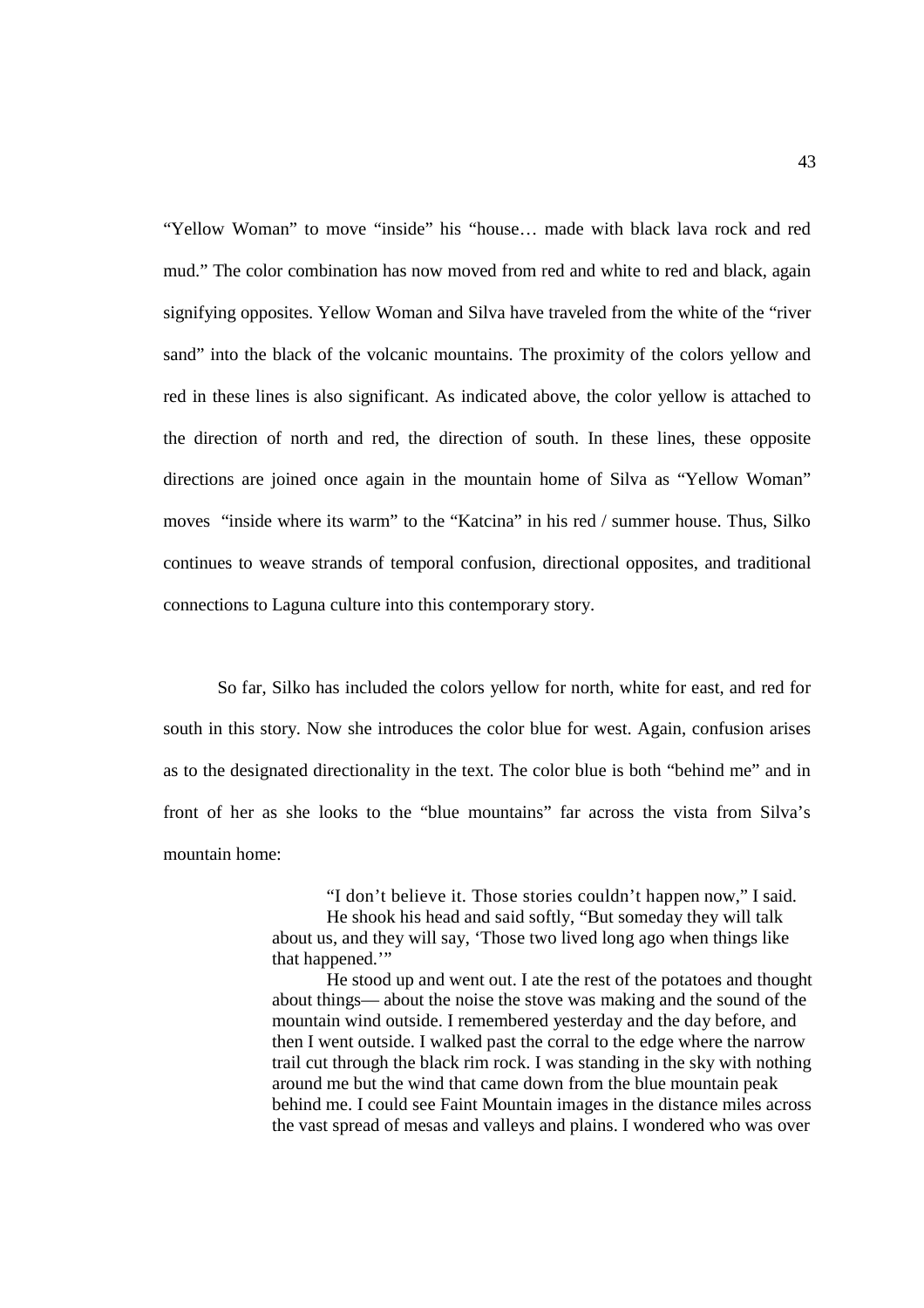there to feel the mountain wind on those sheer blue edges—who walks on the pine needles in those blue mountains. (57)

Herein, Silko brings Yellow Woman into direct contact with the "blue mountains." The colors yellow and blue are part of the duality of the Pueblo culture. According to Virginia Roediger, these colors represent male and female, respectively:

> One of the conventional patterns at Hopi for the body paint of the god impersonator is red on the torso and upper legs, with blue on the right shoulder and breast, the left lower arm, and the right lower leg. Yellow is on the left shoulder, the right lower arm, and the left lower leg, and two vertical lines of alternate blue and yellow run from breast to waist and from shoulder to elbow as well as around each knee (pl. 24). This may possibly bear some relation to the Indian conception of the duality of life, in which blue signifies female and yellow male. (111)

Roediger describes the body of a Hopi ceremonial dancer displaying the colors red, blue, and yellow. These are three of the colors of the lower worlds – only white is not included here. However, the specific use of yellow and blue in the body paint of the Hopi dancer reflects the colors of yellow and blue in the "Yellow Woman" story. A Keresan creation story speaks of two entities, one male and one female, using "kicking sticks" to place the humans onto the earth: "I shall play with the yellow kicking stick and I [she] with the blue kicking stick." Then she promised (to do so) (Boas 7). Here once again the colors of yellow and blue are joined, the yellow stick kicked by the male entity and the blue kicked by the female. This "duality of life" also adds to the collage Silko strokes in this piece permeated with color symbolism. The color yellow for Yellow Woman is in juxtaposition to the blue of the "blue mountains" which are Silva's home. He has told Yellow Woman that he is a "Katcina from the mountains." This yellow for the female narrator of Yellow Woman and blue for the male character of Silva are opposite of the designated color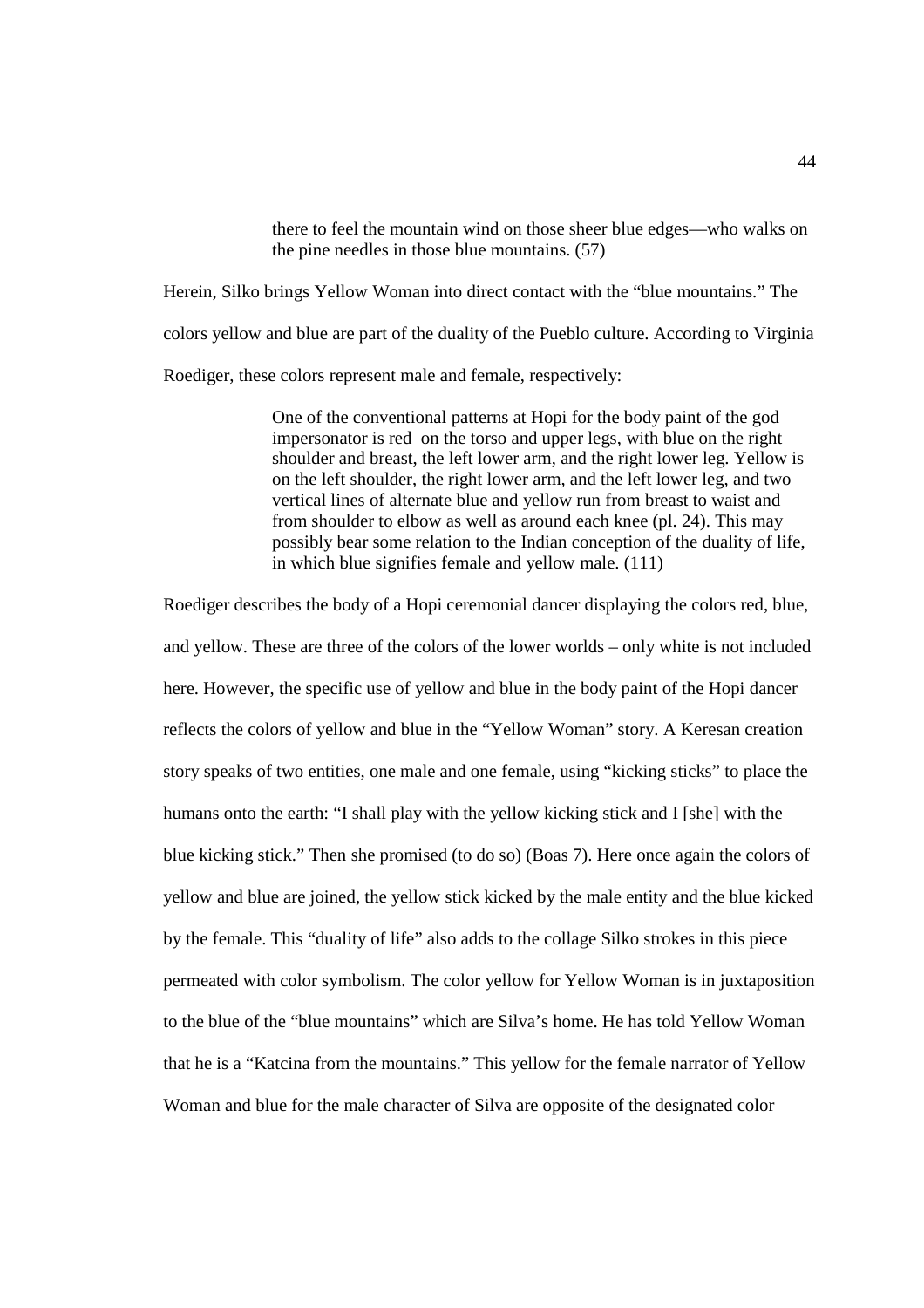association stated by Roediger and demonstrated in the creation story translated by Boas.

Once again Silko injects opposites and confusion into the discourse.

Moreover, according to Swan, the Katcinas are anamorphic. Silko may be

building this feature into Yellow Woman by blending the colors yellow and blue into this

character when she places "Yellow Woman" spatially in the "blue mountains."

Within Ceremony, Silko addresses how these types of changing trajectories of

tradition strengthen a culture while maintaining the balance and harmony necessary for

the community to survive. Her belief that things must "change" or become "dead" reflect

the multiple uses of colors, directions, and seasons in this "Yellow Woman" story:

… "But long ago when the people were given these ceremonies, the changing began, if only in the aging of the yellow gourd rattle or the shrinking of the skin around the eagle's claw, if only in the different voices from generation to generation, singing the chants. You see, in many ways, the ceremonies have always been changing."

Tayo nodded; he looked at the medicine pouches hanging from the ceiling and tried to imagine the objects they contained.

"At one time, the ceremonies as they had been performed were enough for the way the world was then. But after the white people came, elements in this world began to shift; and it became necessary to create new ceremonies. I have made changes in the rituals. The people mistrust this greatly, but only this growth keeps the ceremonies strong.

She taught me this above all else: things which don't shift and grow are dead things. They are things the witchery people want. Witchery works to scare people, to make them fear growth. But it has always been necessary, and more than ever now, it is. Otherwise we won't make it. We won't survive. That's what the witchery is counting on: that we will cling to the ceremonies the way they were, and then their power will triumph, and the people will be no more." (126)

Regardless of Silko's intention or reader's perception, deploying this color system

strengthens the piece. Each color combination –white and red, red and black, red and

yellow, or yellow and blue – add to the imagery in this story that weaves contemporary

characters into tales from "time immemorial." However, developing an understanding of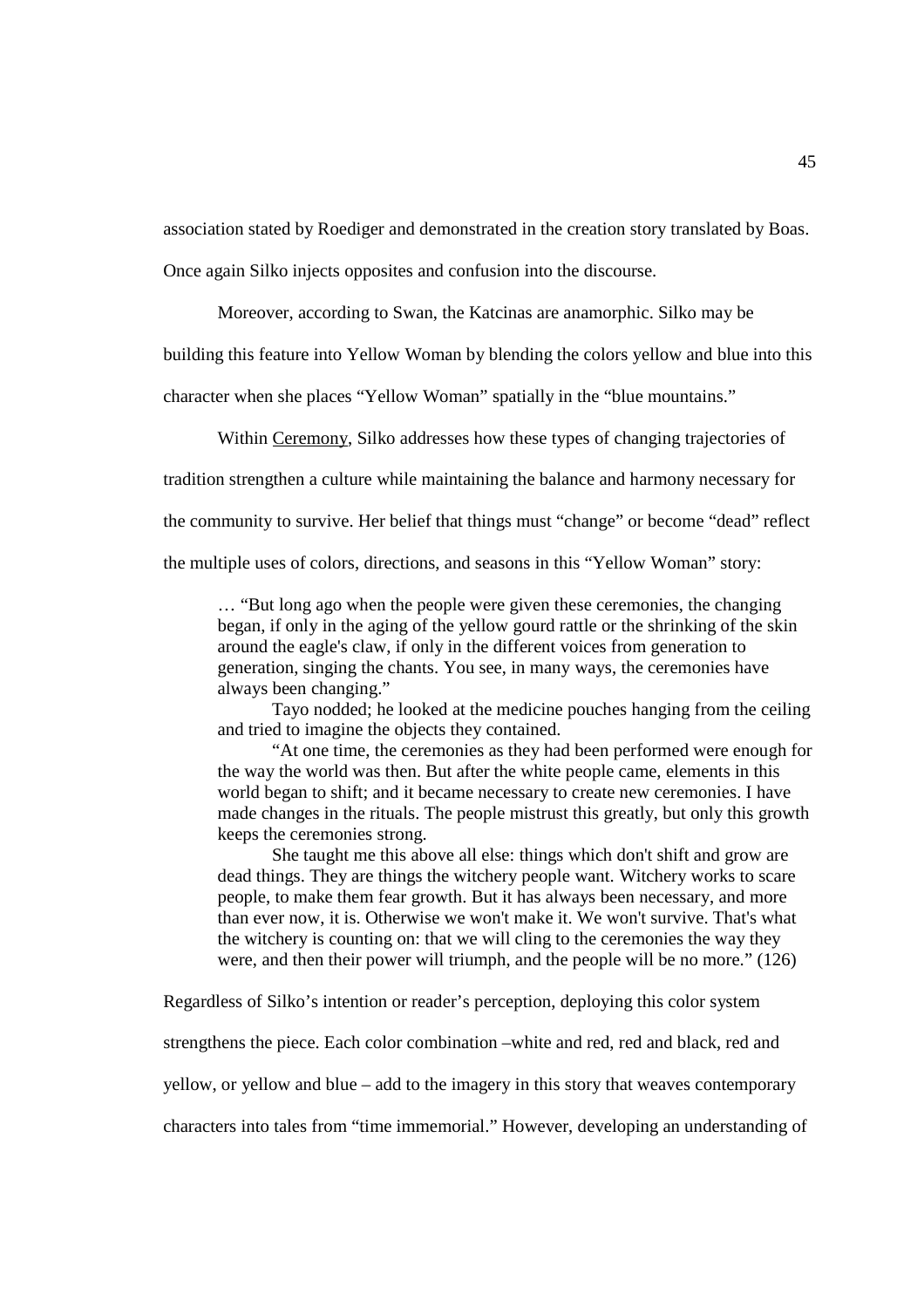the underlying significance of this Laguna Pueblo or Western Keres color system can assist the reader in understanding the cultural framework for Silko's use of particular colors and color combinations within the text.

 Thus, all four sacred colors and designated directions appear in this "Yellow Woman" story. White, the color for east, is introduced in the first line of the story by the narrator's descriptions of the "white river sand." The color yellow for north is represented by the "Yellow Woman" first-person narrator and her ties to the ancient story. Silva, who seduces the protagonist by claiming to be a "Katcina from the mountains," has connections to the color red through the "red blanket" and the "red mud" of his home. Finally, the blue of west flows from the "sheer blue edges" of the "blue mountains." The analysis of this "Yellow Woman" story and the poem preceding it display the Laguna color system, directionality, sacred landscape, spiritual entities, and ceremonial calendar.

 These associations of color and direction and entity expand the possibilities of interpretation. Readers of Silko's stories visualize the blue mountains or the multitude of butterflies as poetic language, interesting imagery, or "essence placeholders." Through discovering the significance of each color in the Keres traditions, a new essence materializes for each word. The word "yellow" represents not only a color, but a direction, a season, a mythical entity, and even a different world – a lower world through which peoples traveled to emerge into this one. The worlds become colors, the colors become words, and the words become stories.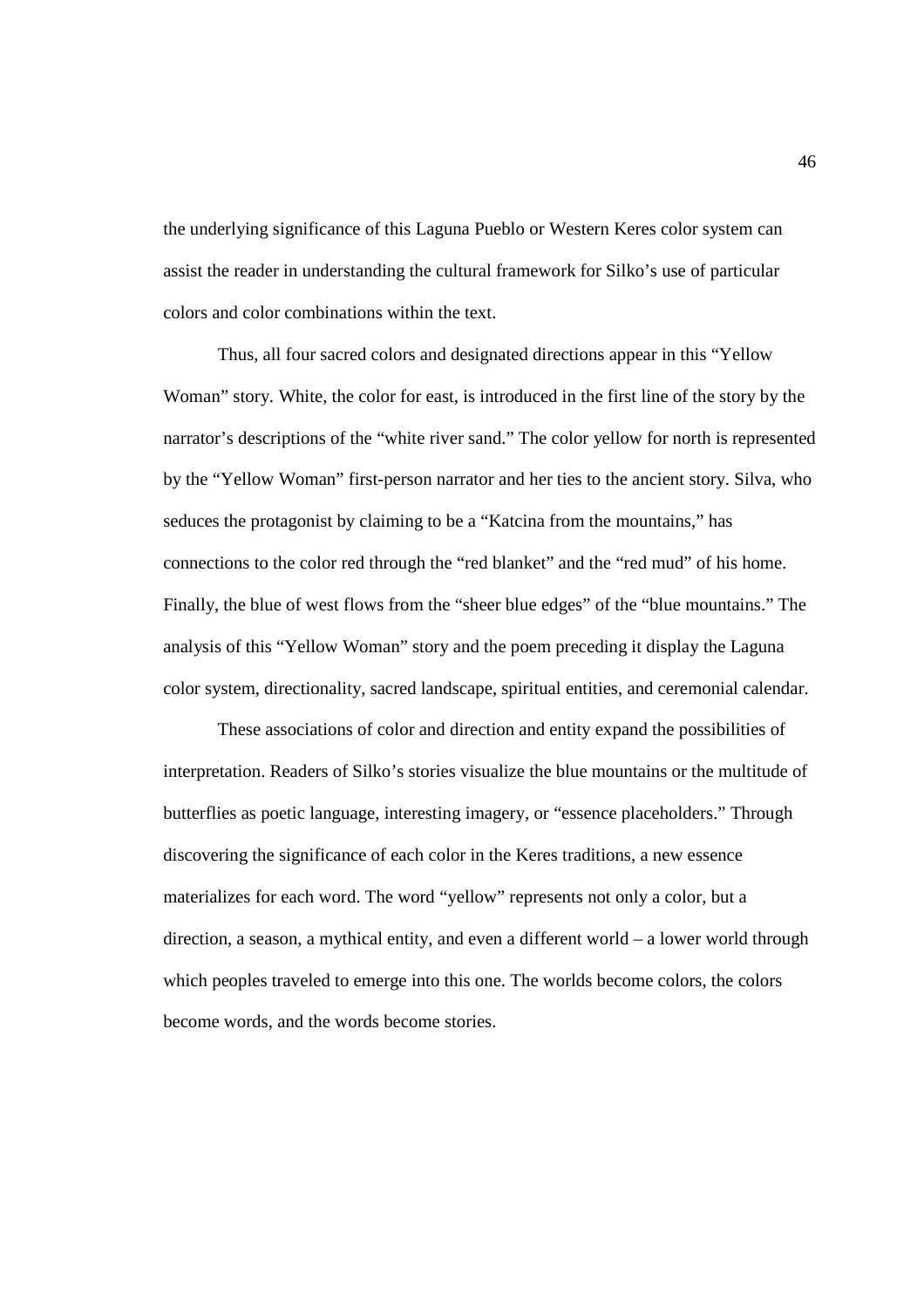## CHAPTER THREE: THE FIFTH COLOR: THE SIGNIFICANCE OF GREEN

"The Man to Send Rain Clouds"

In the previous chapter, the significance of the colors white, red, blue, and yellow and their relationship to the cardinal directions and ceremonial calendar for the Laguna was explored. Another color which Silko adds to her palette in Storyteller is green. The colors white, red, blue, and yellow flow from the Laguna emergence story within which Grandmother Spider traveled upward from the four lower worlds, each designated by the colors white, red, blue, and yellow, respectively, into this world where she created, named, and placed the sacred mountains at the cardinal directions. Each cardinal direction is designated a specific color. The Laguna oral tradition weaves strands of these colors, the four lower worlds, their correlating directions, and the sacred mountains into the emergence and creation stories. While Silko injects the color green infrequently throughout the text, it holds a significant place within the emergence story and Laguna ceremonial ritual. Therefore, we must return to the translations and remarks of Franz Boas, the descriptions and interpretations of Edith Swan, and the anthropological research and history of Edward Dozier to provide us contexts within which to read the color's significance. Corresponding excerpts from Storyteller, specifically from her short stories entitled "Storyteller" and "The Man To Send Rain Clouds," provide new color patterns that include green, fresh perspectives of these works as viewed through the lens of Silko's Laguna cultural heritage, and alternative interpretations of the intricacies of her writings.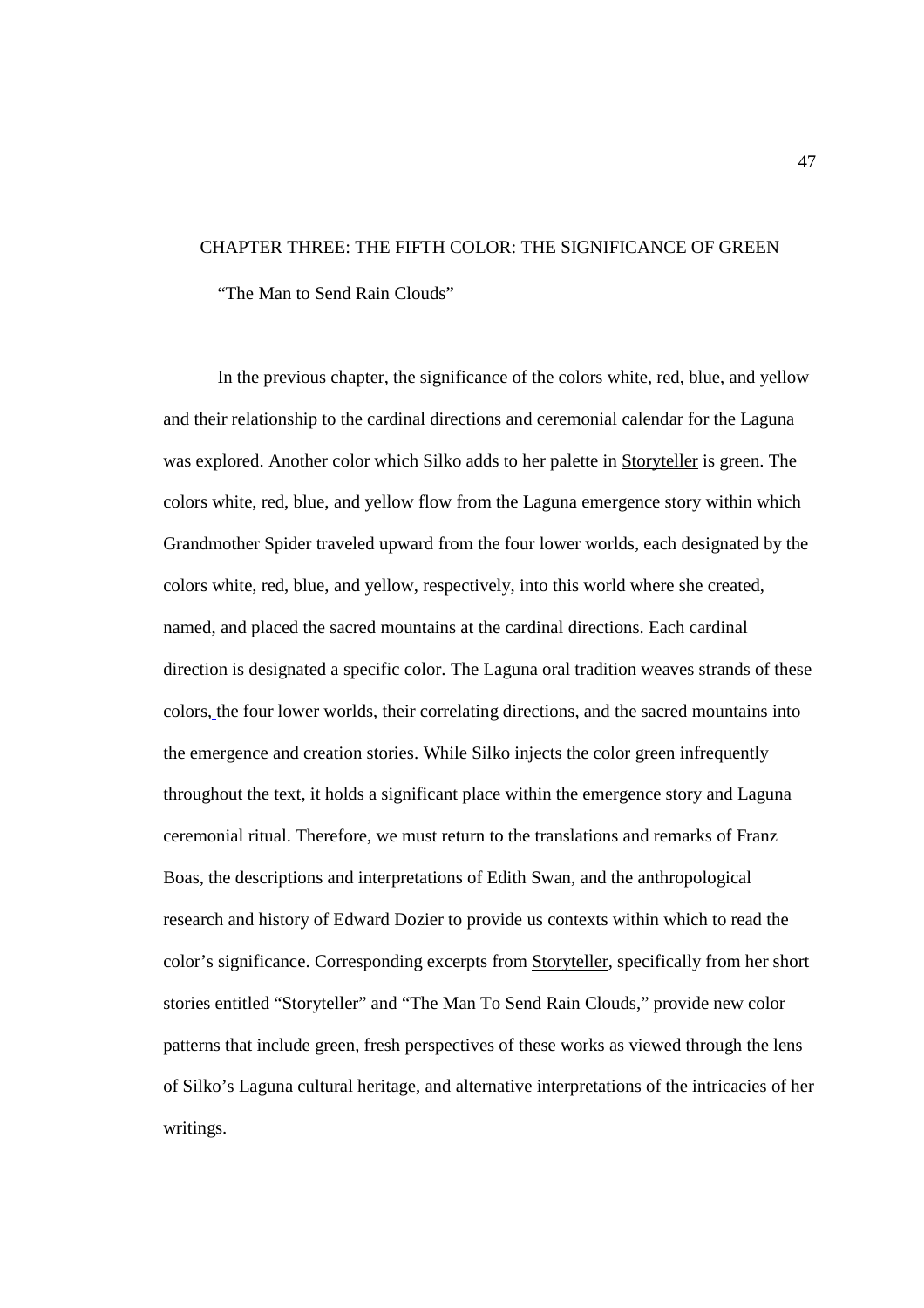As mentioned earlier in this thesis, green is the color of nadir (down), the primary color of the fifth world, and carries the meaning of rebirth or renewal in the natural world. However, some of Silko's deployment of the color green appears to have no significance other than augmenting the imagery of a specific landscape. For example, in her fictional piece "Storyteller," Silko writes of the "dark green tundra" (27) and the "bright green river grass" (26) of the Alaskan terrain. She also injects green to describe the "jade knife" (32) wielded by the hunter of the blue glacier bear. These may be simple descriptors, but, combined with the implementation within the story of the four colors of the lower worlds, "green" can be a signifier connecting the "green tundra" and "green grass" to the Laguna emergence story and evokes the image of rebirth after the frozen white of a long Alaskan winter.

 According to Boas, green denotes the place of emergence by Grandmother Spider at Shipap. In this light, the color green holds a significance equal to or surpassing the four colors of the lower worlds. Shipap is not only the place of Grandmother Spider's emergence into this fifth world, but also the point of egress and ingress of the ancestors, the ancient ones or Katcinas, and the spirits of those who die in this world and journey back to the lower worlds. The color green marks the color of the fifth world as well as the emergence point, sometimes designated as being under a blue lake or river. Green is also associated with "green corn" and the dress of summer:

> Summer demands that there shall be seven months summer and five months winter. [He resides] to the South. . . Summer's shirt is yellow, woven from corn silk, the belt of green corn leaves, a tall pointed hat of the same material with a yellow corn tassel 'on top. He has green leggings of moss. His moccasins are embroidered with flowers and butterflies. He carries an ear of green corn. (Boas 247)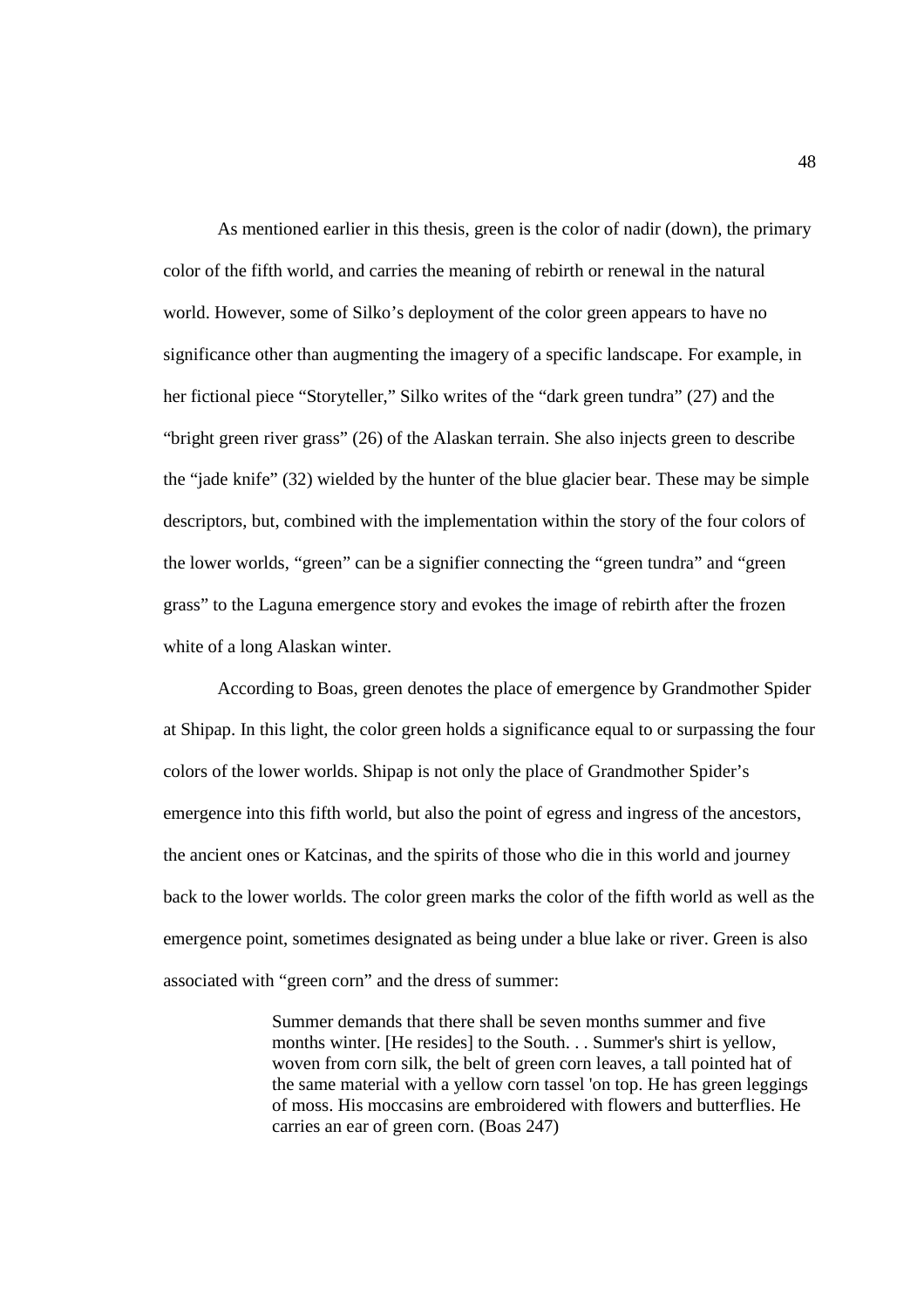Within Summer's dress, green is a significant color. Green corn leaves form both the belt and the core of the hat while "green moss" forms the leggings—this symbolizes the stem and leaves of the all important corn plant. These green materials grow when nourished by the same summer rains that nourish the corn crop and the formation of moss. The moss also correlates with the story of Reed Woman who left the fifth world when her sister, Corn Woman, complained that she bathed in the river all day. According to the traditional story and Silko's similar narrative in Ceremony, when Reed Woman left the land of the Pueblos the land dried up and drought occurred everywhere. As she left, moss filled her tracks. Thus, a central focus of Pueblo ceremonies is the request for life-giving rain:

> It was summertime and Iktoa'ak'o'ya-Reed Woman was always taking a bath. She spent all day long sitting in the river splashing down the summer rain. But her sister Corn Woman worked hard all day sweating in the sun getting sore hands in the corn field. Corn Woman got tired of that she got angry she scolded her sister for bathing all day long. Iktoa'ak'o'ya-Reed Woman went away then she went back to the original place down below. And then there was no more rain then. Everything dried up all the plants the corn the beans they all dried up and started blowing away in the wind. The people and the animals were thirsty. They were starving. (13-14)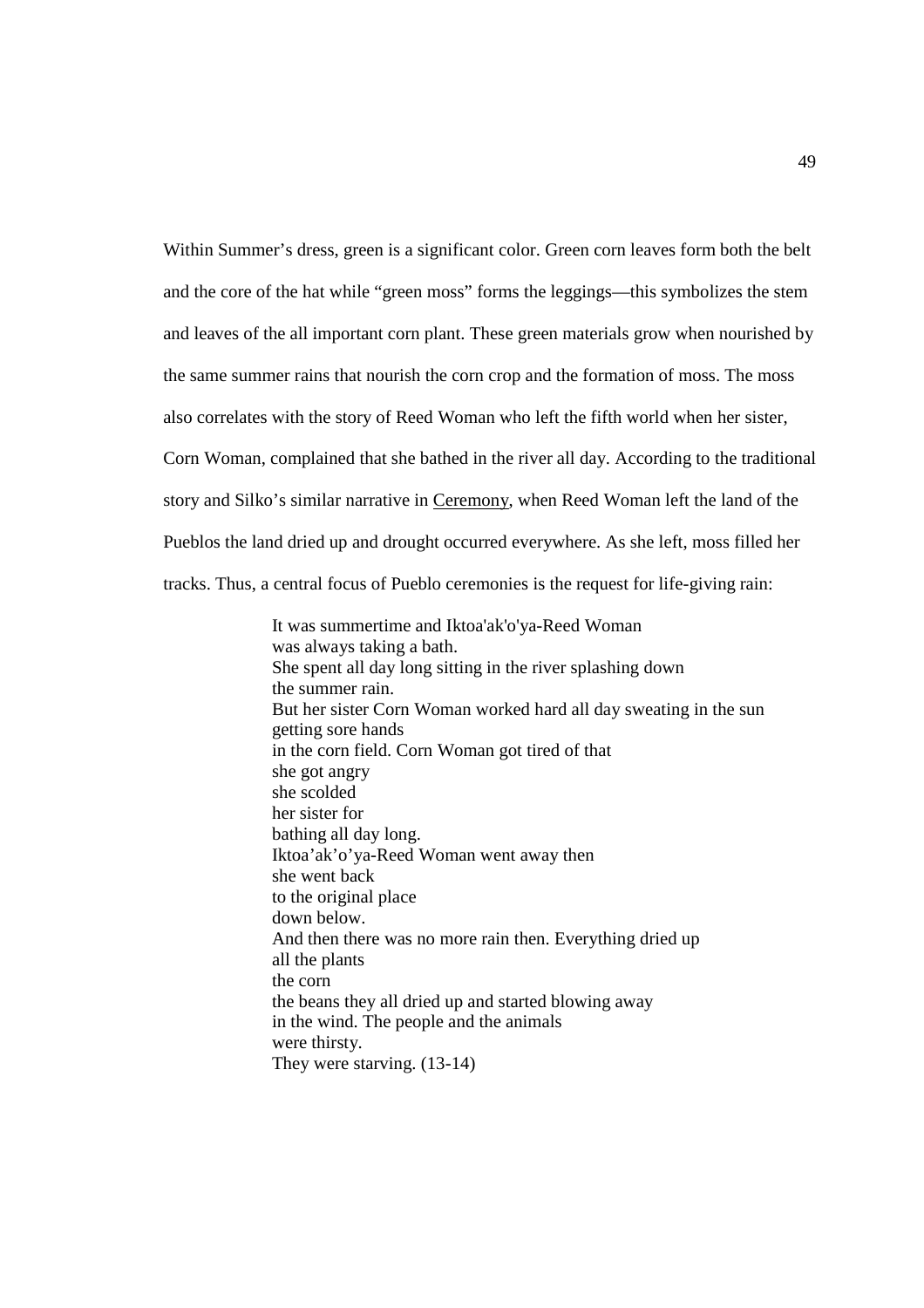In this traditional Laguna story, Silko stresses the balance of the heat of the sun with the cooling effect of "splashing down the summer rain." Corn Woman and Reed Woman are sisters and both are necessary to maintain harmony with Mother Earth. When Reed Woman departs to the lower worlds, the balance is lost and the people suffer.

The green of the tundra and river grass may be emblems of the return of Summer, the renewal of life, and the completion of the ceremony requesting the return of Reed Woman to stop the suffering of the people. Herein, green may mark a time of physical and cultural renewal, subtly coloring the Alaskan landscape with the green of Grandmother Spider's powers of "making, placing, and naming" the landscape of the fifth world, emblemized by the color green. On the other hand, the "shattering" of the "jade knife" on the frigid icepack of winter may also symbolize a cultural transformation. The phallic jade knife certainly breaks apart as the hunter succumbs to the blue glacier bear. This breaking apart appears to be opposite to the renewal of the green of the tundra or river grass. Although appearing to collide, these two trajectories actually blend, bending and braiding together to create the cyclical movement of life- a continuous cycle of renewal and birth leading to a shattering or death – emblemized by the emergence point where life and death enter and depart from the same green point on the Laguna landscape.

 These elements, these braided trajectories, saturate Silko's writings. By understanding the significance of the color green, the balance created by Reed Woman and Corn Woman, and the emphasis on a harmony with "nature," readers of Silko's works can glean new interpretations from the discourse. In Ceremony, Silko explains this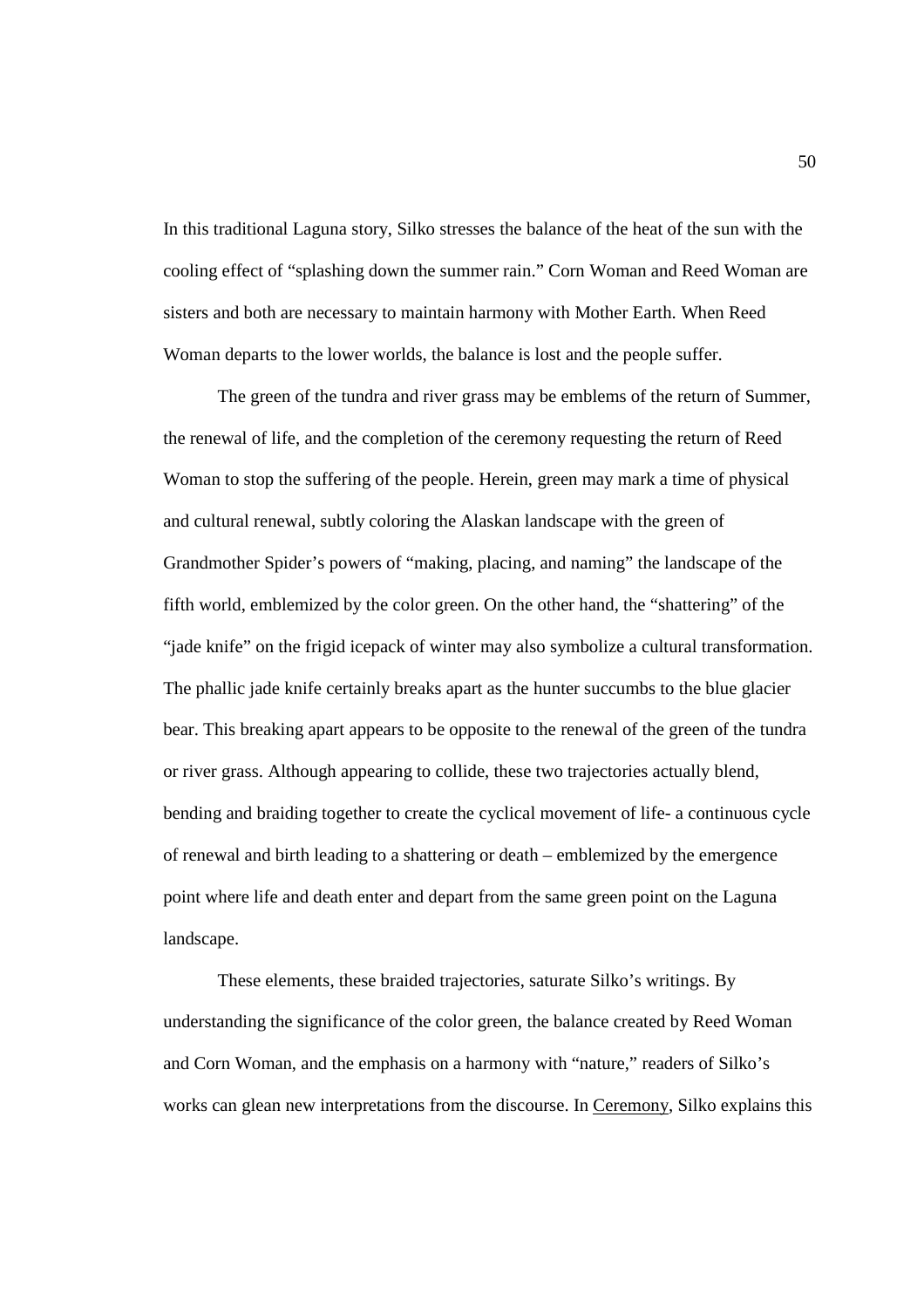harmony and balance through an association with Mother Earth when Tayo and his uncle, Josiah, travel to a natural spring to gather water for thirsty sheep:

> Tayo used to stand in the big sandstone cave and hold the siphon hose under the water in the shallow pool where the spring water splashed down from the west wall of the cave. The water was always cold, icy cold, even in the summer, and Tayo liked the way it felt when he was sweating and took off his shirt: the splashing water made an icy mist that almost disappeared before it touched him.

"You see," Josiah had said, with the sound of the water trickling out of the hose into the empty wooden barrel, "there are some things worth more than money." He pointed his chin at the springs and around at the narrow canyon. "This is where we come from, see. This sand, this stone, these trees, the vines, all the wildflowers. This earth keeps us going." (45)

 Silko's use of the color green in "The Man to Send Rain Clouds" also depicts the cycle of birth and death through the Laguna emergence place and the balance and harmony evolving through combining the four colors of the lower worlds with the color of Nadir, green.

 In Western Keres tradition, upon death the face is painted with the colors of the deceased's clan so that his or her heritage will be recognized on the journey through the lower worlds. This tradition is demonstrated in one of Silko's earliest pieces, "The Man to Send Rain Clouds." In this story, Old Teofilo dies at a sheep camp and his grandsons apply different colored paints to his face as part of a blessing before bringing him back to town for burial:

> Before they wrapped the old man [in the red blanket], Leon took a piece of string out of his pocket and tied a small gray feather in the old man's long white hair. Ken gave him the paint. Across the brown wrinkled forehead he drew a streak of white and along the high cheekbones he drew a strip of blue paint.

He paused and watched Ken throw pinches of corn meal and pollen into the wind that fluttered the small gray feather. Then Leon painted with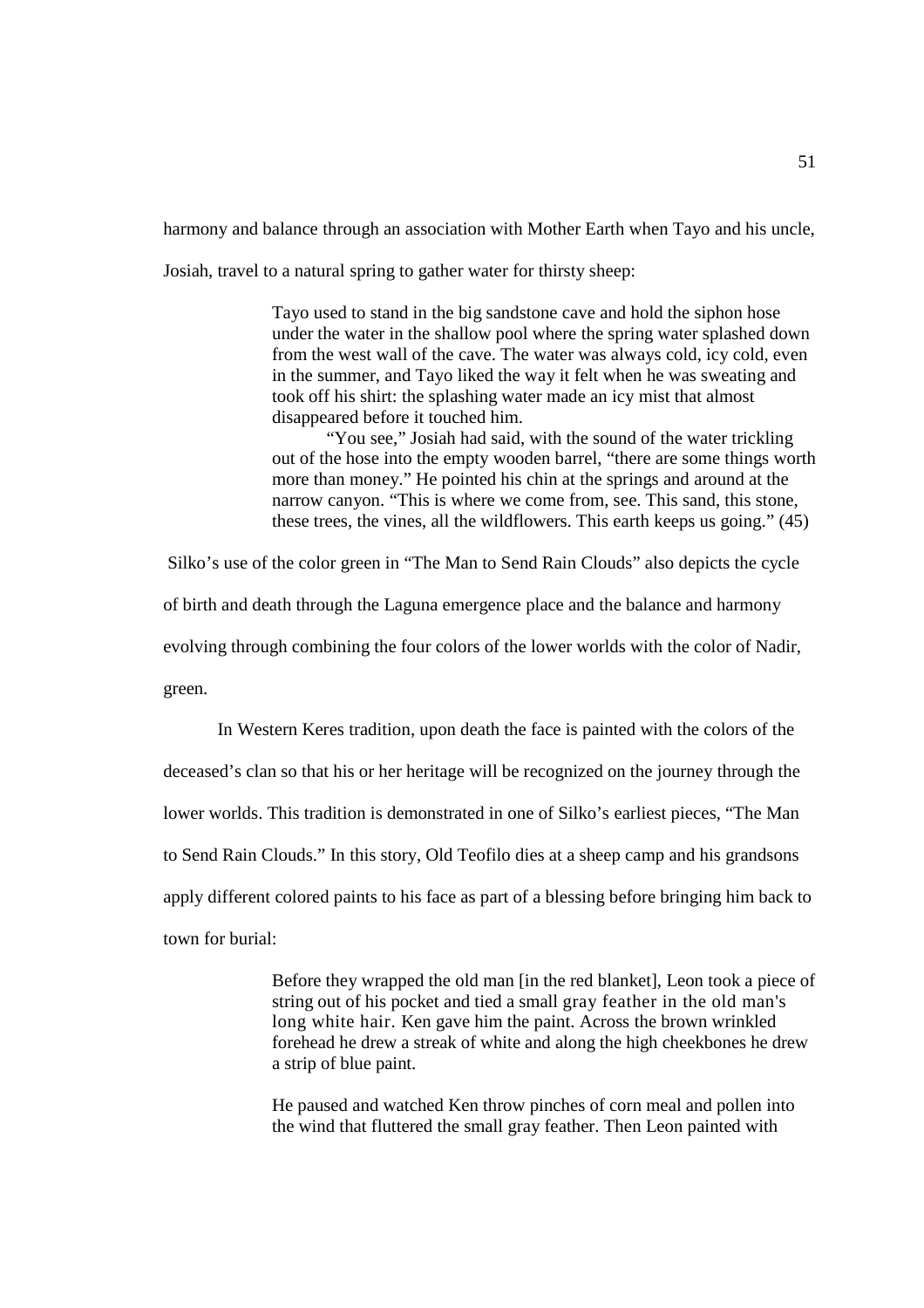yellow under the old man's broad nose, and finally, when he had painted green across the chin, he smiled. "Send us rain clouds, Grandfather." (183-84)

After painting the face and spreading the corn pollen for the blessing, the two young men, Leon and Ken, wrapped Old Teofilo in a "red blanket" and placed him in the back of their pickup truck for the journey back to town. This passage injects the color green in direct connection with the four colors of the lower worlds described in the Laguna emergence story. The color red in the blanket for south is wrapped around the old man in death. The colors blue and white, for west and east, are stroked in close proximity to the eyes – white above the eyes on the forehead and blue across the cheekbones just below the eyes. This proximity to the eyes may denote the rising and setting of the sun which all Puebloan peoples respect and follow daily. Then Leon paints yellow and green near the mouth. The yellow for north is the location of the ancestral Katcinas and the green denotes Shipap, also located in the north, through which Old Teofilo will travel into the lower worlds. The proximity to the mouth may signify the lack of breath and speech in death and replace the power of speech as these colors translate to the ancient ones recognition of Old Teofilo's clan relationship and permission to enter the lower worlds. According to Boas,

> At death, the deceased face is painted with designs distinctive of clan membership so that the person is recognized by Our Mother when the soul returns to dwell with her at shipap. The dead are painted by a shaman so that they may be recognized in the future world. The lizard clan use black and white short stripes. The sun clan use yellow, green, white, red short stripes on each side of the face. The water clan use white, green, and blue. The turkey clan use brown and white. The oak clan use dark red and white. The elders of the clans pray to beings that are considered particularly related to the clans. (295)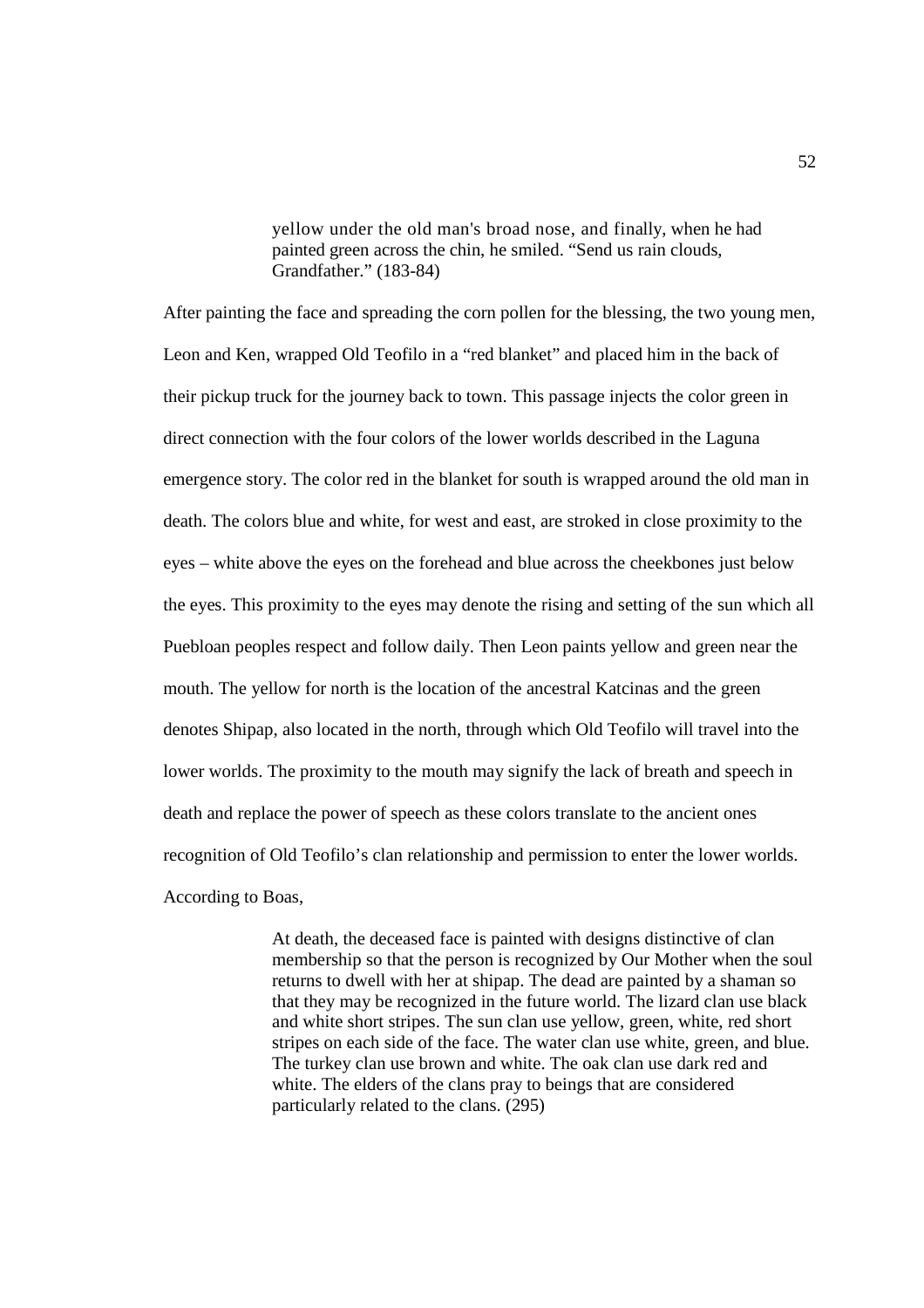Thus, Silko signals the reader to the importance of the face paint through the reverence and ritual with which the two young men apply the colors to clan-specific areas of the face and the ceremonial spreading of the corn pollen and meal. This color pattern also informs those with the knowledge of clan specific colors of Old Teofilo's clan affiliation. The author implies that a journey takes place through the use of the verb "send" in connection to the "rain clouds." Old Teofilo must travel away in order to "send rain clouds to his family." That ability to "send us rain clouds" is imbedded in Keres ontology. Again, according to Boas, "On their [sacred mountain] peaks reside the shiwana or storm clouds. These thunder clouds are said to be the children of Sun Man, who awakens them each day" (76-7).

Sun Man, or Father Sun, rises each day to awaken the rain clouds. This is represented by the Katcinas' arrival at dawn to bring rain to the people. Silko also refers to the association between Father Sun and the rain clouds: "Father of the clouds you are beautiful at sunrise" (Ceremony 190). In Keresan mythology, the Storm Clouds are captured or imprisoned by certain spiritual entities. When this occurs, "the rains cease. Storm clouds are the physical form of the breath body of the ancestors who in turn become the Katcina bringers of rain" (Boas 76-77). Within her story, Silko brings together the importance of water and the rain clouds for the Laguna people and the significance of the ritualistic use of color in the burial ceremony. The face painting on the body of the recently deceased, "resemble those of Katcina impersonators, and some of the songs sung over the corpse imply an association with the storm clouds" (Eggan 266). So the dead ancestors (as Katcina) bring rain, well-being and the means for a livelihood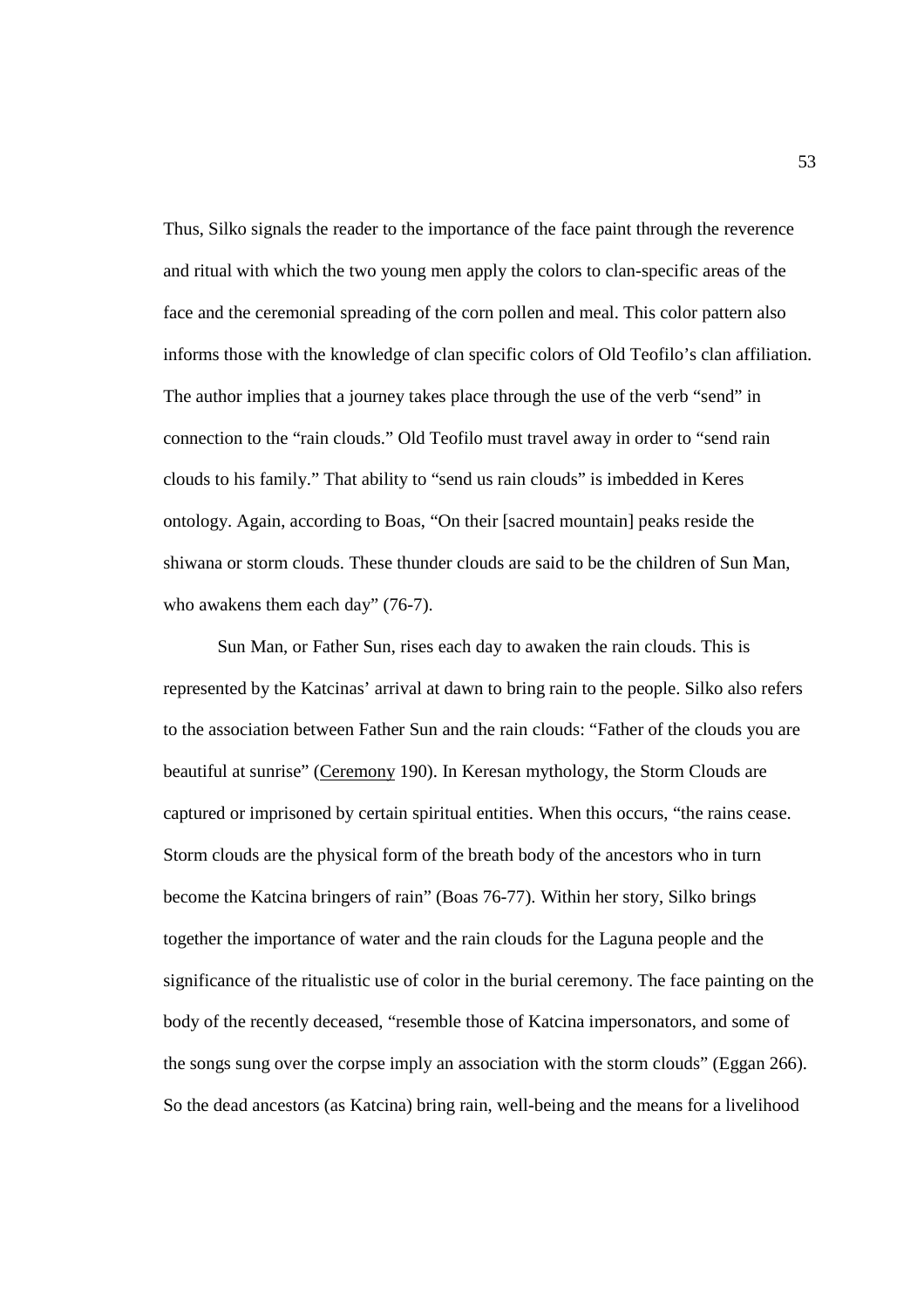to their living descendents. The shiwana medicine society has special responsibilities in rituals for rainmaking (Swan 231).

The colors, white, blue, yellow, and green, appear to be the clan colors of which Boas and Swan speak. Silko describes the ceremony of painting the deceased's face, tying the feather in the hair, and throwing "pinches of corn meal and pollen" into the wind to start the old man on his journey to the lower worlds (184). These face paint colors, along with the "red blanket" bring together the four colors of the lower worlds and Nadir or fifth world. Green, and the landscape it represents in Laguna creation stories, is now woven into this pattern of colors, this collage of landscape, spirituality, and ontology. Leon smiles when he asks Old Teofilo to "send us rain clouds" under the old cottonwood tree. Leon understands that Old Teofilo moves through the Spider Woman's emergence point at Shipap and joins his ancestors in the four lower worlds. This understanding is part of the collage that Silko paints in her use of color symbolism in this story.

 Another layer to the symbolic use of the color green within Silko's story comes from the hundreds of years of Spanish and Catholic influence on the Pueblo Indians. This influence is a second strand in this story. Old Teofilo's funeral supplies the setting for the intersection of the dual meanings of religious rituals, one Catholic and one Laguna.

 Upon meeting Father Paul on the road from the sheep camp with Old Teofilo wrapped in a blanket under the tarp in the pickup, Leon responds to the priest's condescending remarks by neglecting to tell Father Paul of the old man's death.

> "Thank God for that. Teofilo is a very old man. You really shouldn't allow him to stay at the sheep camp alone."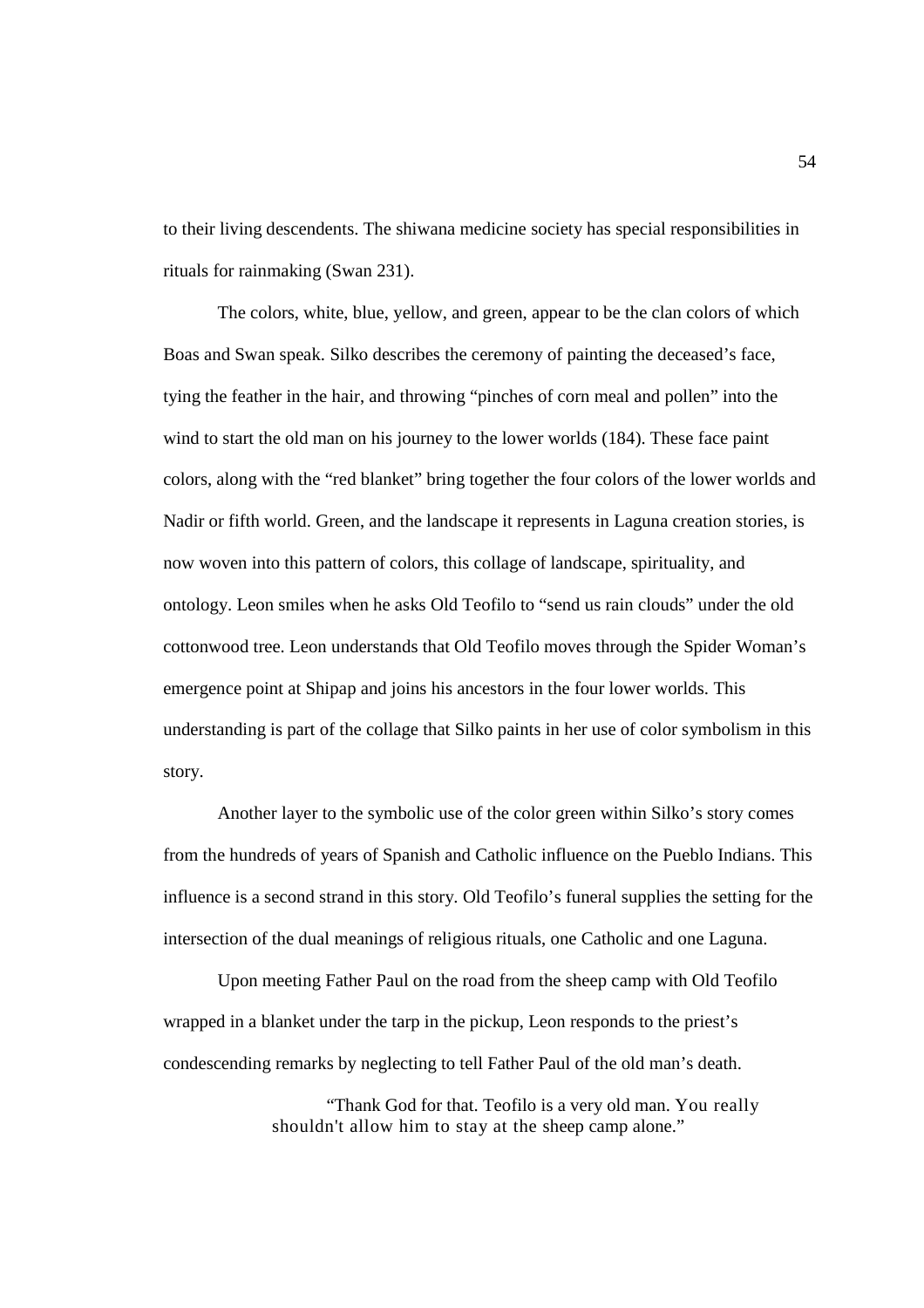"No, he won't do that any more now."

"Well, I'm glad you understand. I hope I'll be seeing you at Mass this week—we missed you last Sunday. See if you can get old Teofilo to come with you." The priest smiled and waved at them as they drove away. (183)

This lack of disclosure by Leon springs from the hundreds of years of secrecy

developed by the Pueblo people in order to preserve their ceremonial rituals:

Beyond the responsibility of keeping the mission and church establishments in constant repair, supervising workers in the workshops, and performing religious duties, the missionaries attempted make the Pueblos into "good" Christians. This task consisted primarily of trying to eradicate Pueblo indigenous religious beliefs and practices and substitute Catholic counterparts. In these efforts, missionaries theoretically enlisted the aid of the governor and the military organization. The missionaries were especially disturbed by the Indians' persistence in holding ceremonies which were considered idolatrous. (Dozier 50)

The masked Katcina dances in which the Pueblos represented holy beings were particularly upsetting to the missionaries, Catholic and later Protestants alike, and these ritual performances were eventually prohibited. "The Indians continued to hold the dances and other sacred rituals in secret behind closed doors," however, using their participation in Catholic ceremonies as a cover (50).

These actions by the Spanish priests, governors, and military caused all Pueblo Indians to completely internalize their religious beliefs, that is make it secret, something not discussed with outsiders. The two religions became separate components of life. During Catholic mass or celebrations, the people complied and participated physically with little understanding of the significance of the rituals' spiritual meanings. Laguna, like other Rio Grande Pueblo communities, conducted ceremonies to fulfill their responsibilities to their holy deities, such as Father Sun and Mother Earth, or the Rain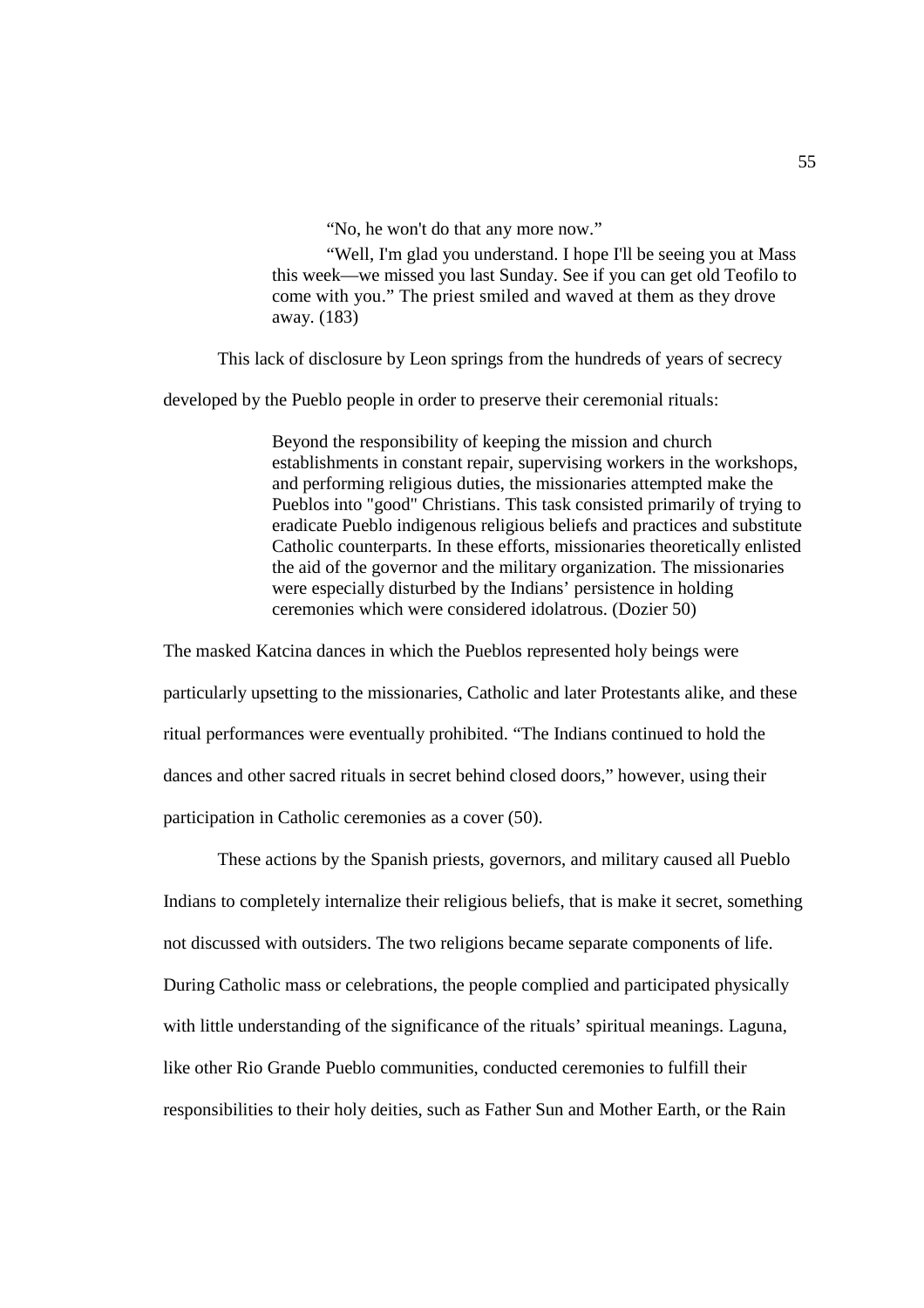Clouds in order to ensure an ample amount of rainfall for a good harvest, fertility, or other good things to mediate the harsh conditions of life on this earth. Life in the hereafter could not be mediated by one's actions in this world according to Keresan religious beliefs, so the entire theology of Christianity seemed irrelevant. The Pueblos sheltered their religion and rituals in secrecy.

 However, when Elsie Clews Parsons and Franz Boas compiled versions of the creation and emergence stories of the Laguna people during the first quarter of the  $20<sup>th</sup>$ century, they found that some of the narratives included components of Catholic influence. This is a process called syncretism. Boas states in Keresan Texts:

> Evidently the whole account from Laguna is thoroughly influenced by Catholic teachings. The change of sex of I'tc'ts'ity'i [from female to male] is presumably due to his identification with God the Father, while Nau'ts'ity'i seems to be identified with the Virgin Mary. The division of water and land on pp. 12 by I'tc'ts'ity'i who sits above the clouds, the creation of plants, of animals in the same version, the writing on the stone of six numbers followed by his resting on the seventh stone? Are biblical in character. The transfer of J'tc'ts'ity'i to be father of the whites may perhaps be accounted for by the attitude of the Catholic priests to the idea of a creator as God the Father. Perhaps the colonization of the Pueblo area by the Spanish, which is predicted on p. 226 and the feeling of helplessness against Spanish aggression may have caused? helped in the change. The contradiction between the versions p. 5 and p. 226 suggests that there may still be uncertainty in regard to these concepts. (235)

Boas refers to "uncertainty" about the syncretism concepts, but these may be adaptations of the stories especially arranged for the anthropologists collecting the origin tales to demonstrate acculturation or absorption of the Catholic beliefs. Or they could be the versions of the stories that were told to outsiders. Again, we cannot be certain of the anthropologists' agency, only of their accuracy as to the information they gathered, the version of the stories they heard and their attempts to produce accurate translations.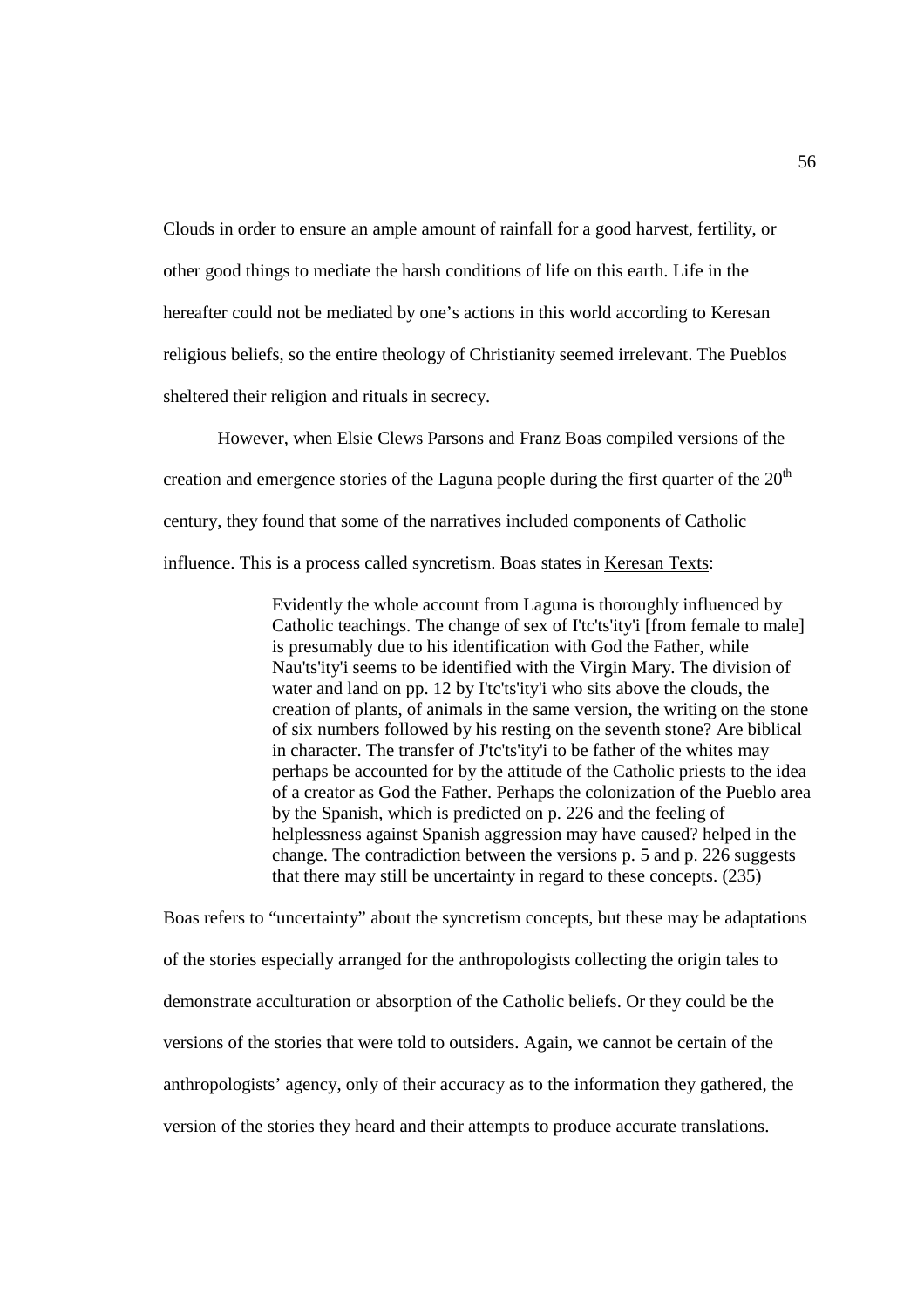When thinking of the secrecy employed by the Pueblo Indians during the Spanish occupation and which extended into present times, the theory of "compartmentalization" can certainly be applied to the telling and the interpretation of creative works.

 Silko relays this "compartmentalization" of the two religions when Leon neglects to tell Father Paul of Old Teofilo's death. As noted above, the priest's language is conveyed in a condescending tone even though he is described as "young" (183). Silko continues to juxtapose the two religions when she introduces the cultural duality within the concept of "holy water" (184).

 Albeit that Leon and Louise decided not to call Father Paul to perform a funeral mass or give the last rights, Louise asked Leon to have Father Paul sprinkle holy water at the burial. At "noontime the church bells rang the Angelus" (183) and Old Teofilo's relatives ate "beans and hot bread" (183), and during the rest of the afternoon "neighbors and clans people came quietly to embrace Teofilo's family and to leave food on the table because the gravediggers would come to eat when they were finished" (184). When "the funeral was over, and the old men had taken their candles and medicine bags and were gone," Louise requested Leon to ask "about the priest sprinkling holy water for Grandpa. So he won't be thirsty" (184).

I present a long quote of this incident in order to expand the reader's understanding. The entangling of the priest's attitude toward his parishioners and the distance at which the parishioners hold the priest demonstrates the process of compartmentalization. On the other hand, burying Old Teofilo in the church graveyard and asking the priest to attend to administer the holy water, even if for different reasons,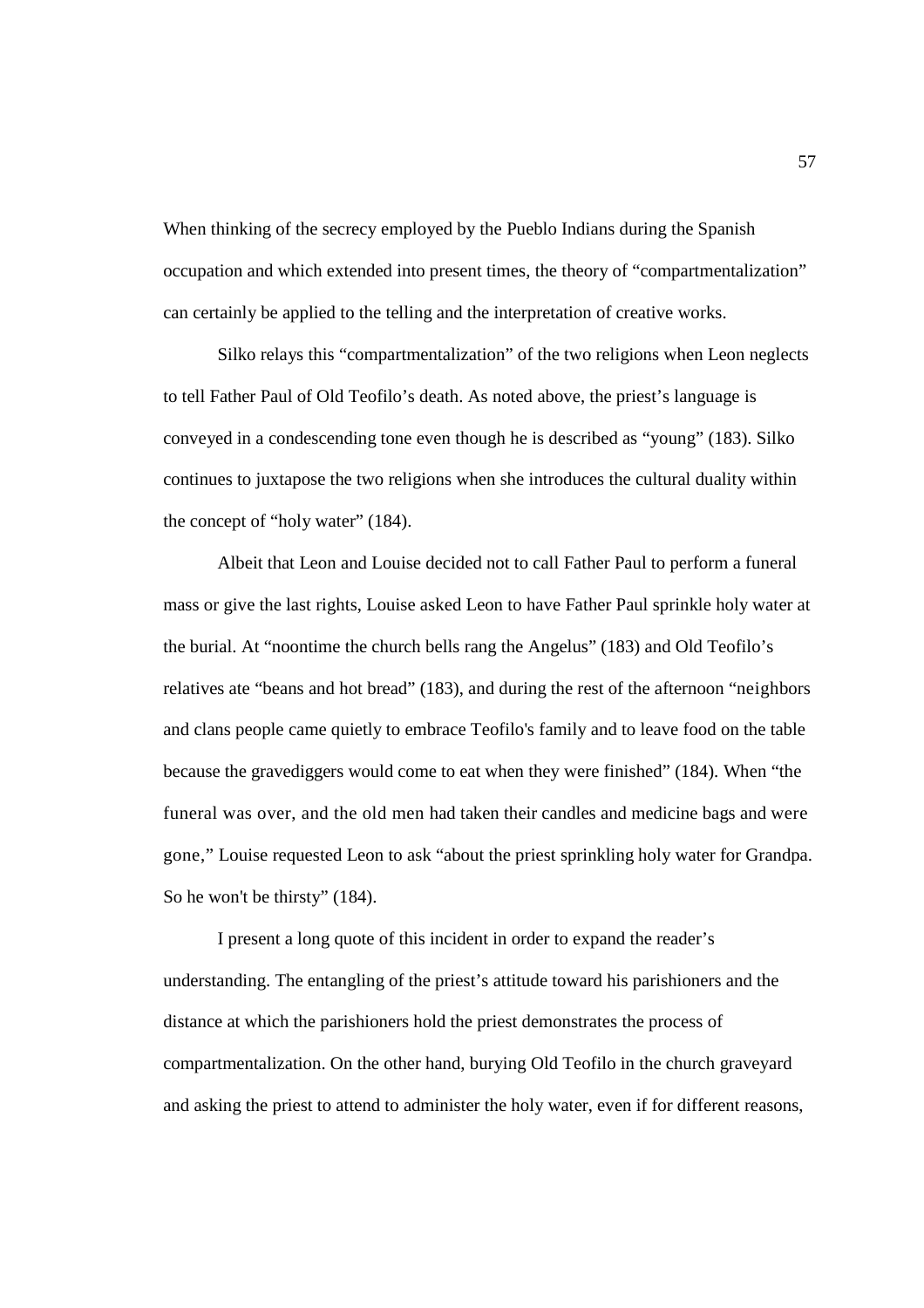portrays syncretism. The priest's "holy" water holds no color and therefore no ability to be "holy" or sacred in the Laguna burial ceremony. The language of the discourse indicates not only the disdain with which the priest holds the Indian rituals, but also his lack of knowledge regarding their customs. All this language reflects the reasons Dozier has stated for the Pueblo's compartmentalization of traditional ceremonies from the Catholic religion as well as the dynamic nature of the Pueblo culture:

> Ken stopped the pickup at the church, and Leon got out; and then Ken drove down the hill to the graveyard where people were waiting. Leon knocked at the old carved door with its symbols of the Lamb. While he waited he looked up at the twin bells from the king of Spain with the last sunlight pouring around them in their tower.

The priest opened the door and smiled when he saw who it was. "Come in! What brings you here this evening?"

The priest walked toward the kitchen, and Leon stood with his cap in his hand, playing with the earflaps and examining the living room—the brown sofa, the green armchair, and the brass lamp that hung down from the ceiling by links of chain. The priest dragged a chair out of the kitchen and offered it to Leon.

"No thank you, Father. I only came to ask you if you would bring your holy water to the graveyard."

The priest turned away from Leon and looked out the window at the patio. "Why didn't you tell me he was dead? I could have brought the Last Rites anyway."

Leon smiled. "It wasn't necessary, Father."

The priest stared down at his scuffed brown loafers and the worn hem of his cassock. "For a Christian burial it was necessary."

His voice was distant, and Leon thought that his blue eyes looked tired.

"It's O.K. Father, we just want him to have plenty of water." (184-85)

This dialogue is reminiscent of a scene in N. Scott Momaday's House Made of

Dawn in which Old Francisco has died and his grandson Abel goes to the local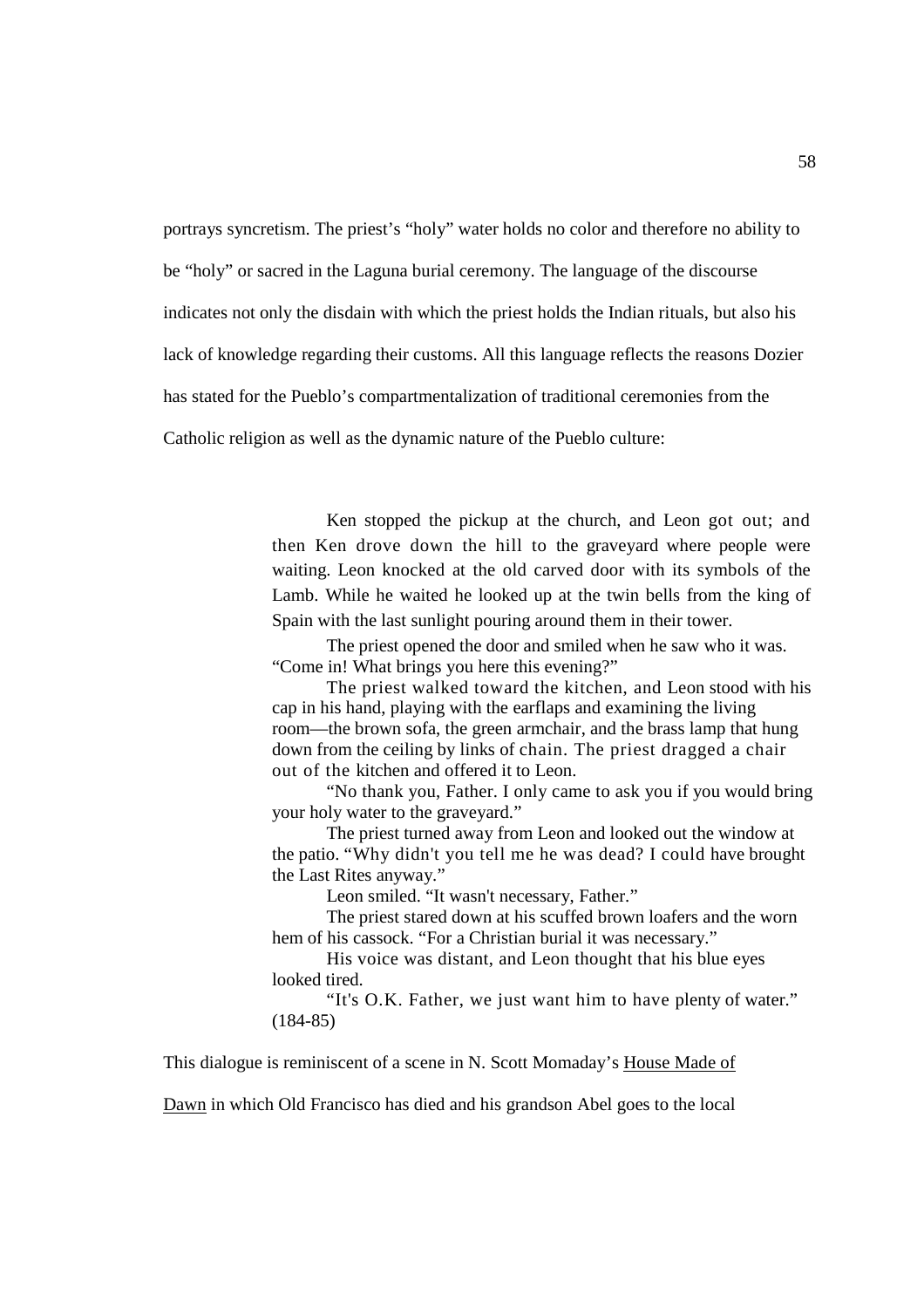priest to request his grandfather's burial. Father Olguin first reprimands Abel for waking him so early and then attempts to reconcile his actions by telling the young man, "I understand." In this scene, old Father Olguin's lack of understanding mirrors that of young Father Paul's confusion and misconceptions in Silko's story:

> Abel was suddenly awake, wide awake and listening. The lamp had gone out. Nothing had awakened him. There was no sound in the room. He sat bolt upright, staring into the corner where his grandfather lay. There was a deep red glow on the embers, and the soft light opened and closed upon the walls. There was no wind outside, nor any sound; only a thin chill had come in from the night and it lay like the cold of a cave on the earthen floor. He could see no movement, and he knew that the old man was dead. He looked around at the windowpanes, those coal-black squares of dim reflection. There was nothing. It was a while still before the dawn, before the first light should break in advance of the seventh dawn, and he got up and began to get ready. There was no need for the singers to come; it made no difference, and he knew what had to be done. He drew the old man's head erect and laid water to the hair. He fashioned the long white hair in a queue and wound it around with yarn. He dressed the body in bright ceremonial colors: the old man's wine velveteen shirt, white trousers, and low moccasins, soft and white with kaolin. From the rafters he took down the pouches of pollen and of meal, the sacred feathers and the ledger book. These, together with ears of colored corn, he placed at his grandfather's side after he had sprinkled meal in the four directions. He wrapped the body in a blanket.

It was pitch black before the dawn, and he went out along the corrals and through the orchards to the mission. The motor turned and, one after another, the lights went on upstairs and in the stair well and in the hall, and Father Olguin threw open the door.

"What in God's name--?" he said.

"My grandfather is dead," Abel said. "You must bury him."

"Dead? Oh . . . yes--yes, of course. But, good heavens, couldn't you have waited until—"

"My grandfather is dead," Abel repeated. His voice was low and even. There was no emotion, nothing.

"Yes, yes. I heard you," said the priest, rubbing his good eye. "Good Lord, what time is it, anyway? Do you know what time it is? I can understand how you must feel, but—"

But Abel was gone. Father Olguin shivered with cold and peered out into the darkness. "I can understand," he said. "I understand, do you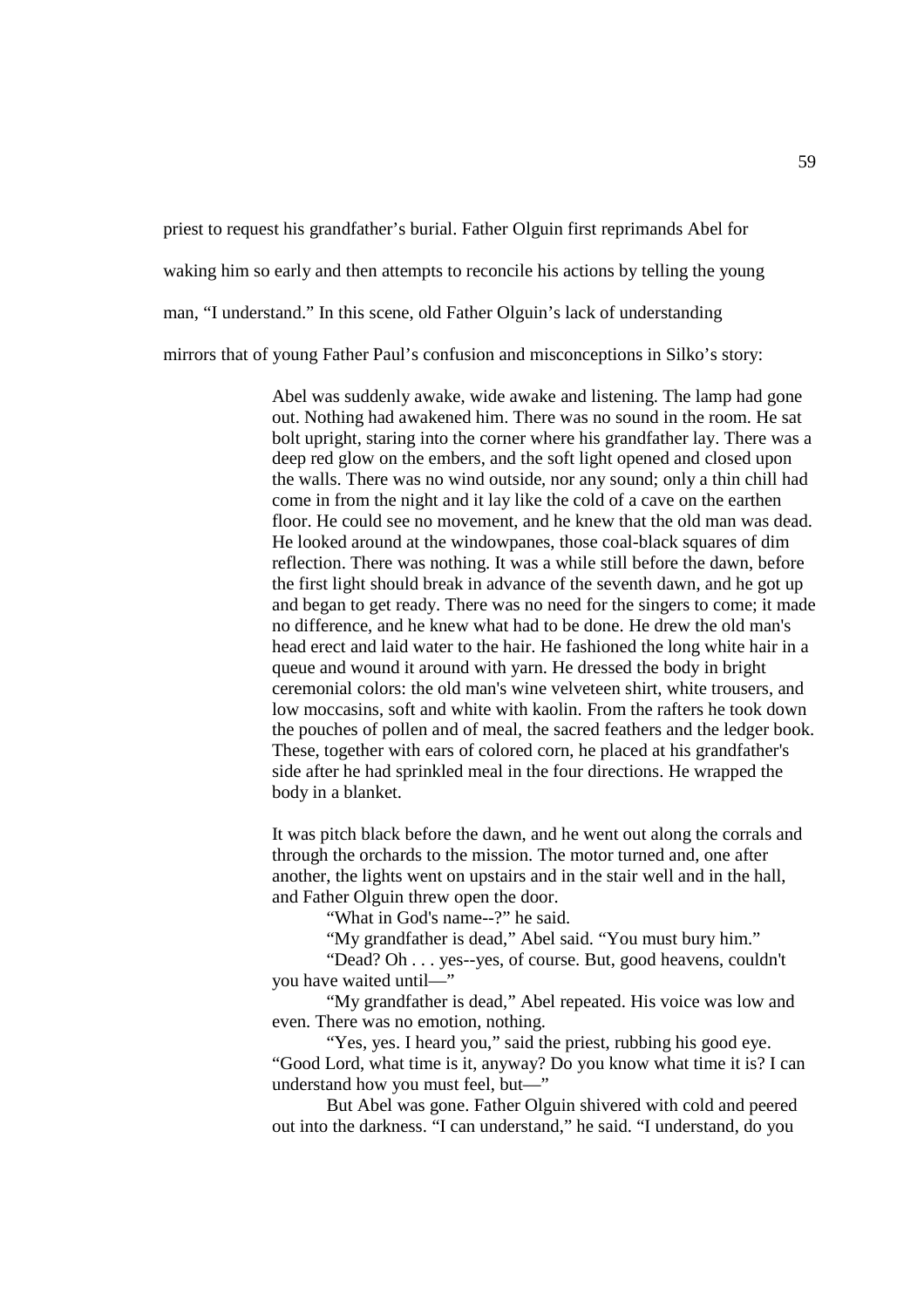hear?" And he began to shout. "I understand! Oh God! I understand -- I understand!" (183-84)

The characterization and tone of Father Olguin, who presides over the mission at Jemes Pueblo, resembles that of young Father Paul, apparently the priest for Laguna Pueblo though the text is not specific. The young priest refused to administer the holy water at first, believing Old Teofilo's soul to be doomed for eternity, but finally submitted and went with Leon to the small graveyard near the church. Just as his words implied at the meeting on the road with Leon, and were symbolized by the "twin bells" from Spain in the tower Father Paul thought little of the Pueblo lifestyle and beliefs:

> He looked at the red blanket, not sure that Teofilo was so small, wondering if it wasn't some perverse Indian trick—something they did in March to ensure a good harvest—wondering if maybe old Teofilo was actually at sheep camp corralling the sheep for the night. But there he was, facing into a cold dry wind and squinting at the last sunlight, ready to bury a red wool blanket while the faces of his parishioners were in shadow with the last warmth of the sun on their backs.

> His fingers were stiff, and it took him a long time to twist the lid off the holy water. Drops of water fell on the red blanket and soaked into dark icy spots. He sprinkled the grave and the water disappeared almost before it touched the dim, cold sand; it reminded him of something—he tried to remember what it was, because he thought if he could remember he might understand this. He sprinkled more water; he shook the container until it was empty, and the water fell through the light from sundown like August rain that fell while the sun was still shining, almost evaporating before it touched the wilted squash flowers. (185-86)

Silko again symbolizes Father Paul's feeling of superiority and his feelings of futility in his mission to convert the Indians to Christianity. Note that the holy water he sprinkles is "evaporating before it touched the wilted squash flowers." It does not nourish one of the fours sacred Laguna plants, one that is essential to the life and health of the community. So his "holy water" of the Christian religion is "evaporating" before it "touches" the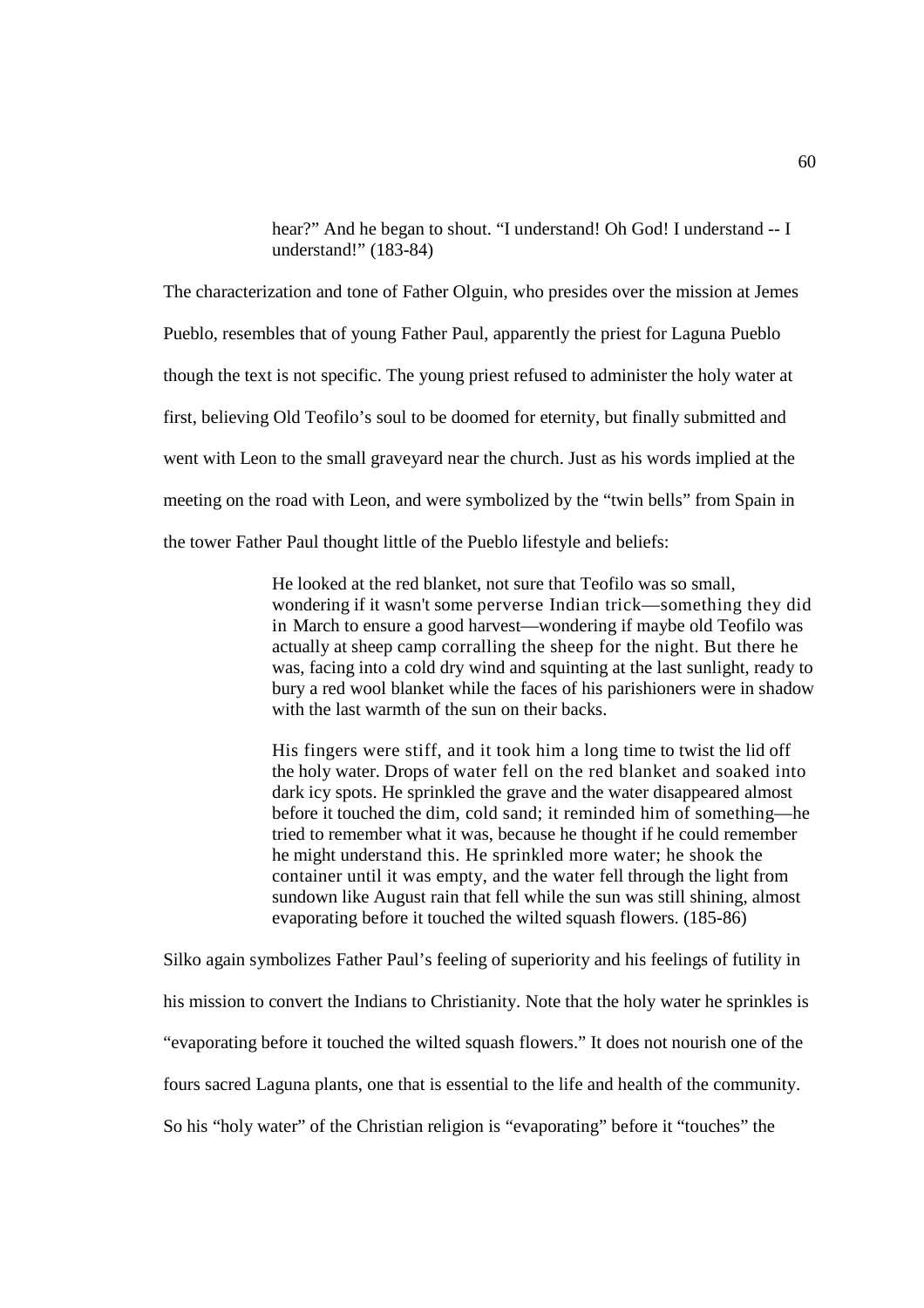"wilted squash flowers" of the Indian people who should thirst for the salvation he offers. This spiritual "thirst" in the story is then developed into a trope by the author as Louise and Leon ask for the holy water to quench Old Teofilo's physical thirst and the physical thirst of their community where the old man will send rain clouds after he completes his journey to be with the ancestors and Katcinas. The strands of condescension by the priest, Spanish superiority, the lack of willingness to respect or to even try to understand the traditions of the Laguna people are all evident within the language of this story.

 The language of this episode also conveys an associational disjunction between the ceremonial colors of the Laguna people and the liturgical colors of the Catholic church. As discussed previously, the ceremonial colors of the Laguna consist of white, red, blue, yellow, and now green. These colors are attached to colors and physical landscape within the lands of the Pueblo Indians. Conversely, the liturgical colors within the Catholic religion are attached to the figures of the Father or God, the Son or Jesus, and the Holy Ghost, as well as martyrs and the Virgin Mary. Black is also considered the color of death and is used by Catholic church to help transport the human spirit to the other world. But as an unconsecrated death colors can not be used, therefore they are rendered meaningless. Black is not included in the Laguna sacred colors. Rather, Old Teofilo wears the colors of his clan, white, blue, yellow, and green, along with being wrapped in the red blanket – all sacred colors of the Laguna people.

Old Teofilo carried his relatives' blessing and the dampness of the Holy Water to the north and Shipap where the winter rainclouds originated. His relatives dressed him in new jeans and shirt, placed his hand-sewn moccasins on his feet, and then called the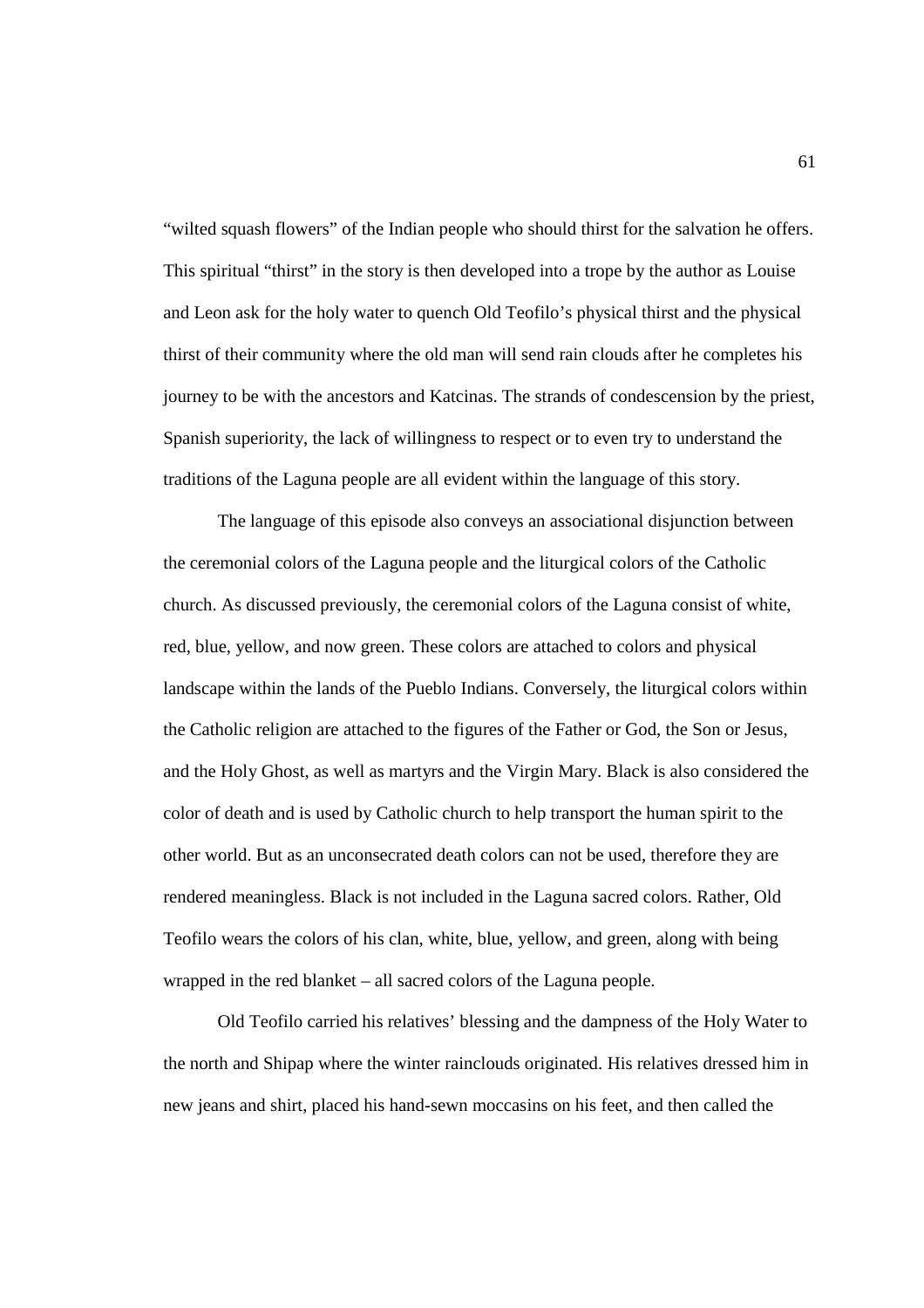priest to bring the Holy Water to carry with him into the lower worlds. The Laguna theoretically conquered but definitely colonized and in some cases enslaved by the Spanish five hundred years ago, still maintain their culture in this burial process. However, the priest was called to the graveside to administer the Holy Water, even though it had a different meaning for the relatives than the priest. The meaning of the sprinkling of the bottle of water over Old Teofilo's body held a different significance for the priest than for the relatives at the gravesite. The priest, disgruntled because he had not been called to give the Last Rights to the old man, believed this to be a useless process. Old Teofilo's relatives believed that the water secured that the old man would have something to drink on his journey. Louise asked Leon to bring the young priest to the gravesite to administer the holy water "so he won't be thirsty" (185), and Leon had told the priest, "It's O.K. Father, we just want him to have plenty of water (185)." Also, Leon hoped that Old Teofilo would send rain clouds back to help his people when he arrived at the end of his journey. The Laguna absorbed the ritual of sprinkling Holy Water on the deceased, but adapted the effect to their own beliefs. In essence, they "Lagunaized" Christian symbolism, meaning and ritual.

 Silko begins the story with Laguna sacred colors in the traditional painting of Old Teofilo's face, and, at the end of the story, she again uses those colors at the mission graveyard. She speaks of the "corn meal" which can be yellow or white, the snow on the "blue mountains," and the "faint red light from the west":

> The wind pulled at the priest's brown Franciscan robe and swirled away the corn meal and pollen that had been sprinkled on the blanket. They lowered the bundle into the ground, and they didn't bother to untie the stiff pieces of new rope that were tied around the ends of the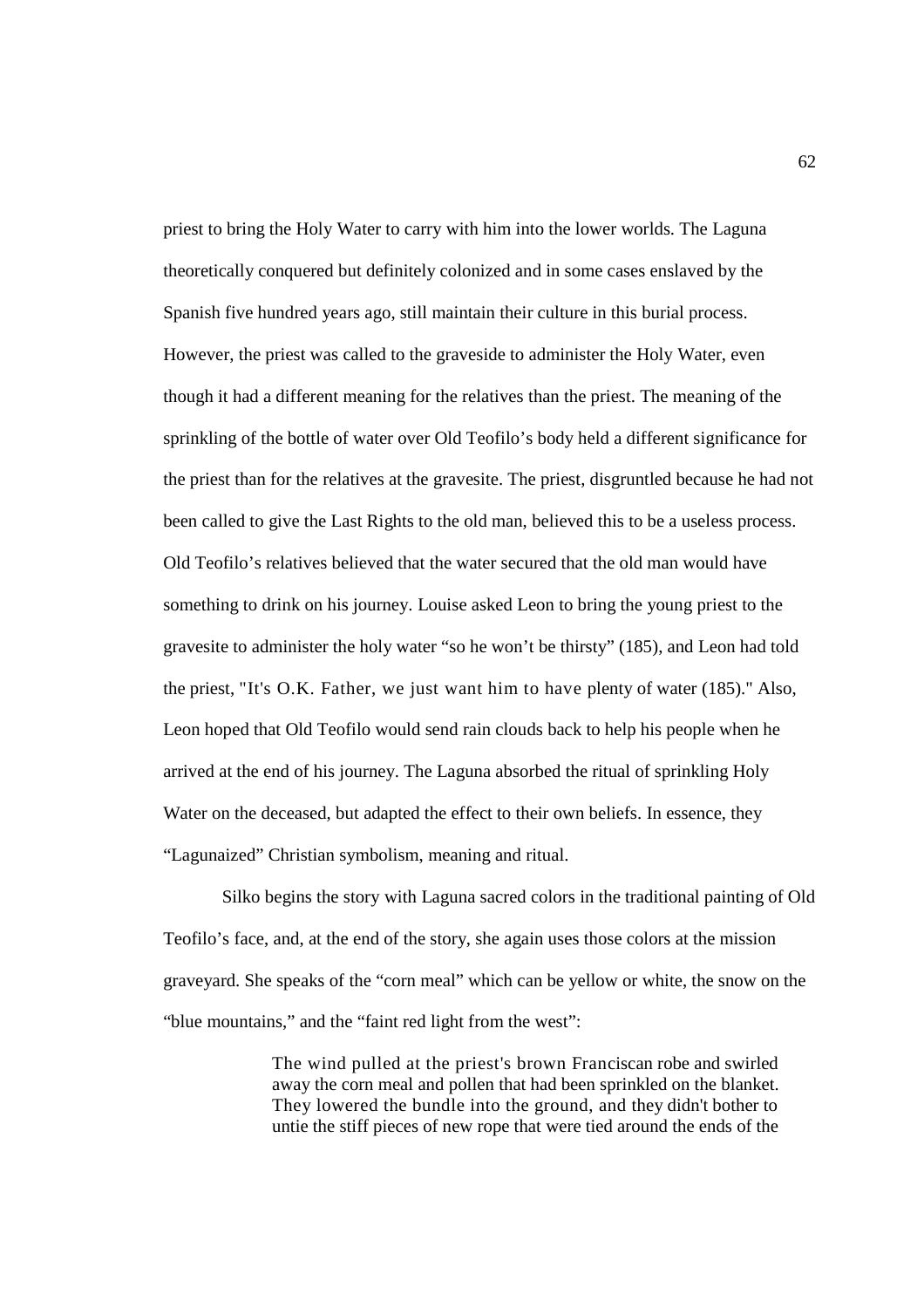blanket. The sun was gone, and over on the highway the eastbound lane was full of headlights. The priest walked away slowly. Leon watched him climb the hill, and when he had disappeared within the tall, thick walls, Leon turned to look up at the high blue mountains in the deep snow that reflected a faint red light from the west. He felt good because it was finished, and he was happy about the sprinkling of the holy water; now the old man could send them big thunderclouds for sure. (186)

By returning to the four-color pattern of white, red, blue, and yellow, Silko also returns to the pattern found in the colors of the lower worlds and cardinal directions. This revisiting of the basic pattern at the end of the discourse brings the story full circle, mirroring the braiding of the elements of life and renewal with the elements of death and burial. Even though she does not include green here, this cyclical pattern again brings balance to the story.

 Silko injects the color green ambiguously, but perhaps ritualistically, several times in "The Man to Send Rain Clouds." As described above, green paint is applied to Old Teofilo's chin: "Louise stood outside with her hands in the pockets of Leon's green army jacket that was too big for her" and "Leon put on his green cap and pulled the flaps down over his ears" and "The priest sank down into the green chair and picked up a glossy missionary magazine. He turned the colored pages full of lepers and pagans without looking at them" (185). Green strings tether these characters together. This multiple use of green, however, should not be construed simplistically as the color associated with the Nadir or emergence place of Grandmother Spider. The color green holds a different symbolic meaning for the Catholic religion. However, tethering the characters together with green and braiding of the ritual of sprinkling holy water and corn pollen begs an investigation of the Laguna color system compared with the Catholic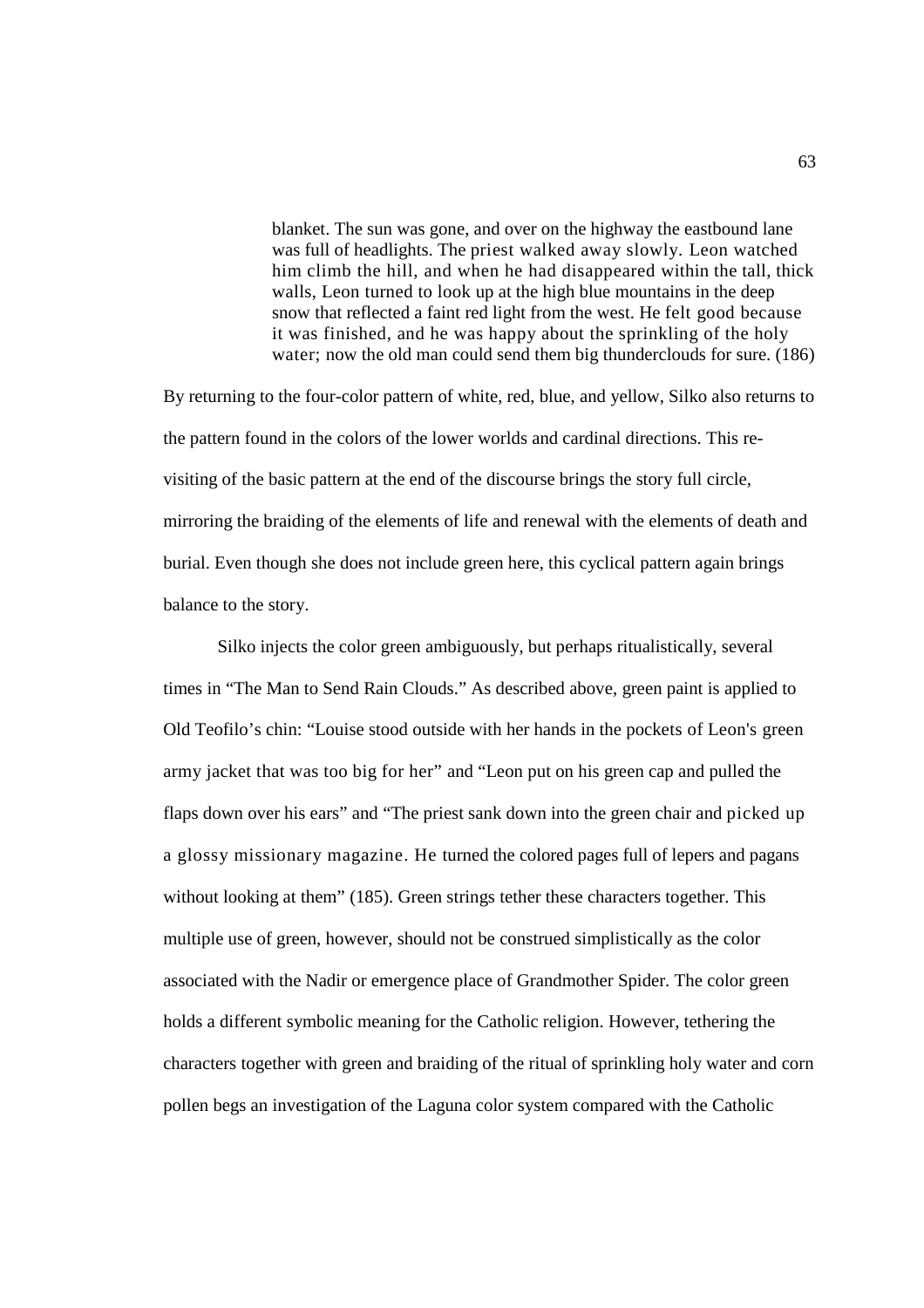liturgical color system.

 The symbolic system of colors instructed by the Catholic religion for use in certain ceremonies and rights includes many of the colors in the Laguna symbolic system, including the color green. These are called the "liturgical colors":

> By a law of her liturgy the Church directs that the vestments worn by her sacred ministers, and the drapery used in the decoration of the altar should correspond in colour to that which is prescribed for the Office of the day. The colours thus sanctioned by the Church in connection with her public worship are called the liturgical colours. (Morrisroe 1)

These liturgical colors traveled with the Spanish during their immigration to the

American Southwest. However, the information collected by anthropologists such as

Boas and Parsons indicate that the colors of the lower worlds and of Nadir existed long

before the Spanish arrived in the land of the Pueblos. Other research by Roland Dixon,

previously presented, indicates that the four-color system of the Pueblos is common in

indigenous peoples of the Americas. The Catholic liturgical colors are similar to those of

the Pueblo color system:

Since the time of Pious V, five colors have been recognized as the liturgical colors of the Roman Catholic church – "white, red, green, violet, and black. Rose colour is employed only on Lætare and Gaudete Sundays. Blue is prescribed in some dioceses of Spain for the Mass of the Immaculate Conception." (Morrisroe 1)

Although the Laguna sacred colors appear to have been in use prior to Spanish contact in

the 1500s, Catholic friars, priests, and missions have been a central component of the

Pueblo Indian landscape for almost five hundred years:

Benedict XIV (De Sacro Sacrificio Missæ I, VIII, n. 16) says that up to the fourth century white as the only liturgical colour in use. Other colours were introduced soon afterwards. Innocent III (d. 1216) is among the first to emphasize a distinction. He mentions four principal colours, white, red,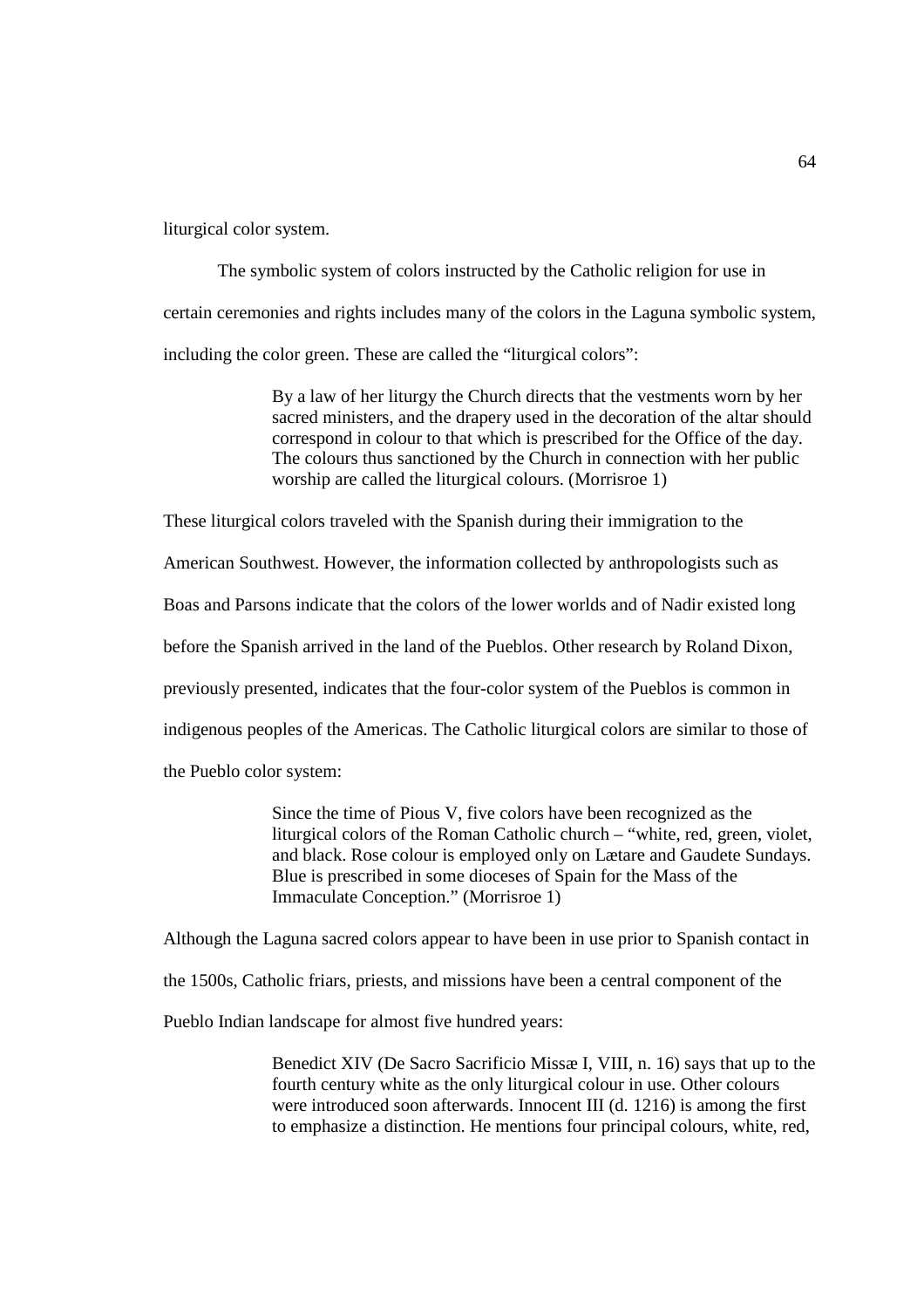green, black (De Sac. Alt. Mys., I, lxv) as of general use, and one, viz. violet, as occasionally employed. This latter was regularly used from the thirteenth century. An "Ordo Romanus" of the fourteenth century enumerates five. Between the twelfth and sixteenth centuries blue and yellow were common but they may not be used without very special authorization. (Morrisroe 1)

From the late  $16<sup>th</sup>$  century, the Laguna people had been enticed, or forced, to participate in Catholic religious rituals and exposed to the liturgical colors. Rather than adapting the liturgical colors into their ceremonies as with the ritualistic sprinkling of the holy water at Old Teofilo's burial, the Laguna people did not integrate, or synthesized, the liturgical colors into the traditional knowledge of ceremonial colors.

Although similar, the color systems nonetheless evoke disparate meanings and emotions. According to the *Catholic Encyclopedia*, the liturgical colors denote specific symbolic images:

> The variety of liturgical colours in the Church arose from the mystical meaning attached to them. Thus the color white, the symbol of light, purity and innocence, glory and joy; red, the language of fire and blood, indicates burning charity and the martyrs' generous sacrifice; green, the hue of plants and trees, bespeaks the hope of life eternal; violet, the gloomy cast of the mortified, denotes affliction and melancholy; while black, the universal emblem of mourning, signifies the sorrow of death and the somberness of the tomb. (Morrisroe, 1)

Catholic concepts of color include these symbolic values. White denotes "light,

innocence and purity" while red, "the language of fire and blood, indicates passion,

burning charity and generous sacrifice," now more commonly seen as courage."

Moreover, the color green, the hue of plants and trees, "bespeaks the hope of life eternal"

and now represents protecting the environment or Mother Earth. Yellow or gold augment

or replace the color white some rituals and infer warmth and sunshine, as well as being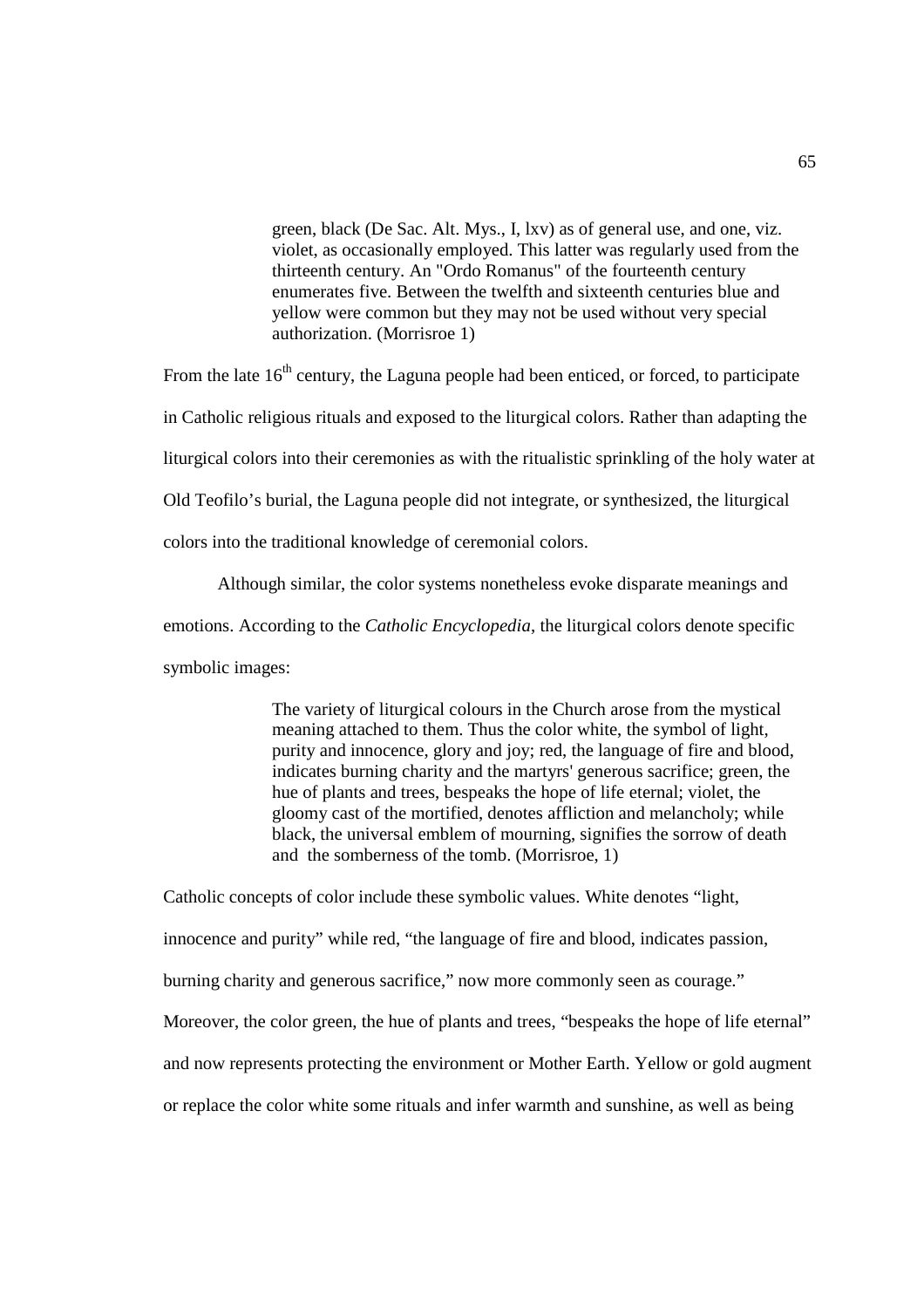the color of royalty, as is purple. Blue relates to the "Immaculate Conception and the Virgin Mary," but also brings to mind the blue sky or blue waters (Morrisroe 1). Some associations can be seen between the Laguna and liturgical color systems. For the Laguna, white relates to the direction of east where the first light of the day enters the world and to which morning prayers are directed. Red is the color of south from which the summer rains travel, the lifeblood of the Laguna people. Blue and yellow form the colors of west and north, respectively, but, more importantly, symbolize the duality of life, female and male. Green, the symbol of "eternal life" in Catholicism, represents Nadir and evokes images of Spider Woman's emergence story, of the ancient spiritual Katcinas, and of Shipap, the entrance to the four underworlds.

Silko reflects the "compartmentalization" of the Laguna and Catholic religions throughout "The Man to Send Rain Clouds" and then builds balance by spinning the color green into both the Laguna and Catholic exposition. These relationships intertwine to provide a broader spectrum for Silko's imagery in Storyteller and engage the Laguna color system, directionality, sacred landscape, spiritual entities, and ceremonial calendar. Throughout Storyteller, Silko paints her stories in the sacred colors of the Laguna people. The colors white, red, blue, yellow, and now green become words of many "intricacies" when viewed through Pueblo history and tradition. The colors take on new meanings, become altered "essence placeholders," and connote the "strength" of the web of words Silko has spun across the Laguna landscape.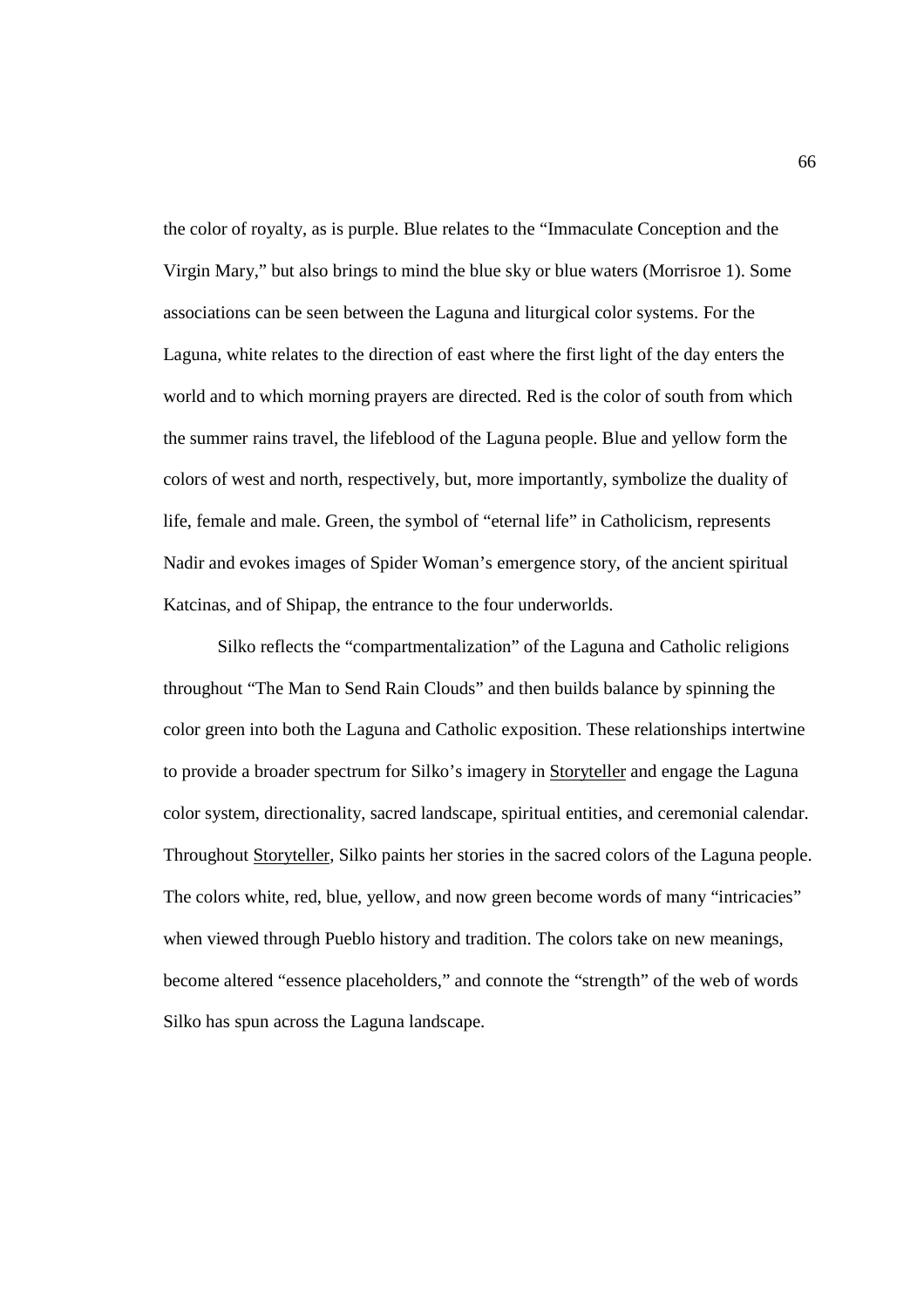## CHAPTER FOUR: COLLAGE OF COLOR IN "STORYTELLER"

*Yet this vast complex of knowledge and belief, amassed for thousands of years, was never recorded in writing.* 

*Instead, the ancient Pueblo people depended upon collective memory through successive generations to maintain and transmit an entire culture, a worldview complete with proven strategies for survival. The oral narrative, or story, became the medium through which the complex of Pueblo knowledge and belief was maintained. Whatever the event or the subject, the ancient people perceived the world and themselves within that world as part of an ancient, continuous story composed of innumerable bundles of other stories.* (Yellow Woman 30-31)

Another story in Storyteller within which the Pueblo system of colors depicting the lower worlds is included is Silko's short fiction piece set in Alaska entitled "Storyteller." Four distinct stories are woven into this "bundle," each accented with colors that create a design of shapes and symbols throughout the text. This color design is associated with certain characters or groups to produce a collage of language much as an artist paints separate colored sections onto a canvas. The intricacies of this piece – stories within stories, each marked with its own specific color – form a dense pattern of strategically placed emblematic images. This author presents pieces of each story, adding sections of color one by one to the canvas of the text that is then interpreted by the reader's mind. The full impact of the intertwined stories, like the full impact of the total composition of a piece of art, is understood and appreciated only when the piece is viewed after the last portion is finished. Then the reader, or admirer of the work of art, absorbs the meaning of the intricacies of the design in its entirety.

 In the process, the whole becomes more than the sum of its parts, or in this case, the collage becomes more entrancing than its individual colors. The relationship of the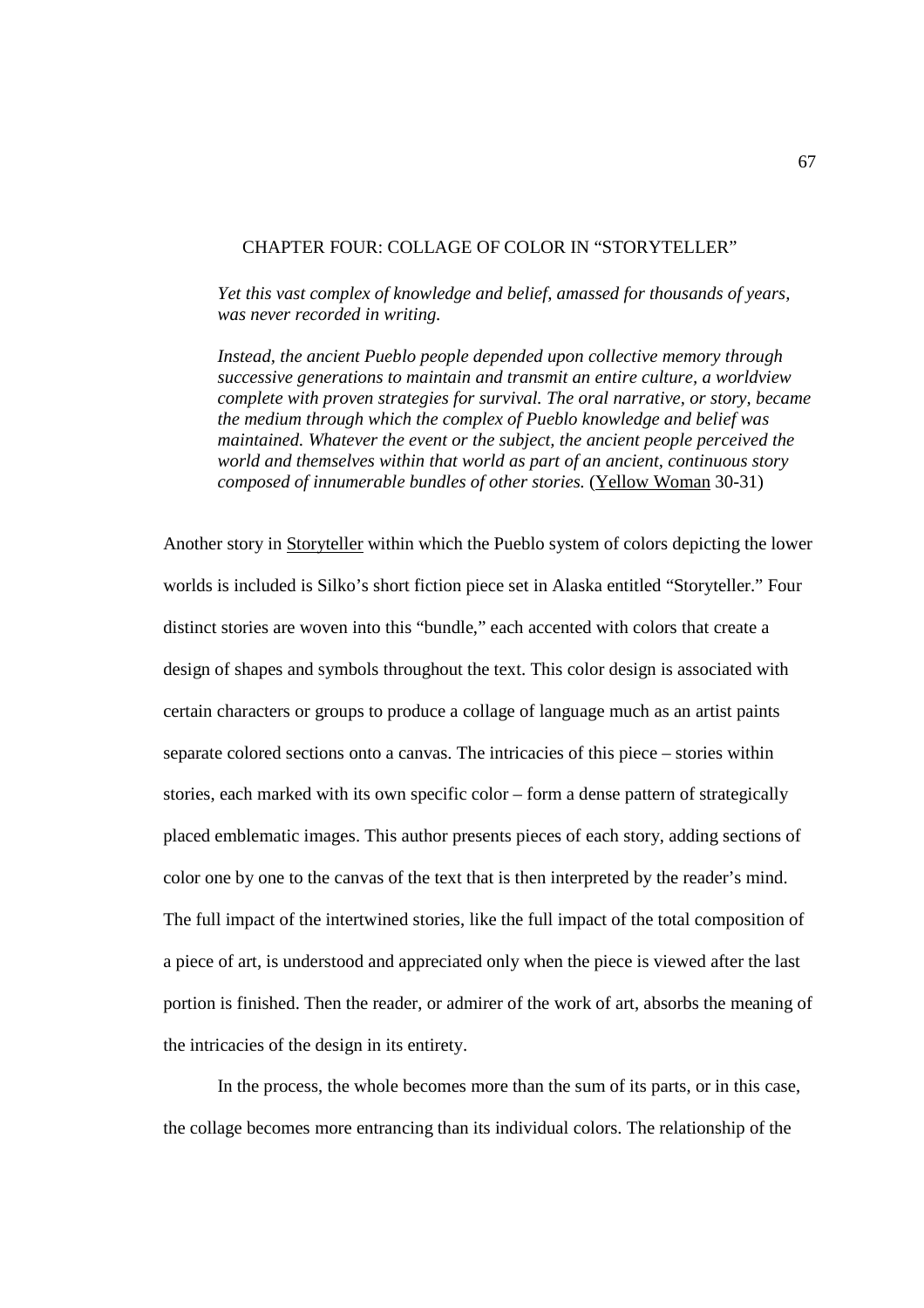colors to each other are critical, how they blend and stay distinct and whether seen from near or far. As I navigate through this "bundle" of stories and enmeshed pattern of colors, white, yellow, red, and blue, each color and its adjoining story is unraveled from the discourse in order to better understand and interpret its importance within "Storyteller" as a whole. After all four colors and stories are analyzed, I step back and address how the color pattern relates to Laguna culture and how this relationship broadens the interpretations of the stories.

 As in the other examples included in this analysis, there are four major colors in the "Storyteller" palette. White snow covers the Alaskan landscape, the locale and setting of the story, symbolizing the time period and season of the year, but it also provides the symbol for a loss of boundaries when a culture is fragmented and then engulfed by colonialism. The color yellow reflects the Gussuk technology, capitalism, and moral degradation. The color red marks the path to murderous revenge inflicted by the young Yupik woman telling the story. The color blue strokes the image of the blue glacier bear, the sky, and the river, symbolizing the timelessness of death. Each color adds dimension to the overlay of the story. By exploring each in turn, the overall pattern of the story develops and the effect of Silko's melded design in its entirety emerges.

Set in Alaska during winter, the reader expects that the color white would appear prominently throughout the story to describe the landscape. Even though the Native Alaskan has a wealth of diverse terms that are used to recognize shades of white, Silko chooses to use only the general term of "white" throughout the story. In addition, Silko's word choice infers associations when she uses "white" signifying the loss of boundaries,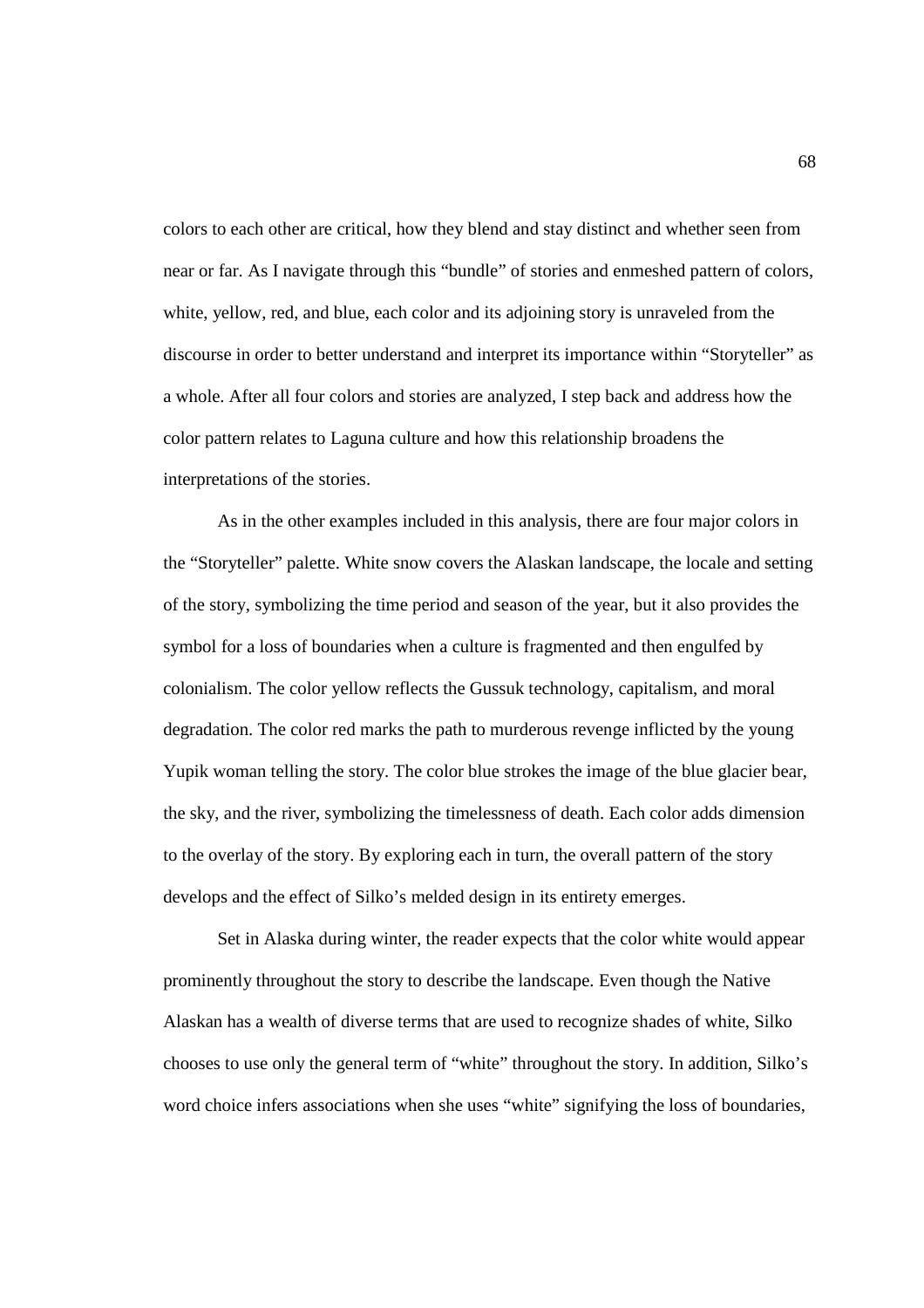both moral and cultural, during the course of the story. The Eskimo village has undergone a cultural change from the incursion of Euro-Western customs, technology, educators, and oil drillers. Silko terms the oil drillers as "Gussuks," a Native Alaskan term derived from the Russian word Cossack, for any non-native intruders. The oil drillers are just the latest in the procession of "Gussuks" to move into the Alaskan landscape. These "white" Gussuks and their culture inflict a "winter" of imminent demise onto the villagers. She looked ahead and all around her; in the twilight, the dense white sky had merged into the flat snow-covered tundra. In the frantic running she had lost her place on the river. She stood still. The east bank of the river was lost in the sky; the boundaries had been swallowed by the freezing white (30).

Twice in this excerpt Silko uses the word "lost." The young woman is lost geographically because the boundaries between land and sky had been obliterated, "swallowed by the freezing white." She is becoming indistinguishable from the white landscape because of her own loss of traditional identity. The Eskimo village is also "lost;" their culture is "swallowed" by the colonizing of the "white" oil drillers and the trappings of technology they brought to the village. "The reader's impression of the story's world is that of overwhelming whiteness" (Dell'Amico 6) and the fragmentation that "overwhelming whiteness" inflicts upon the Native Alaskan people and their cultures. This fragmentation of the native culture is conversely a homogenization, a sameness, as the Eskimos absorb the trappings of colonization or "Americanization," and lose critical knowledge. The white homogeneous landscape as the "hills and sky were lost in the density of the pale ice" (18) symbolizes the homogeneity of the young generations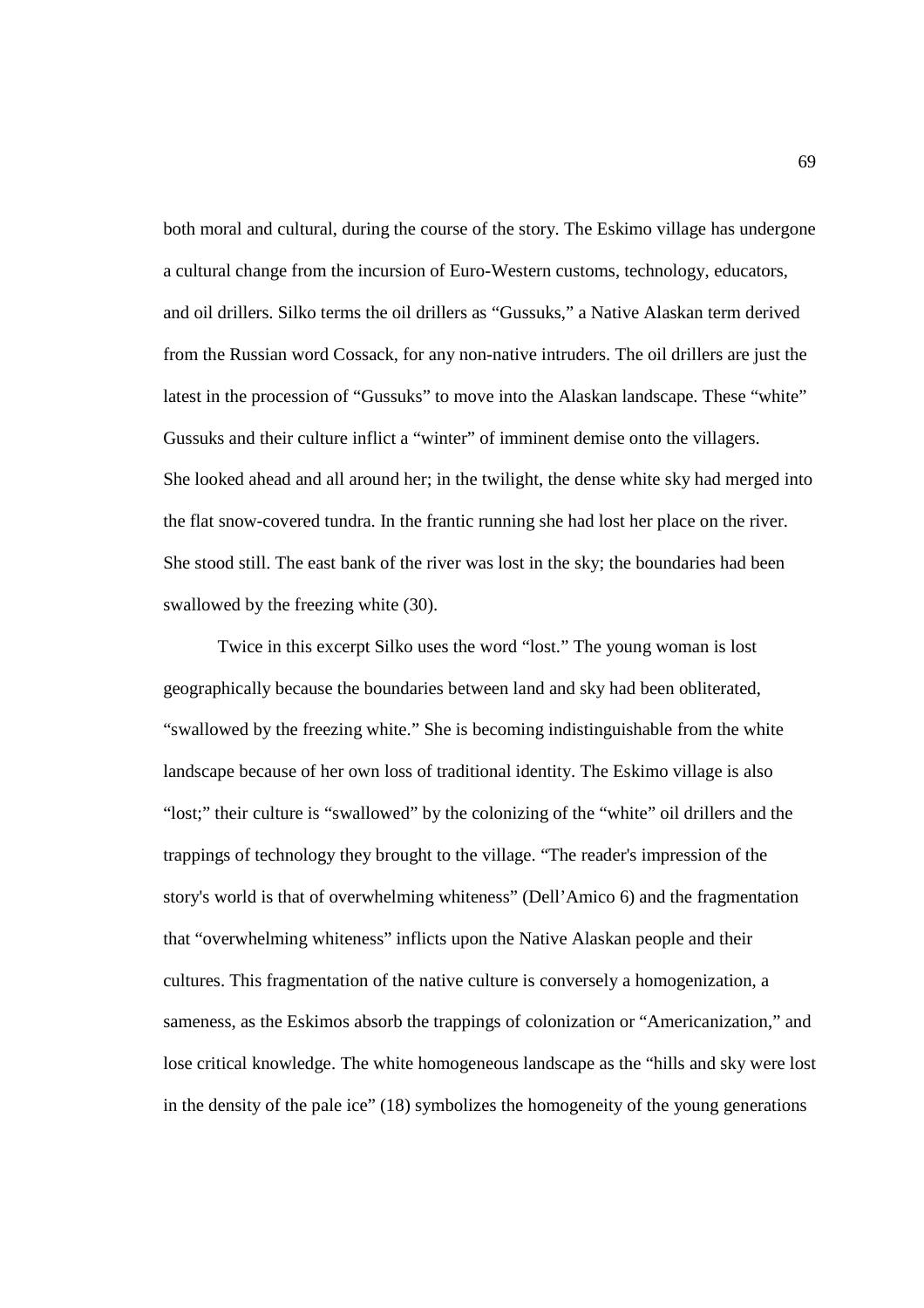of the "Eskimo" people created by the injection of Euro-western technology and education:

> Even some Eskimos who had been away to school did not want to come back. They stayed downriver in the town. They said the village was too quiet. They were used to the town where the boarding school was located, with electric lights and running water. After all those years away at school, they had forgotten how to set nets in the river and where to hunt seals in the fall. (Silko 21-22)

Just as the "freezing white" of ice and snow blurs the geographical features necessary to identify where the young woman is located physically, temporally, and spatially in the

landscape, it also represents the "lost" cultural boundaries for the young woman, as well

as how "white" colonialism overwhelms the villagers and dissolves the cultural

boundaries of these native peoples. As a Laguna Pueblo Indian, Silko believes that

humans are an integral part of the landscape, not simply a "viewer" of the natural world:

So long as the human consciousness remains within the hills, canyons, cliffs, and the plants, clouds, and sky, the term landscape, as it has entered the English language, is misleading. "A portion of territory the eye can comprehend in a single view" does not correctly describe the relationship between the human being and his or her surroundings. This assumes the viewer is somehow outside or separate from the territory she or he surveys. Viewers are as much a part of the landscape as the boulders they stand on. (Silko Yellow Woman 27)

Thus, when Silko repeatedly terms the young woman as "lost," and says that the young people have "forgotten" how to survive in the natural world, she also refers to a loss of connection to their "landscape" of culture and Mother Earth. The young woman in the story and her people are withdrawing from their cultural landscape and being "swallowed" by the white colonized landscape through a loss of traditional identity. The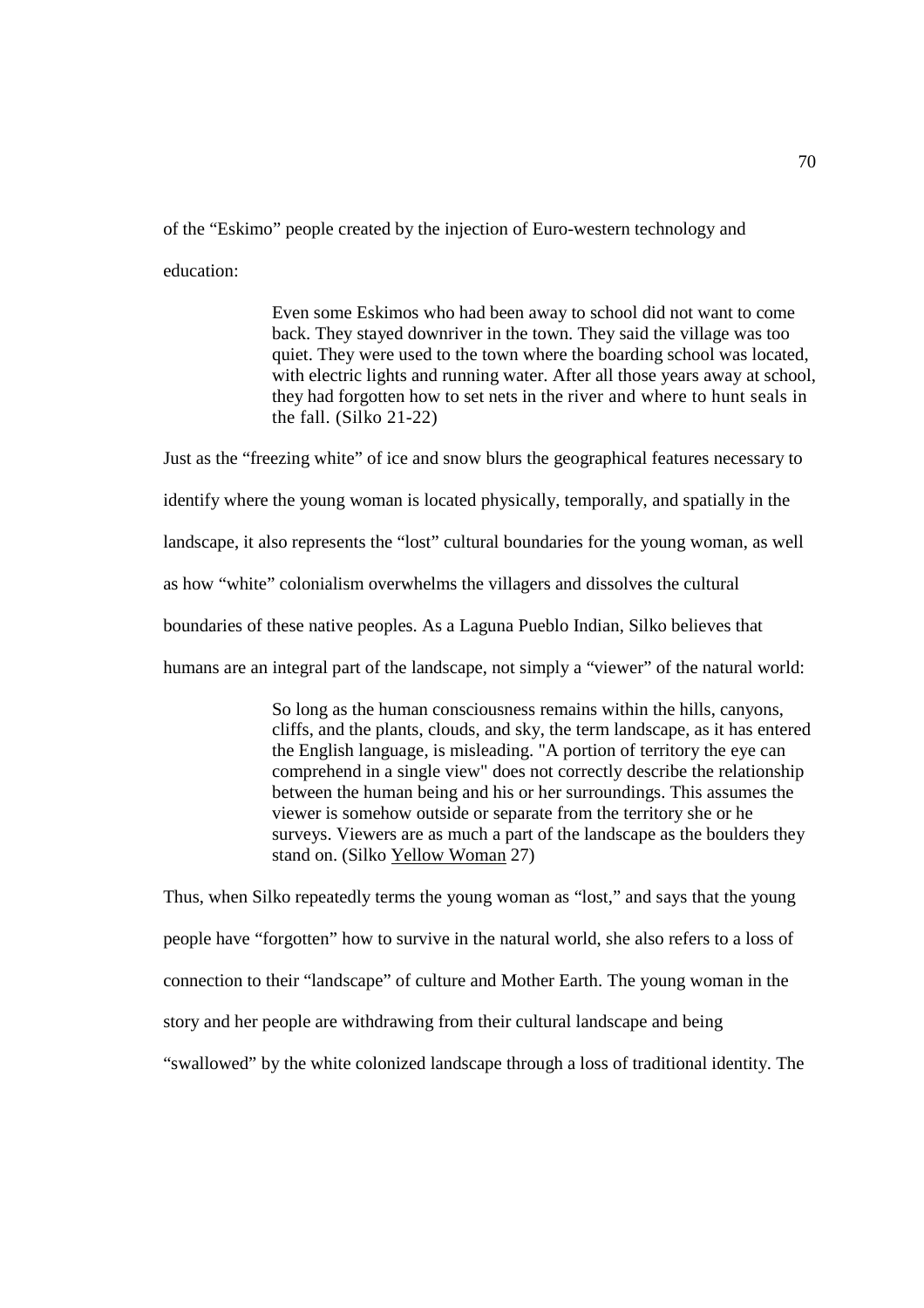Eskimo village is also "lost;" their culture is "swallowed" by the colonizing landscape of the "white" Gussuks and the trappings of technology they brought to the village. Another color that Silko brings into her palette is yellow. She continuously presents yellow as associated with the white man's capitalism and technology. Silko repeatedly uses yellow in connection with the Gussuks. The narrator, a young Eskimo girl, describes the mentality of these intruders when she says, "They thought they could keep out the cold with stringy yellow wadding" (18). She goes on to describe how the Alaskan landscape and that cold affect their technology:

> The boggy tundra sucked up their yellow drilling machines in the summer while the cold threatened to immobilize them during the winter: There were no cars or snowmobiles that day; the cold had silenced their machines. The metal froze; it split and shattered. Oil hardened and moving parts jammed solidly. She had seen it happen to their big yellow machines and the giant drill last winter when they came to drill their test holes. The cold stopped them, and they were helpless against it. (18)

Herein the color yellow is directly describing the technology within the phrases "yellow drilling machines" and "big yellow machines." Silko repeatedly uses the color yellow when speaking of the Gussuk technology, including something as basic as electric lights: "She smiled at the effect of the subzero air on the electric lights around the trailers; they did not shine. They left only flat yellow holes in the darkness" (23).

Later in the story, yellow is again connected with technology and the "jagged" effect it has on the natural world. The young woman travels to the local commissary to find the oil drillers: "The snow was dirty and worn down in a path to the door. On either side of the path, the snow was higher than her head. In front of the door there were jagged yellow stains melted into the snow where men had urinated. She stopped in the entry way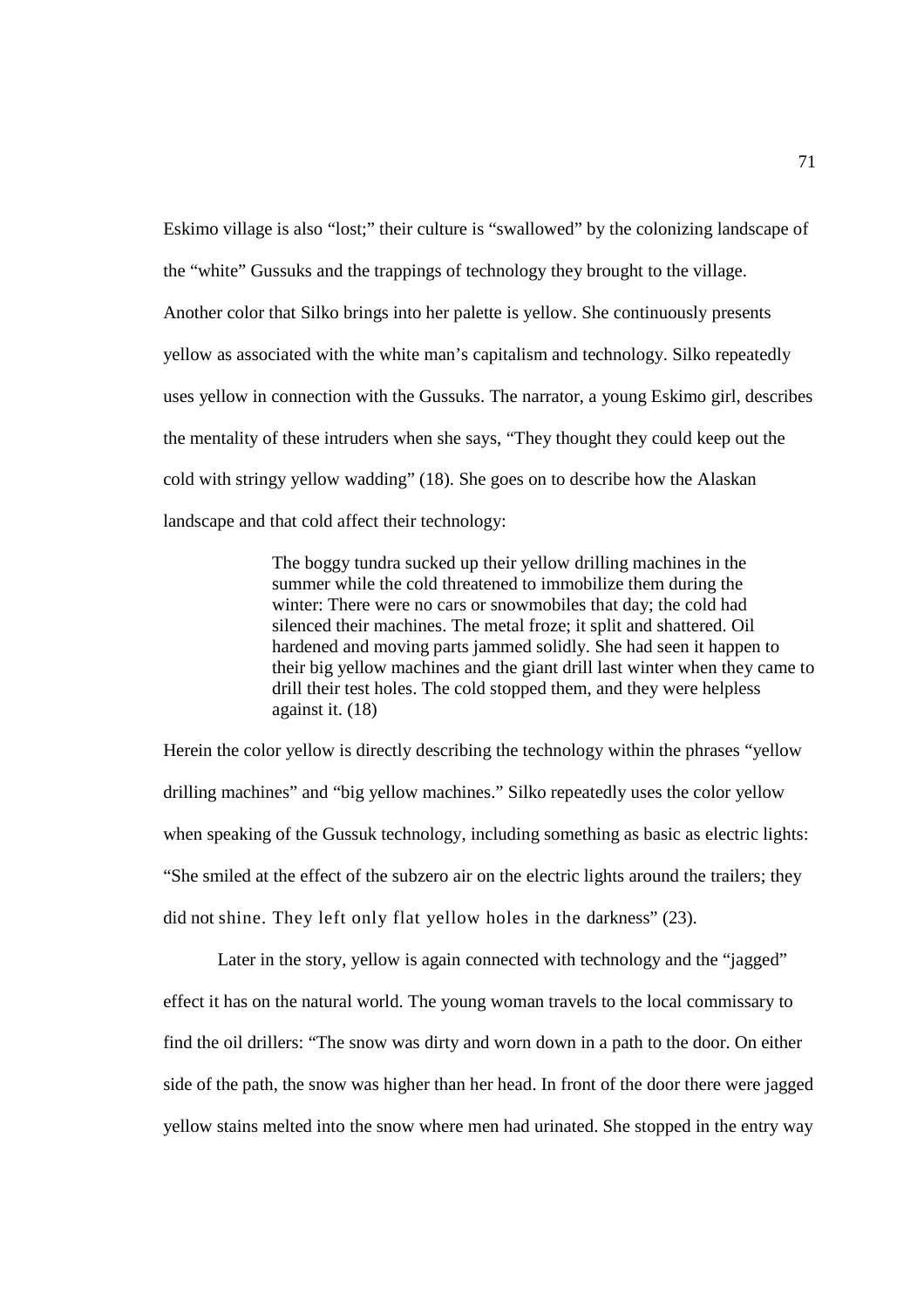and kicked the snow off her boots" (22). It is common knowledge that "yellow snow" is contaminated; Silko signals the reader here that damage is inflicted upon the natural world of the Eskimo village as the Gussuks cause "jagged yellow stains" as they contaminate the people, the village, and the natural world with their technology.

 Yellow evokes diverse meanings and emotions. Yellow ribbons are used to symbolize the courage of returning soldiers and the hope of the families for their safe journey home. Yellow is also the color of yield or caution on traffic signs and in traffic lights. However, this yellow appears to symbolize cowardice reinforcing the old man's view of the white men as liars and that "they only come when there is something to steal" (22). So Silko attaches the color yellow to the Gussuks in the story and injects yellow capitalism, destructive and deceptive to the people of the Eskimo village, into the design as one of the intertwined themes of "Storyteller."

 A third prominent color, red, is associated with the young girl's home and family. She had seen something red in the grasses where her parents had died. "She had nailed scraps of red tin over the logs last summer," and the linings of her boots that the old woman had made for her were red (24). The girl had attached the tin to the cabin for "the bright color," but within her story she uses the color as a marker on her trail of revenge. First she asks her grandmother about the "something red" in the grass to discover that a Gussuk storekeeper had poisoned her parents. She seduces the red-haired oil driller, entices the scarlet-faced store man onto the ice for revenge, and then she finds her way home by pinpointing the red tin nailed to the side of the old log cabin.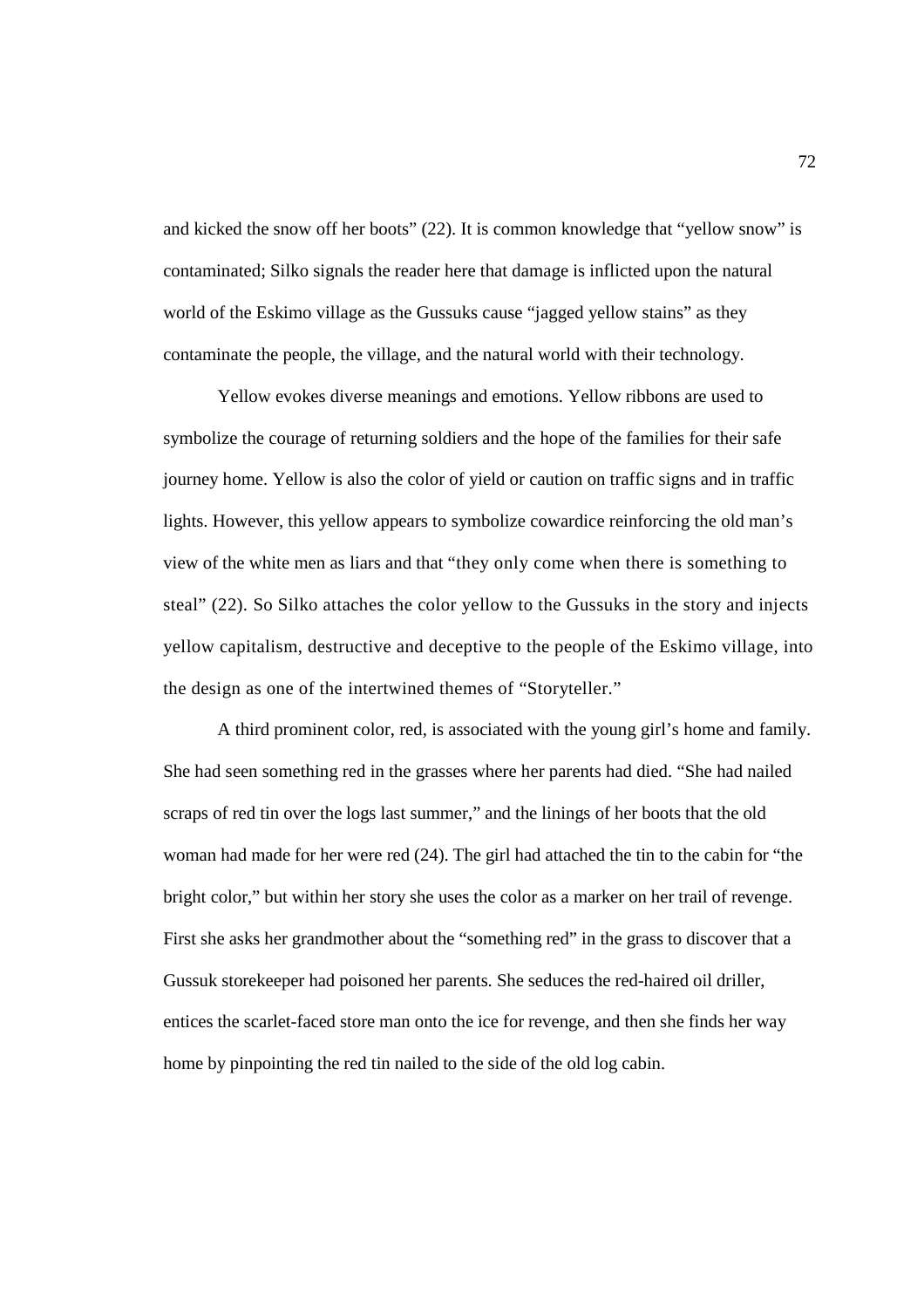Silko places the color red ambiguously, but strategically, throughout the text. The metal nailed to the side of the cabin becomes significant only after the color red is tied to the death of the young woman's parents. It is unclear from the text whether the "something red" seen by the young girl in the grass the morning after her parents died is blood or a container for perhaps Sterno, but this red is inextricably braided with the other incidences of red throughout the story. Then Silko uses the color red again: "She pulled on the sealskin boots, the mukluks with the bright red flannel linings her grandmother had sewn for her, and she tied the braided red yarn tassels around her ankles over the gray wool pants" (20).

 Carol Dell'Amico explores the symbolism of the red in her critical essay on "Storyteller" and discusses the significance of the red flannel lining and strings of the mukluks:

> The color red is profoundly associated with her parents' death, and so the story's other references to red take on meaning in retrospect. The "red lining" of the boots now suggest the red and tender interior of the body or stomach, which in her parents' case was undoubtedly scarred and torn by the poison. The "tassels" suggest flowing blood, and, therefore, death or murder again. The color red is threaded through the story like the intertwining themes of death, crime (murder), and revenge. (6-7)

That "something red" that the young woman sees throughout the story forms the shape of the parents' death. Dell'Amico's association of the linings of the boots with "the red and tender interior of the body or stomach," suggests that blood may have been the "something red in the grass." However, she also indicates the cause of death, "which in her parents' case was undoubtedly scarred and torn by the poison." Regardless of the exact identity of that "something red," Silko tethers the color red from the parents' death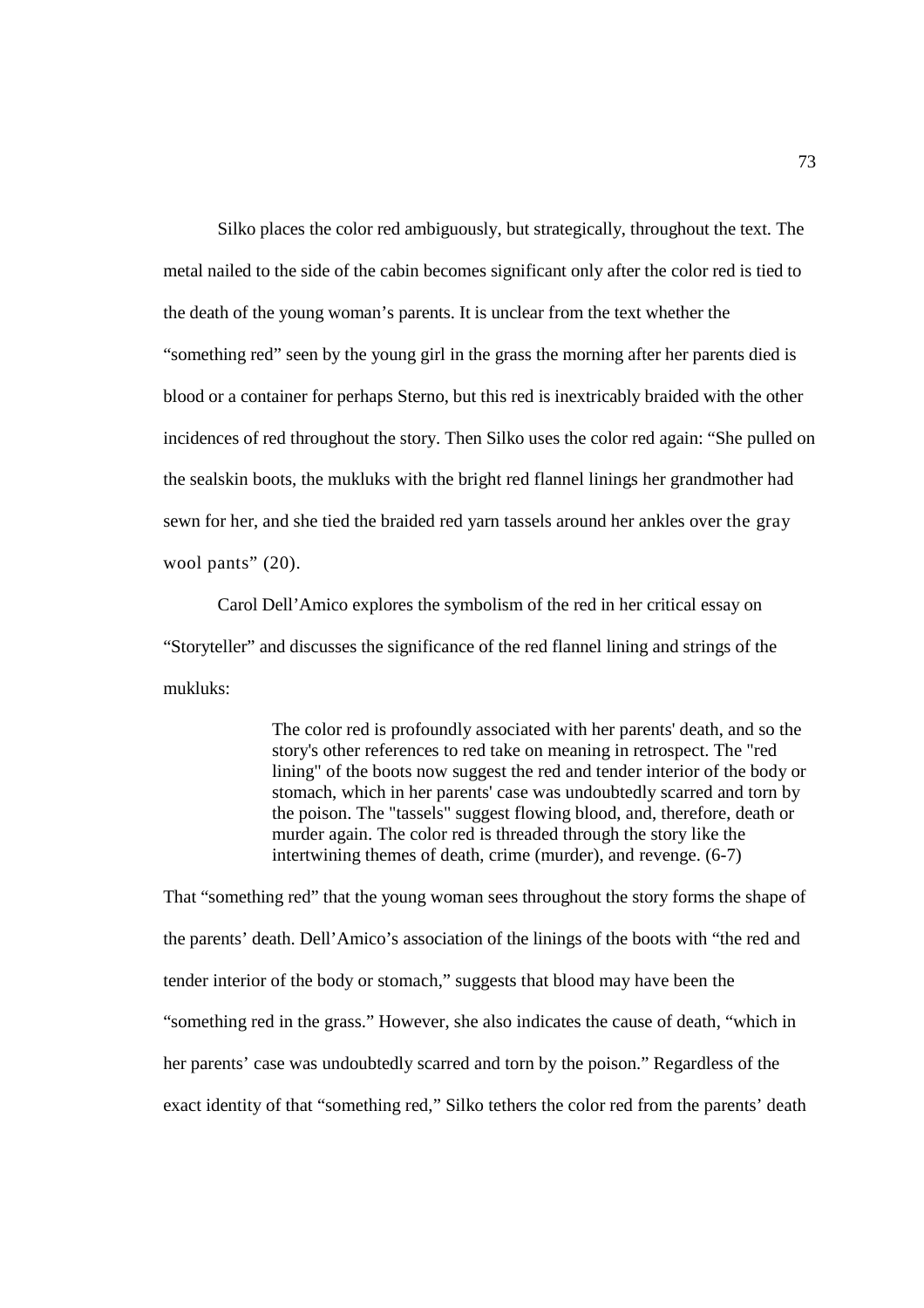to the injection of red throughout the story with the tassels "suggest[ing] flowing blood," and these "tassels" thread the Grandmother to the dead parents and, in the end, to the young woman by a blood bond.

 Silko also uses that "something red" as a symbolic moral and cultural marker for the young woman's trek through a land losing its boundaries. The tin on the side of the cabin is her marker for home and safety. The flannel of the sealskin boots evokes the image of the Grandmother and her spirit's admonition, "It will take a long time, but the story must be told. There must not be any lies" (26). The red-haired oilman and the scarlet-faced store man become targets of the young woman's interest and revenge, respectively. After enticing the store man onto the ice and drowning him in the river, she again returns to the red of her cabin home. Silko presents this girl's part of the collage in red – the red of love, the red of blood, the red of revenge.

 A fourth, and perhaps the most intriguing color, is associated with the old man's bear and hunter story. The old man meticulously described the "giant bear whose color was pale blue glacier ice" (22), the hunter, and their trek across the ice in the frigid cold. In the end, the hunter lures the bear with the scent of his beaver hat, but the hunter could not fight both the bear and the cold: "The hunter had been on the ice for many hours. The freezing winds on the ice knoll had numbed his hands in the mittens, and the cold had exhausted him. He felt a single muscle tremor in his hand that he could not stop, and the jade knife fell; it shattered on the ice, and the blue glacier bear turned slowly to face him" (32). On the surface, this story appears to encompass the old man's view of his own death. The "blue glacier bear," as a metaphor for death, moves relentlessly while the old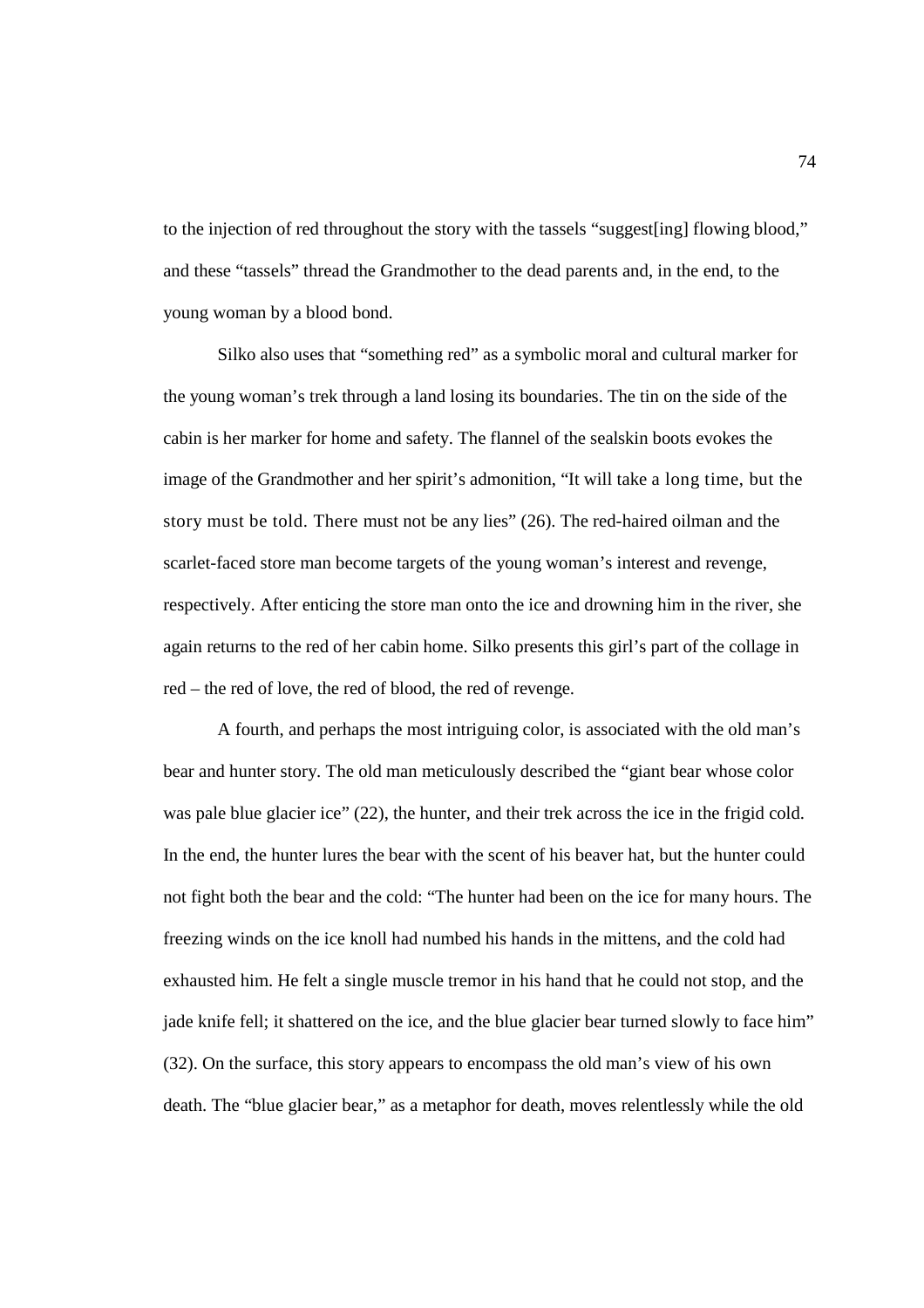man/hunter fights frigid cold and physical exhaustion; in the end, the old man loses and death turns "slowly to face him."

 The "blue glacier bear" story may also refer to the desolation of the Alaskan landscape, or the glacier, where one is lost without traditional knowledge. The glacier "ice" may refer to a space without food or shelter for the Eskimos who reject their native culture. In this light, the drama of the bear and hunter story evolves on a colonized landscape which is deadly for both the hunter and the bear. The hunter succumbs first, but the bear, if considered as the shape of the Native Alaskan, or Eskimos, as Silko terms them, cannot exist in this traditional culture-starved, barren landscape.

 A third interpretation of this bear and hunter story emerges when considering the violence committed on the young woman by men, beginning with the old man "grandfather" character, and Silko's use of sexuality on the path to revenge. In his book, Native American Renaissance, Kenneth Lincoln interprets the young woman as the glacier blue bear and "man" as the hunter:

> The girl's nominal "grandfather" is in fact her first seducer. This male violator is imaged reductively in the red-haired oil man, then in the store man whose "eyes moved like flies crawling over her body." He becomes "the man" hunted in the dream-story, whose phallic jade knife shatters on the ice. The glacial bear, the girl's mythic protector, faces "man" at the story's end. … [She] avenges and old and ongoing crime. Death to the "man" is gestate from "something red in the tall river grass." ... And in the camp, the girl stalks her parents' murderer. … The girl's sex burns her, as it serves as a weapon of revenge; her sensuality courses back to the orgiastic image of "something red" in the grass. (230-31)

Thus, according to Lincoln, the revenge the young woman wields merges with the bear and hunter story. However, the "glacier blue bear" story comes from the old man, and although Lincoln's view is well supported, he negates the perspective of the old man as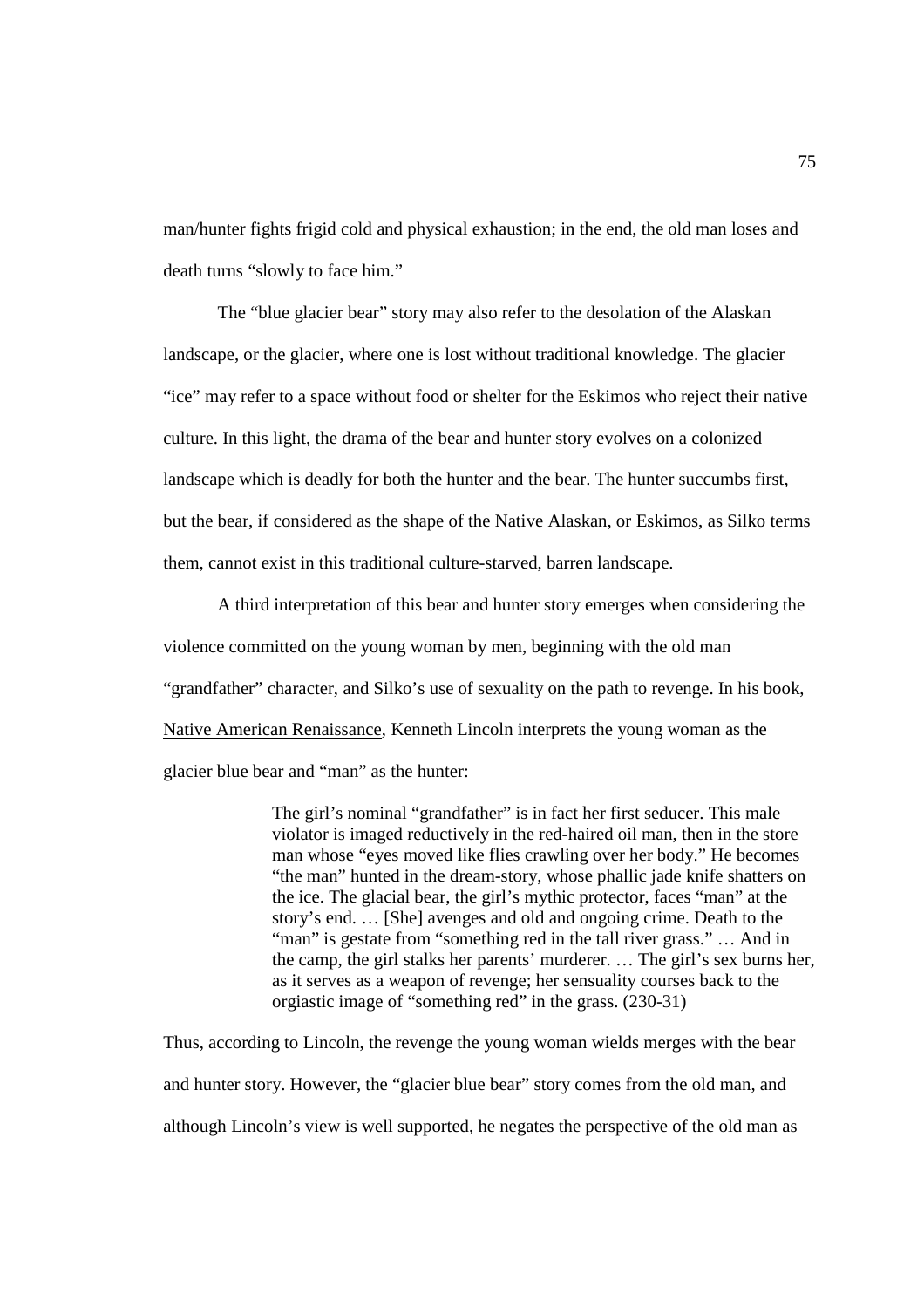the "storyteller." When the reader focuses specifically on the old man's perspective, and his bear and hunter overlay, the relationship of the hunter to the old man becomes apparent. He and the hunter succumb to the glacier blue bear of death almost simultaneously.

Moreover, Silko cyclically associates the blue of the glacier bear at the end of the story with the color of the icy sky in the beginning: "The sun had not moved from the center of the sky. The color of the sky had not been good lately; it had been pale blue, almost white, even when there were no clouds" (17). By beginning and ending the story with that glacier blue color, she encircles the stories contained within, binding all together within one overlay, one multi-colored and multi-faceted cyclical design.

Thus Silko melds multiple stories, painting her shapes and symbols onto the written page, each marked by its own distinctive color, within the short fiction piece of "Storyteller." The culture of the Eskimo village becomes swallowed by the white of colonialism. The Gussuks story associated with the color yellow pits the white man's technology against nature for material gain. The young girl's story, stroked in red, lays a design of well-planned revenge. The old man's story, encircling the others with the color "glacier blue," creeps through the pattern of the other stories much as the huge bear moves deliberately across the ice. This metaphor for the girl's revenge on "man," or the impending death of the old man or perhaps even the inevitable mortality of mankind, demonstrates the influence and importance of oral tradition and traditional knowledge.

According to Silko in Yellow Woman, Yupik traditional knowledge foresees the end of the world, the ultimate destruction of the Earth as landscape, occurring through a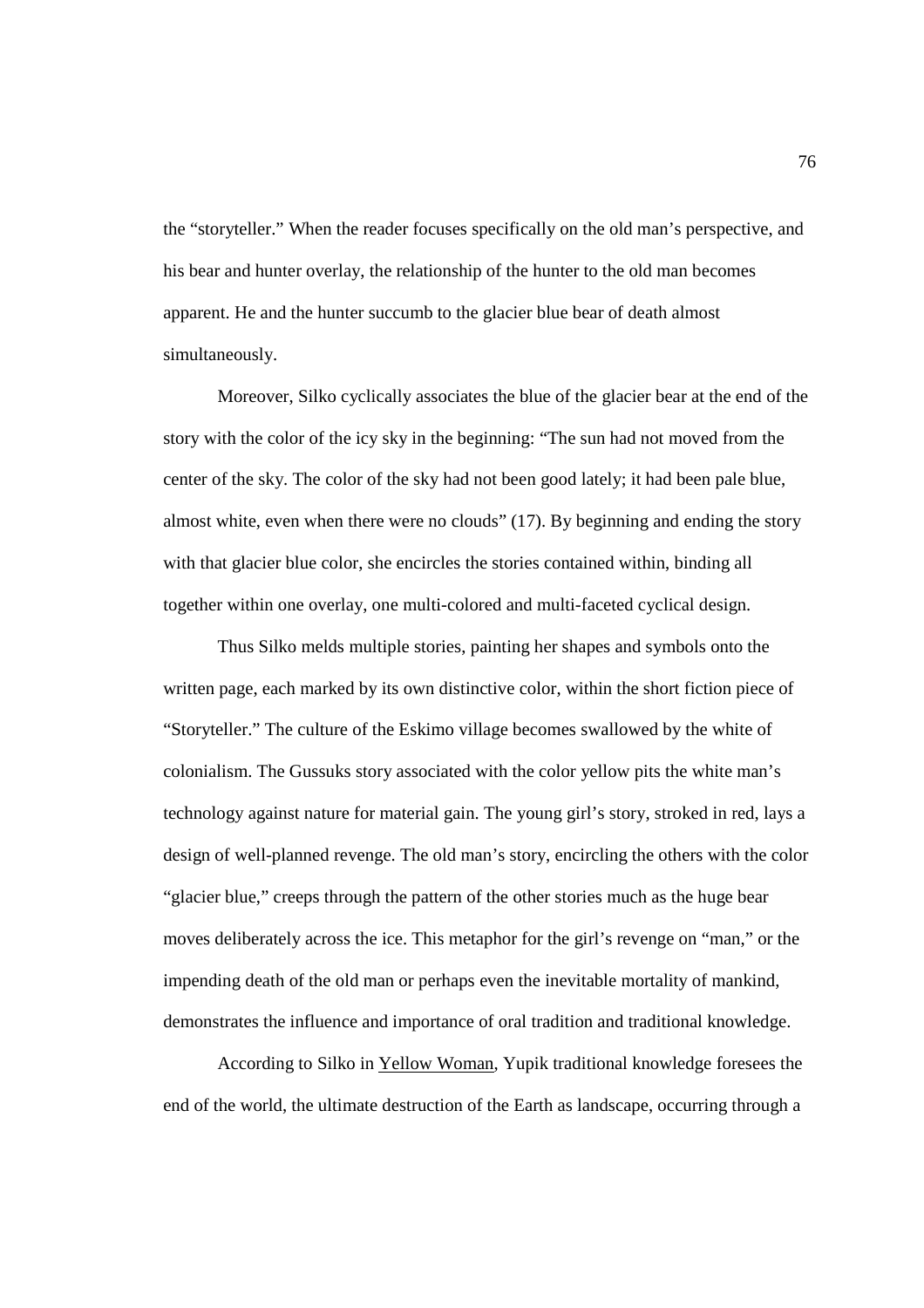freezing and overlay of ice, opposite of the Euro-western concept of the Earth's end being a blazing inferno of fire. "For the Yupik people, souls deserving punishment spend varying lengths of time in a place of freezing. The Yupik see the world's end coming with ice, not fire" (46). The Gussuk assumes that his technologies "protect him from the frozen tundra environment" (46), but the store man's arrogance and lust carries him away from his trappings of technology and into the young woman's landscape where "he still dies, drowning under the freezing river ice, because the white man had not reckoned with the true power of that landscape, especially not the power that the Yupik woman understood instinctively and that she used so swiftly and efficiently" (45). She had "never seen herself as anything but a part of that sky, that frozen river, that tundra" but the river's ice and the blinding white are her accomplices, and the Yupik woman never for a moment misunderstands her own relationship with that landscape (46). After the store man drowns in the river, the young Yupik woman believes herself "lost" geographically on "the treacherous, frozen river. She can see nothing but the whiteness of the sky swallowing the earth" (46). As she searches for a landmark in the blurred white landscape, she sees "a spot of bright red: a bright red marker she had nailed up weeks earlier because she was intrigued by the contrast between all that white and the spot of brilliant red" (46). Her red tin marker on her cabin guides her back to home and safety.

 Back in her cabin home, the old "storyteller" finishes his bear and hunter story with its unspoken prophecy "the hunter's death in the embrace of the giant, ice blue bear is the foretelling of the world's end. When humans have blasted and burned the last bit of life from the earth, an immeasurable freezing will descend with a darkness that obliterates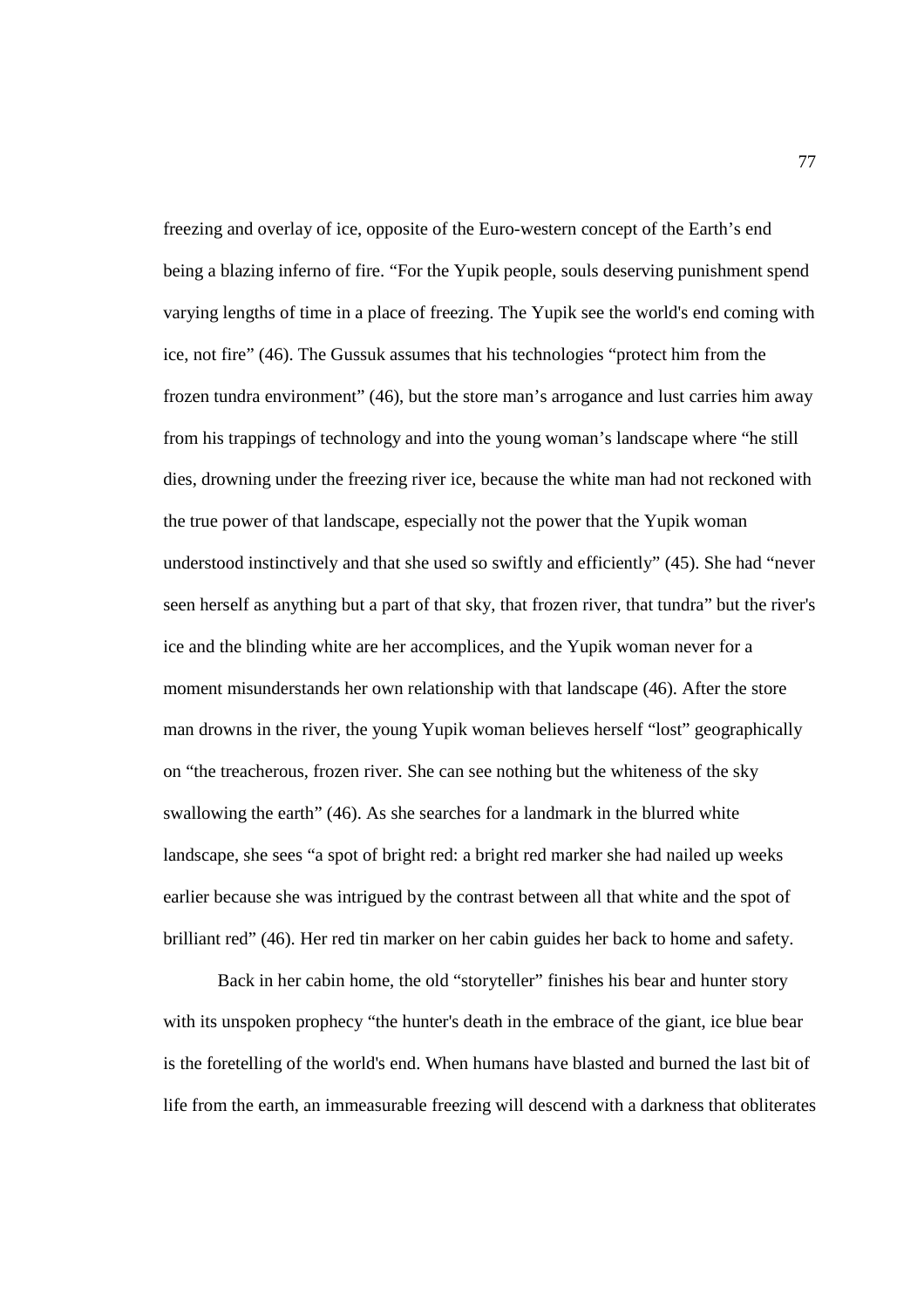the sun (Silko Yellow Woman 47). He dies just as the hunter succumbs to the blue glacier bear. This story becomes part of the young woman's story. She accepts her new role as "storyteller." In this way, the stories continue and grow, revealing the dynamic quality of the collective memory and carrying on the oral tradition.

 Thus, the bear and hunter story carries multiple meanings, depending on who is telling the story. When the old man tells the story, he speaks of his own retreat from and surrenders to his own death. The young Yupik woman's story conveys her wielding of revenge on men as her sexual abusers. However, if the story emerges through oral tradition, it predicts the freezing of the world and the ice's shattering effect on man and landscape.

These colors, white, yellow, blue, and red, also are the symbolic colors of the lower worlds in Laguna emergence stories. The white of the direction east symbolizes the fall season and the "fall" of the village culture as it is absorbed by the white of colonialism. The yellow of north indicates the weapons of snow and cold that impair the progress of capitalism. The blue of the bear story denotes death, but in the Laguna color symbolism it also introduces the season of spring and new beginnings. The young girl "has a story now" and becomes the new "storyteller." The color red for south, the direction from which come the rejuvenating summer rains, also evokes an image of the cleansing effect of the rains and the revenge the young woman exacted on the store man by drowning him in the river. The beginning of the story is set at the winter solstice and, just as the sun is suspended in the southern sky at this moment in time, the young woman's life had been in suspension since her parent's death from "something red" in the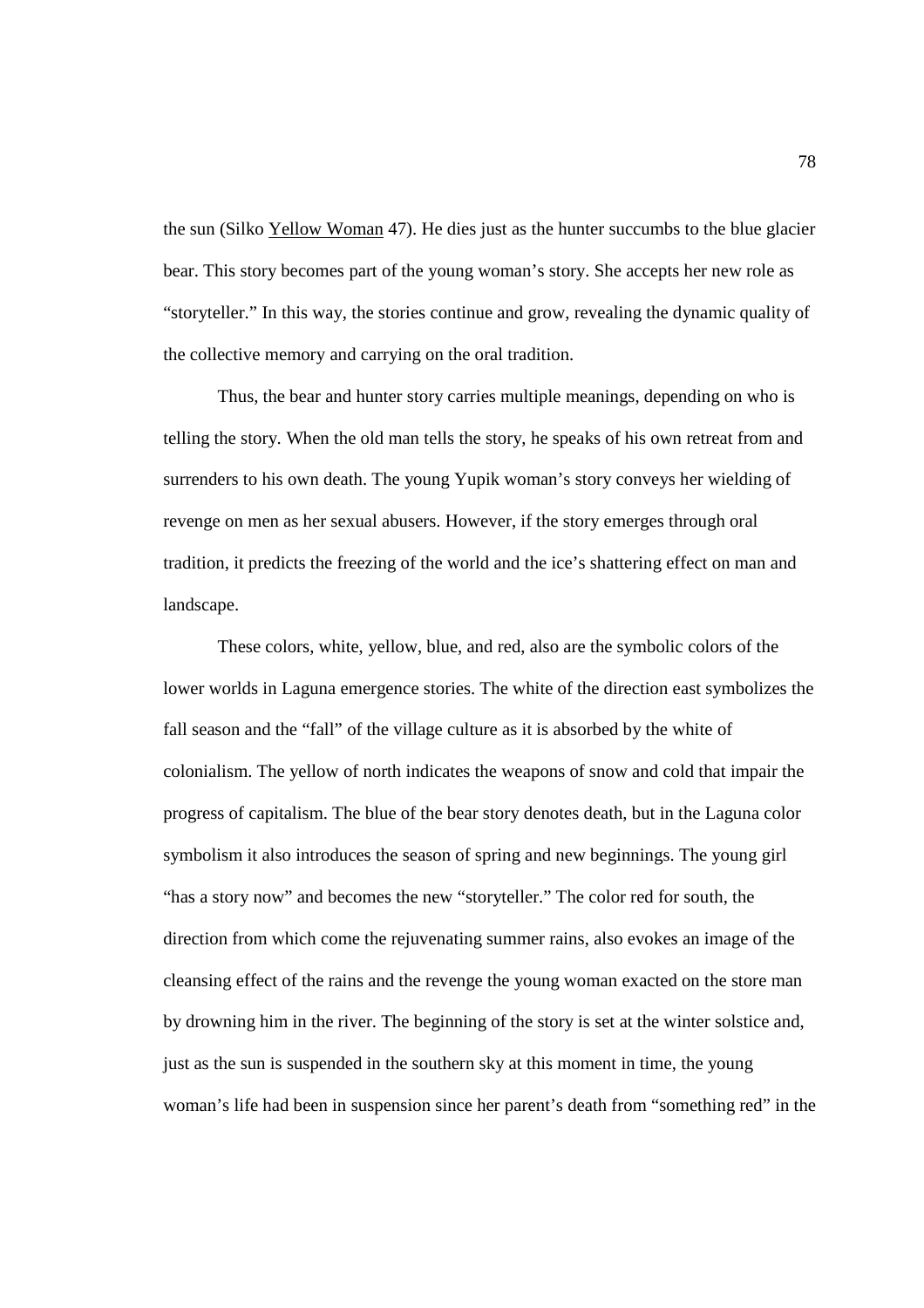grass. Now, as in the Laguna sun cycle, her life begins to move once more across the landscape. Viewed in its entirety, the reader envisions the four stories, the four colors, the four directions, creating an intricate design that encapsulates all within one collage of color.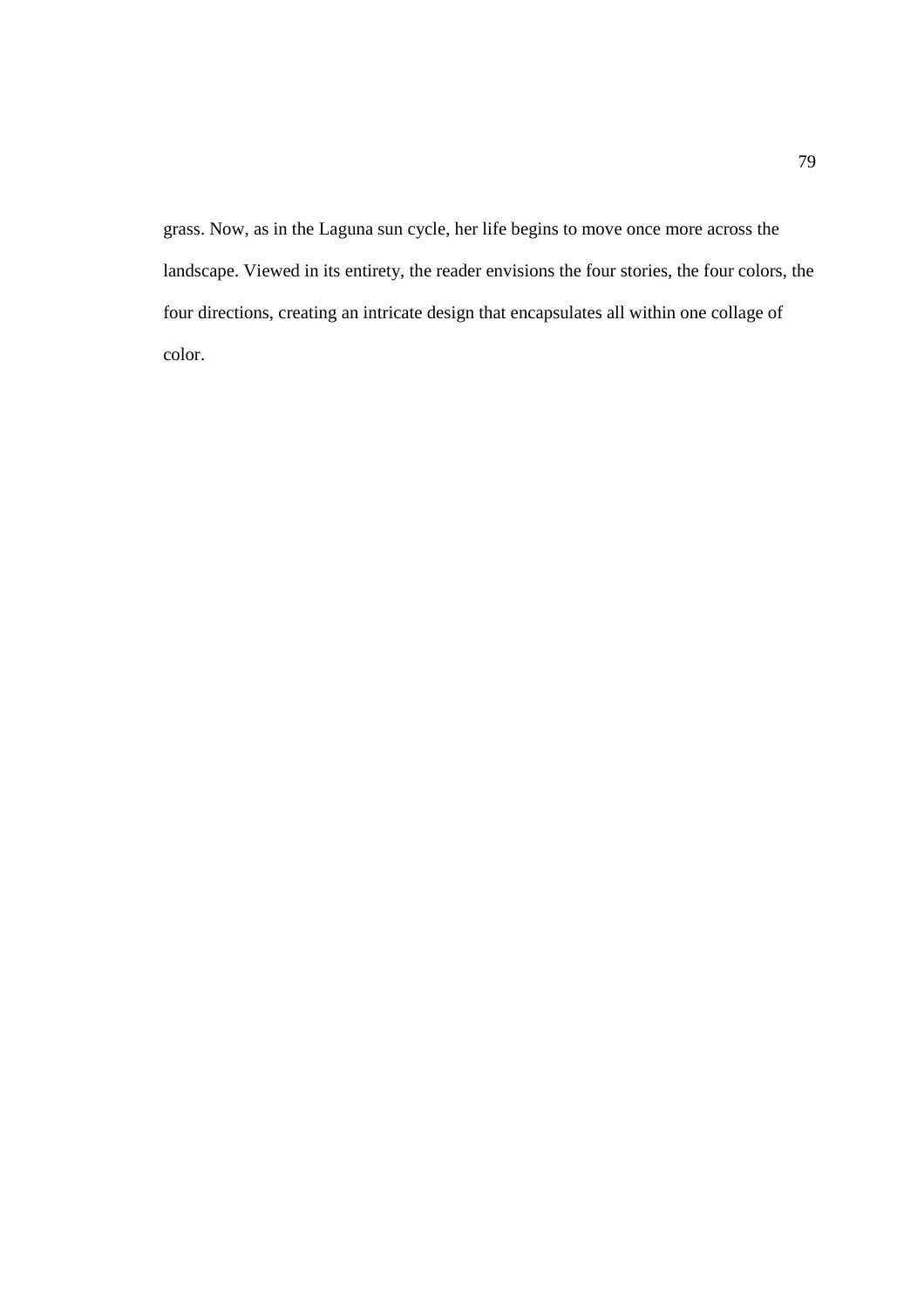## **CONCLUSION**

As one can see from the analyses above, Leslie Silko repeatedly infuses four colors and four directions into her writings in Storyteller. Many times throughout the book a direct correlation to certain seasons, solstices, direction, or sacred entities is also indicated in the choice of color. Through our scrutiny of her collection of poems and stories, an understanding of this author's repeated injection of the same four colors is made clear. These four colors, white, red, blue, and yellow, flow directly from her Laguna Pueblo traditions and culture. Specifically, these colors are the exact colors of the four lower worlds as described in the Laguna emergence story in which Grandmother Spider travels from the four underworlds into this one in "time immemorial" and creates the land of the mountains and mesas for Pueblo Indians. That emergence story also attaches each color to a direction utilizing a sunwise pattern of east as white, red as south, blue as west, and yellow as north. This pattern that replicates that of the sun's daily journey is repeated in Laguna Pueblo ceremonies and culture. Our understanding of this cultural system has been informed by the color system study of Roland Dixon, the historical writings of Edward Dozier, the analytical summaries of Edith Swan, the anthropological studies of Franz Boas, Claire Farrer, Elsie Clews Parsons, and the cultural descriptions and diagrams of Virginia Roediger who uses a folklore paradigm to document ceremonial attire. These resources supplied ethnographic information on the Laguna history, the Keresan color system, directionality, sacred landscape, spiritual entities, and the ceremonial calendar.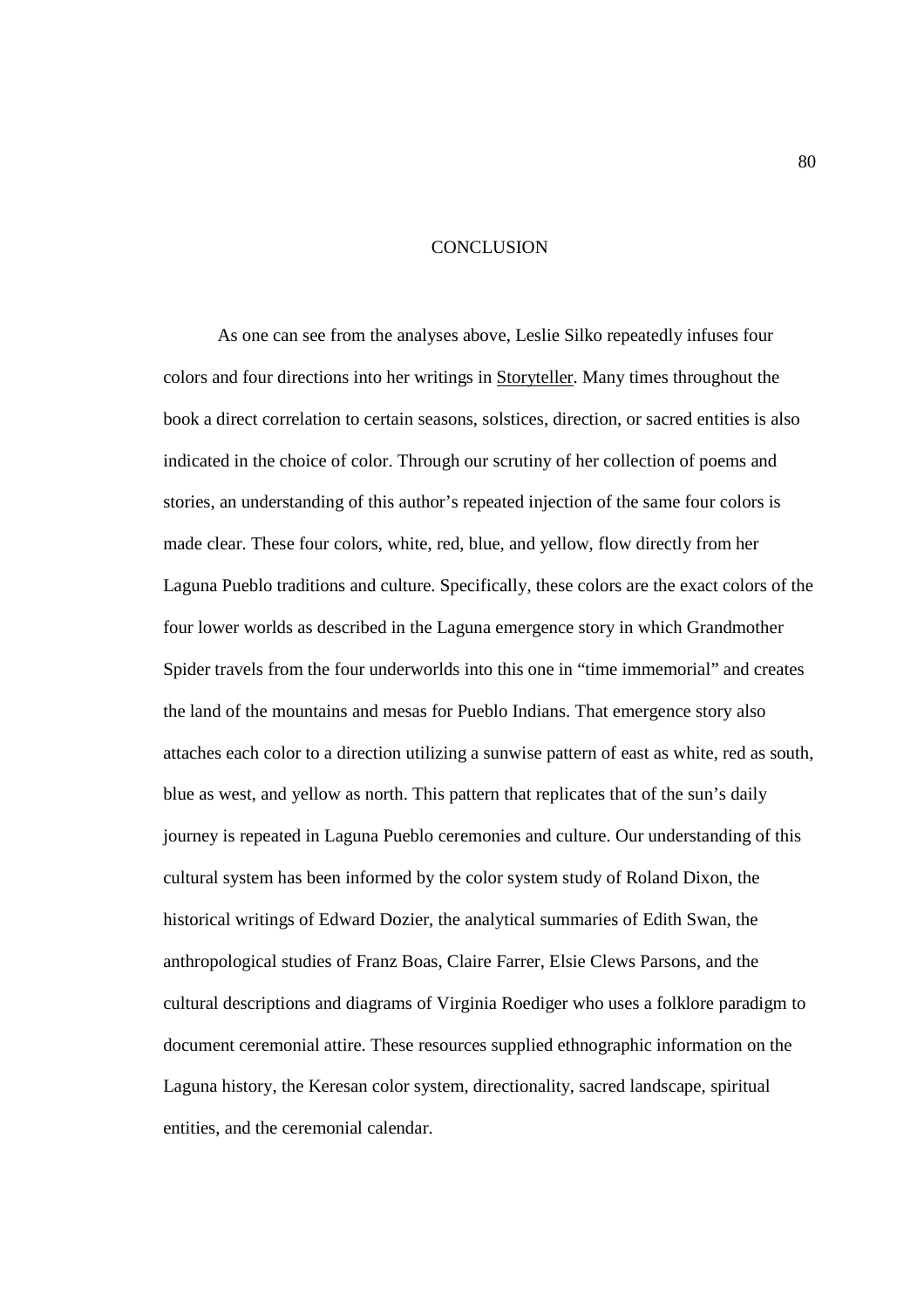Within Roland Dixon's study of culturally specific color systems connected to the cardinal directions, he finds that many societies use four-color patterns. One of the most prominent color patterns is that of white, red, blue, and yellow, the sacred colors of the Laguna Pueblo from the four lower worlds and designated to the cardinal directions. As discovered through unraveling the text of Storyteller, this pattern appears repeatedly throughout her writings. Specifically, her infusion of this four-color pattern in the poem she revised from the story Aunt Susie told her about the drowned little girl and her "scattered" clothing transforming into "all colors of butterflies" on Acoma mesa solidifies the connection between the Laguna culture, the four colors, and the four cardinal directions. This poem braids these elements, the colors, the directions, and the importance of the oral tradition, together for the reader.

 The Tiwa historian and scholar, Edward Dozier, expands our understanding of the Pueblo Indians through meticulously conveying their history since Spanish contact in 1540 A.D. This history informs about the subversive effects of Spanish conquest and how the Pueblos retained their culture by moving rituals and ceremonies into secrecy. In "The Man To Send Rain Clouds," Dozier's discussing how the Pueblos compartmentalized segments of the Pueblo ceremonies from the Catholic rituals allows expanded interpretations of the text. The condescension and lack of insight about the Pueblo ceremonies by Father Paul in the story is juxtaposition with the transformed concept of "holy water" for Old Teofilo's relatives at the graveside. These divergent views are also reflected in the use of color when painting the old man's face for the burial ceremony as compared to the almost total lack of color Silko adheres to the priest and the church. The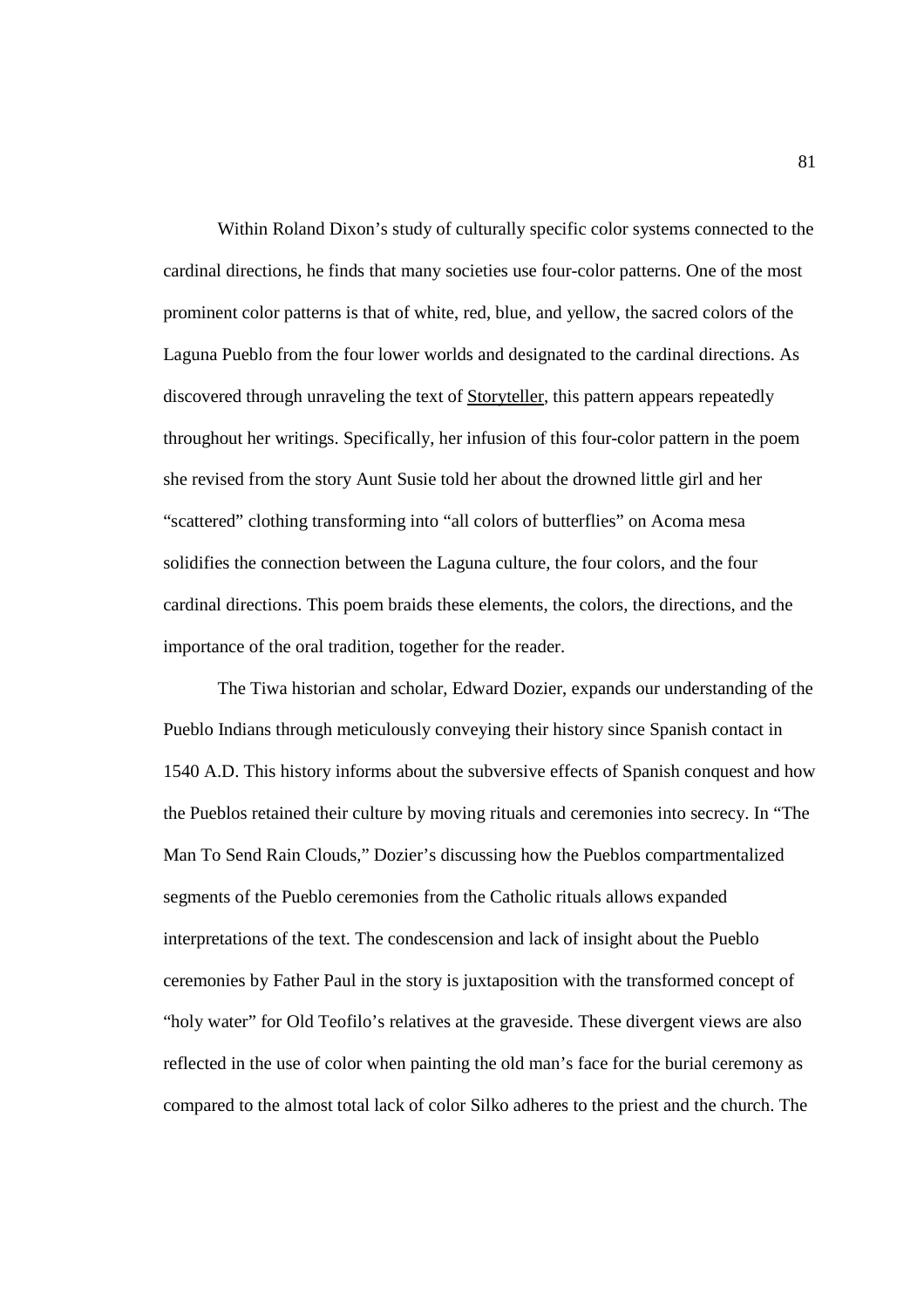injection of colors, and the intricacies of the application of particular colors to certain areas of the face representing clan affiliation, continues to expand the reader's understanding of the importance of color within Pueblo ceremony and ritual.

 Rituals, stories, and words intermingle throughout Storyteller to convey the layers of expression and intricacies Silko brings to her poetry and prose. She weaves elements of Laguna expression and literary intricacy that allows understanding and interpretation on several levels. A reader with little or no contact with Laguna culture may enjoy a story like "Yellow Woman" as a contemporary story about a woman enticed away from her mundane life to adventure into the mountains with a mysterious man. However, if acquainted with the significance of the Yellow Woman mythical character in Laguna legend, one realizes that the dialogue about "the story" and how that story relates to the young woman's seduction is relevant. Another layer is added if the sacred colors, their corresponding directionality, and subsequent seasonality, is transposed over the language of the story. The infusion of the Laguna sacred colors, as described through the several anthropological studies, provides even more literary depth to the discourse.

 These added layers and expanded literary depths evolve as the essence of each word is enhanced through revealing the traditions and cultural "place holders" of the Laguna people. Even though the term "essence placeholder" may appear to restrict the meaning or interpretation of an expression or word, in this context, the essence is expanded by viewing the expression or word through a new cultural lens. In this way, the essence of the word takes on more intricacies and interpretations. For example, my interpretation of the word "south" previously held no affiliation with color or season.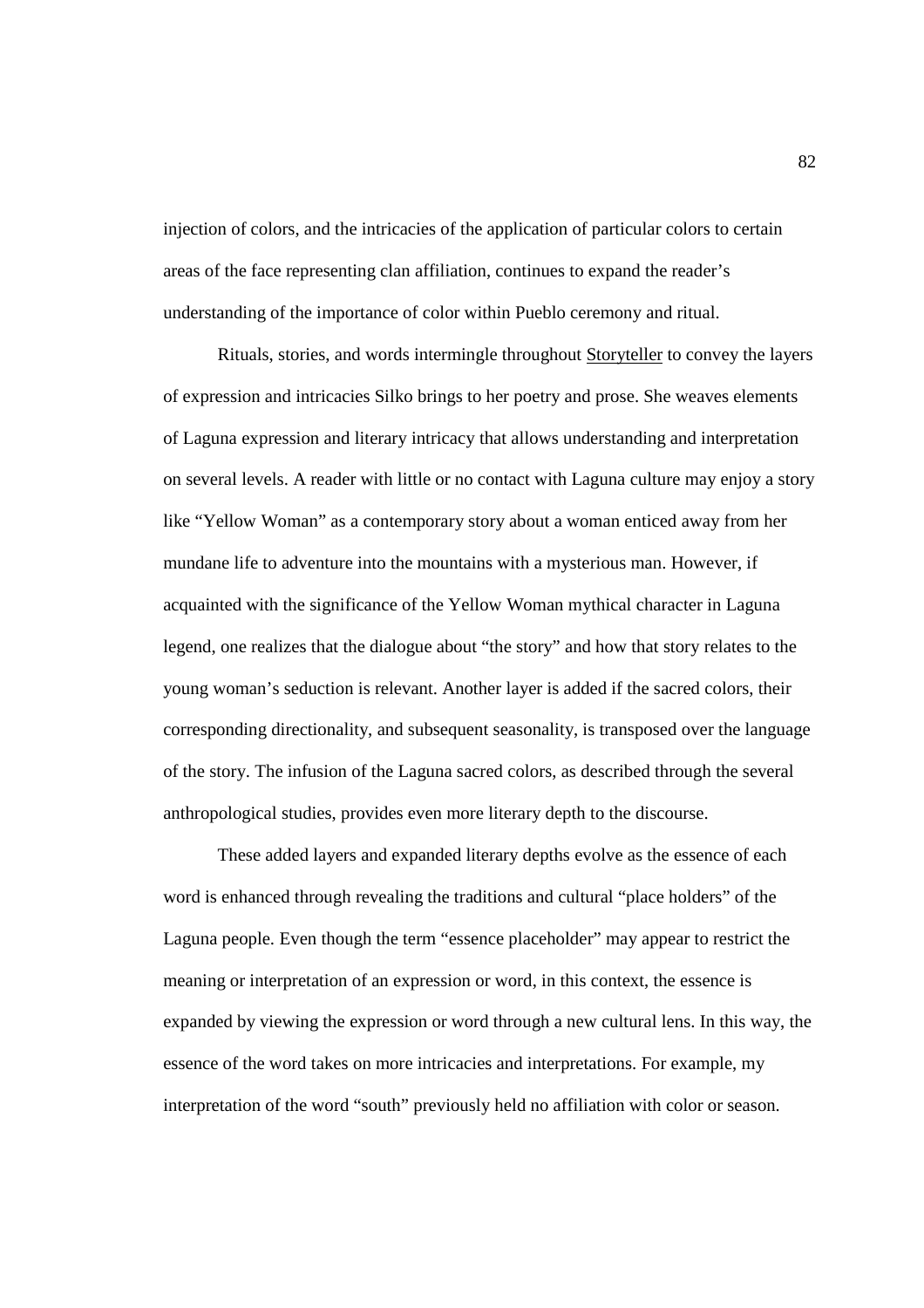Now, as I read the word south, I think of the color red and the season of summer. When reading Silko's work, this added facet of south's "essence placeholder" evokes different thoughts, emotions, and memories than my previous readings. The hope is that these added layers and expanded essences assist to explain the meanings of the words because, as Silko writes in Ceremony, "the story behind each word must be told so there could be no mistake in the meaning of what had been said."

 One story in which Silko blurs the "meaning of what had been said" is the story of "Yellow Woman." Throughout this story, identity and time merge in the confusion of the protagonist as she is drawn into the mythical story of Yellow Woman and the Katcina from the mountains. The Katcinas are an integral part of the ceremonial life of the Laguna Pueblo Indians and are inextricably linked to the emergence story, the four lower worlds, Grandmother Spider, and the stories of Yellow Woman. Silko includes a prominent literary device to initiate this melding of the two stories, the two identities, and "time immemorial" with the present. Although the protagonist says that she has her own name and "lives now," the narrator's name in present time is never used in the story. Her mysterious man from the mountains, who claims to be a Kachina, has a name, Silva, but calls her only by "Yellow Woman." In this way, Silko builds the trope of a timeless character, a nameless narrator, who absorbs the persona of the mythical Yellow Woman.

 Silko again applies this literary device in "Storyteller," a tale about a young Yupik woman and her journey to her role as a storyteller. None of the characters in this story have names, but are referred to only as Old Woman, Old Man, Storeman, and Young Woman or Young Girl. In this case, Silko appears to use these characters as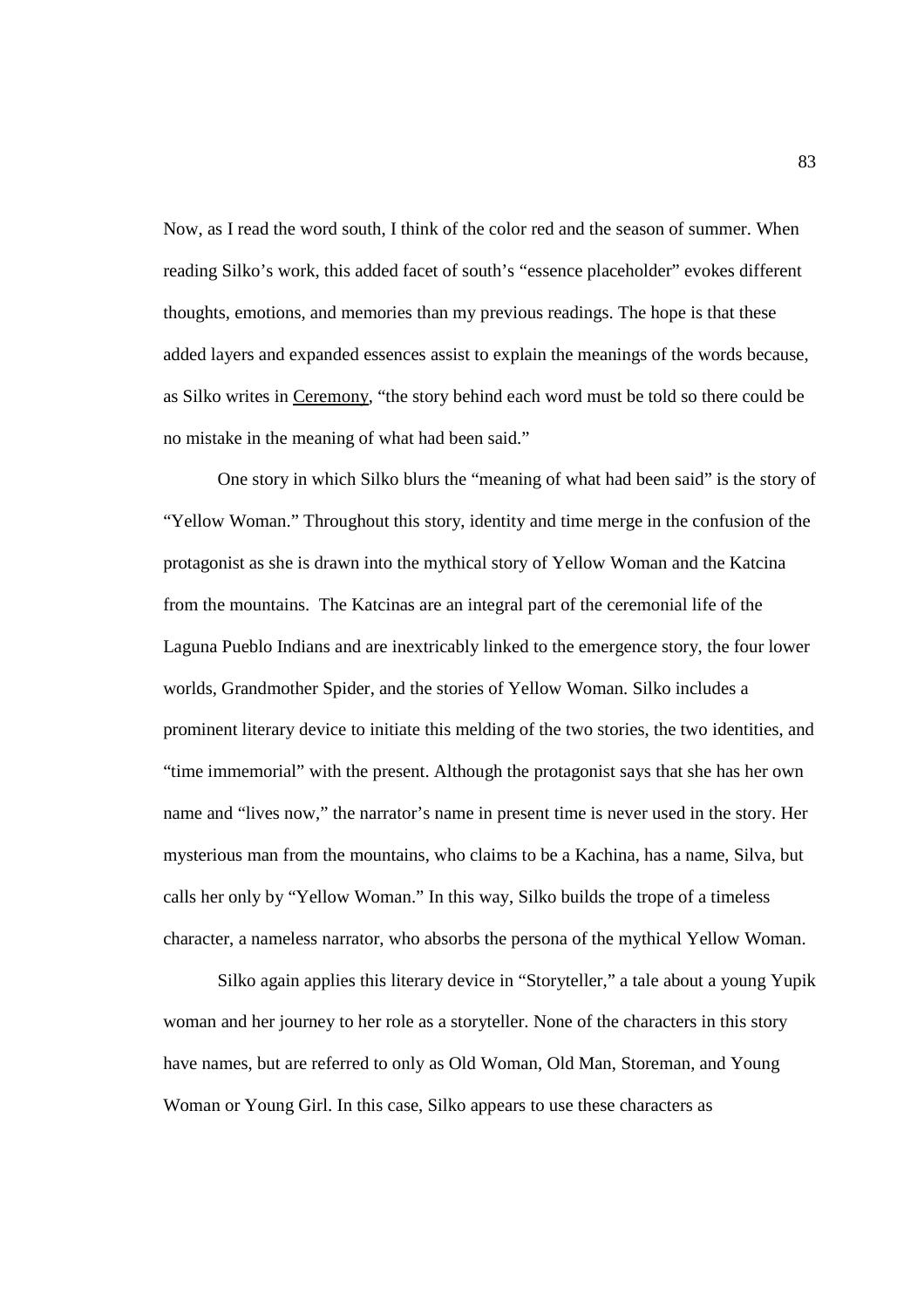representations of the segments of the Yupik society. Just as there are four main characters, the young woman, the old woman or Grandmother, the old man, and the Gussuk storeman, there are four colors in the overlay. Each color is attached to a character or group that has its own story. This "bundle" of stories builds an exposition that weaves white colonization, yellow capitalism, red revenge, and blue mortality. The young woman finds her own story as the old man dies and she becomes the "storyteller." Each color and story is an integral part of the pattern or web of words.

 The intricacies of this culturally specific web of colors, directions, seasonality, and spirituality moves cyclically within all of Silko's pieces. However, there is also an element of duality, an element that brings harmony and balance. The framework around which Silko weaves an intricate web of opposites also brings balance to her writings. The male and female of yellow and blue, respectively, are opposite of the colors of "Yellow Woman" and the "blue mountains" within which Silva, the Katcina lives. The winter of yellow and summer of red are opposite of the colors designated to the Gussuks from the south and the young Eskimo girl from the north. The fall of white and the spring of blue demonstrate the opposites in the landscape of "white river sand" and "blue mountains" in the "Yellow Woman" story, all weave a web of balance and harmony within the stories.

 Albeit that correlations to Euro-American cultural reactions to color appear to be infused in the writings, my analysis establishes that the Laguna traditions and values of balance and harmony form the cultural framework for the insertion of the same four colors into the texts. Publications on Laguna Pueblo culture provide information for an outsider to better understand the color system and how each color represents a direction,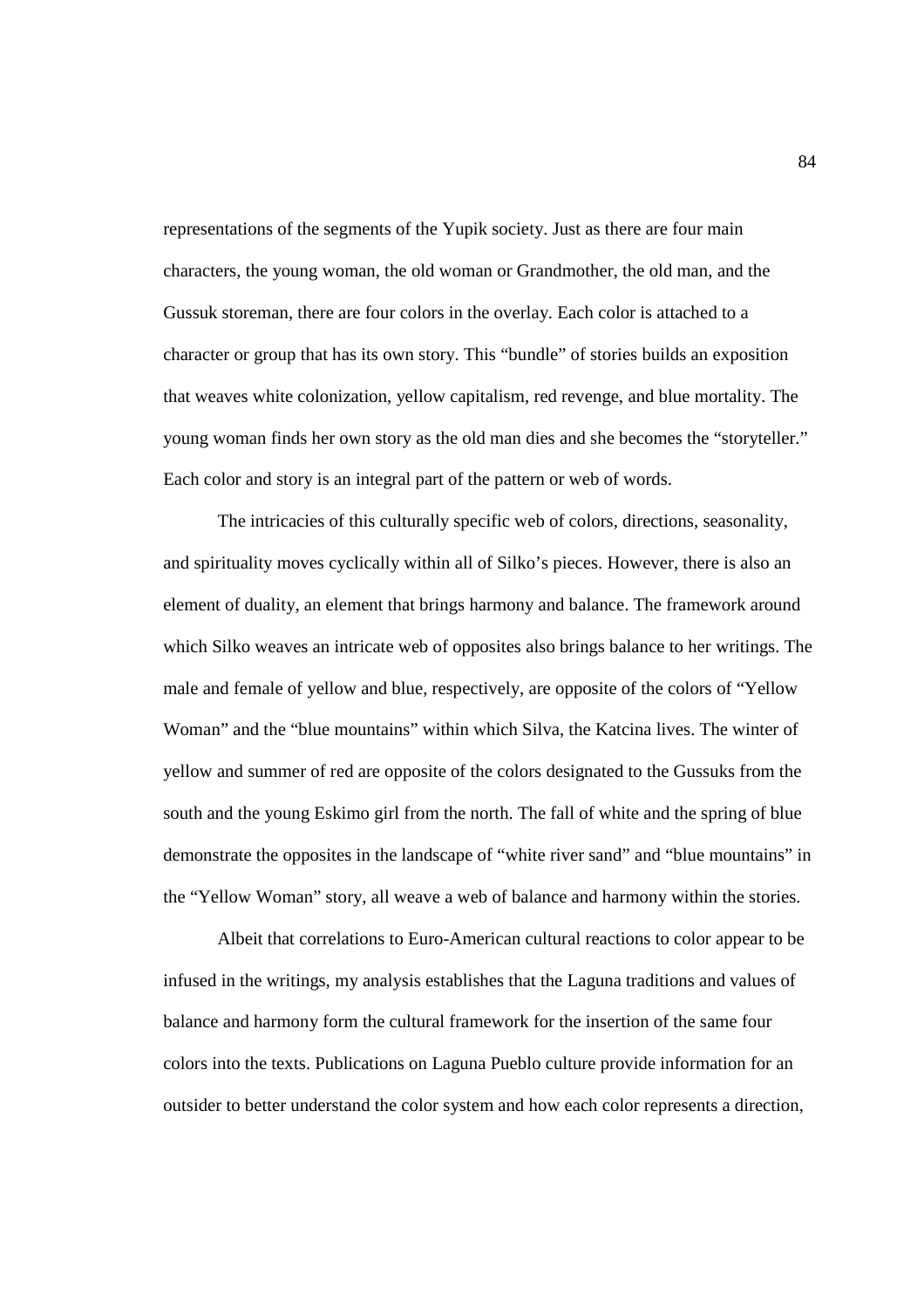a place, an entity or holy presence – all sacred and profoundly important within Laguna's philosophy, belief system and ritual practice. Thus, Silko's use of Laguna sacred colors symbolically throughout her collection of poems and stories in Storyteller paints an image for the reader that infuses four colors, four directions, four seasons, creating an intricate design that encapsulates the emergence story, Grandmother Spider, the mountain and mesa landscape, the ancestral Katcinas, and the ceremonial calendar within one collage of color.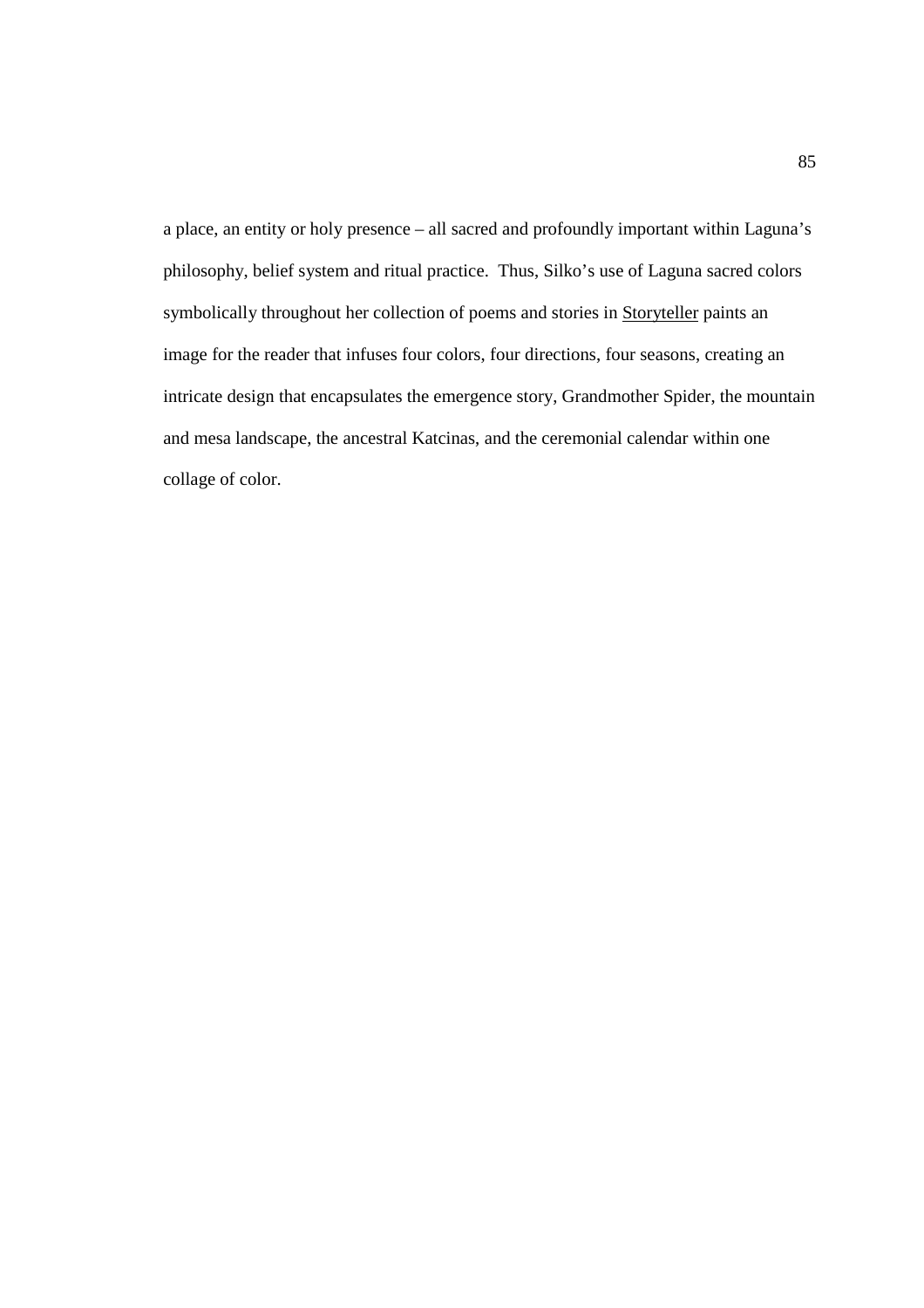## WORKS CITED

- Barrett, Lisa. F. "Variety Is the Spice of Life: A Psychological Construction Approach to Understanding Variability in Emotion." COGNITION AND EMOTION. 23. 7 (2009): 1284-1306.
- Boas, Franz. Keresan Texts. New York: American ethnological Society, G.E. Stechert and Co., agents, 1928.
- Davis, W. W. H. El Gringo; Or, New Mexico and Her People. New York: Harper & Bros, 1857.
- Dell'Amico, Carol. "Storyteller: The Imagery of Silko's Short Story." Short Stories for Students. Presenting Analysis, Context, and Criticism on Commonly Studied Short Stories Volume 11. Detroit, Mich: Gale Group, 2001.
- Dixon, Roland B. "The Color-Symbolism of the Cardinal Points." Journal of American Folklore. 12. 44 (1899): 10-16.
- Dozier, Edward P. The Pueblo Indians of North America. Case studies in cultural anthropology. New York: Holt, Rinehart and Winston, 1970.
- Ellis, Florence H. "Laguna Pueblo," The Handbook of North American Indians. Vol. 9. 1979. 438-449.
- Farrer, Claire R. "The Sun's in Its Heaven, All's Not Right with the World: Rejoinder to Swan." American Indian Quarterly. 14. 2 (1990): 155-159.
- Lincoln, Kenneth. Native American Renaissance. Berkeley: University of California Press, 1983.
- Morrisroe, Patrick. "Liturgical Colors." The Catholic Encyclopedia. Nashville: T. Nelson, 1976.

Miller, Greg. "Color Me Creative." Science Now. (online version) February 5, 2009.